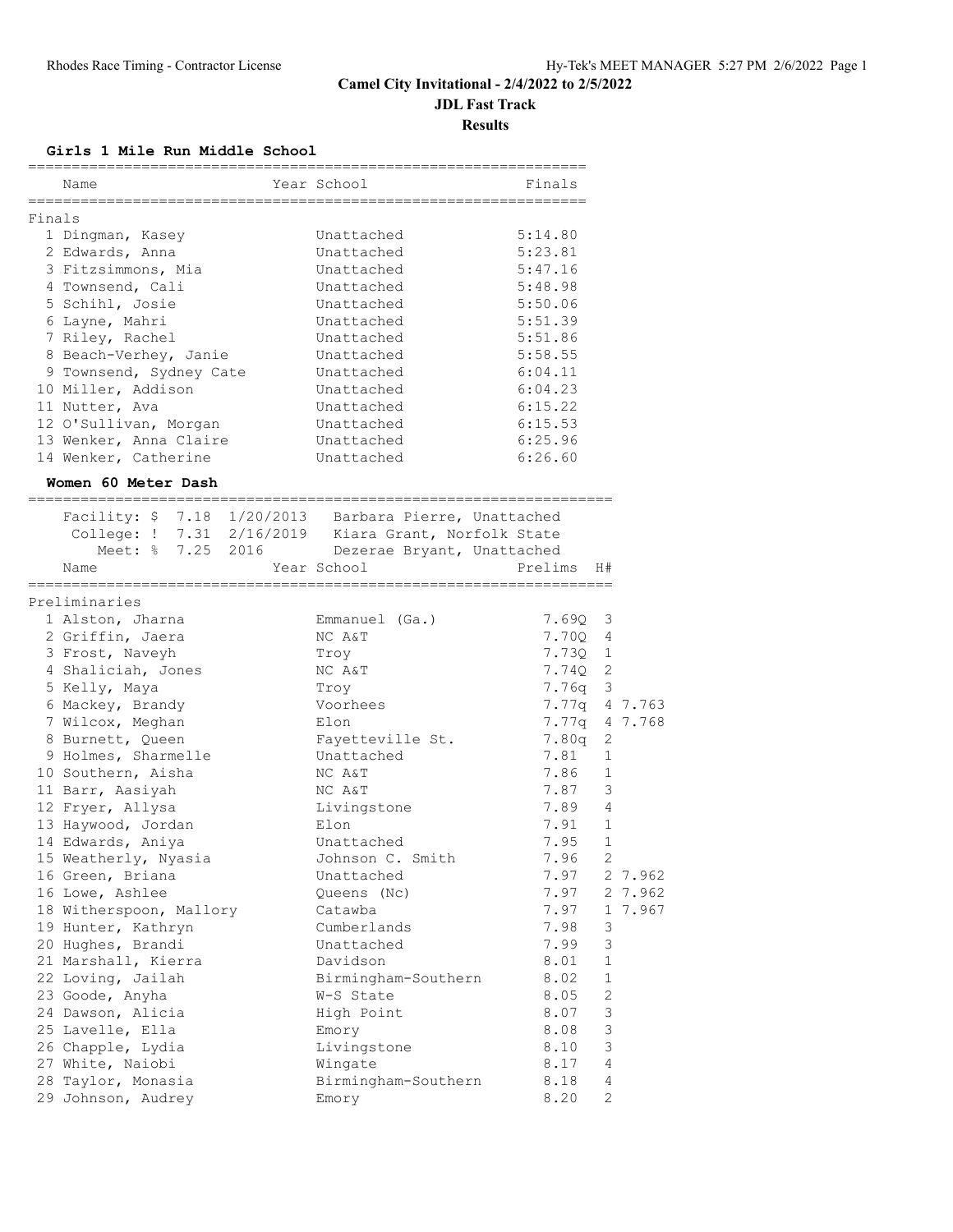**JDL Fast Track**

**Results**

|        | Women 60 Meter Dash                  |                                                                                                                              |                |                |          |
|--------|--------------------------------------|------------------------------------------------------------------------------------------------------------------------------|----------------|----------------|----------|
|        |                                      | Facility: \$7.18 1/20/2013 Barbara Pierre, Unattached                                                                        |                |                |          |
|        |                                      | College: ! 7.31 2/16/2019 Kiara Grant, Norfolk State                                                                         |                |                |          |
|        |                                      | Meet: % 7.25 2016 Dezerae Bryant, Unattached                                                                                 |                |                |          |
|        | Name                                 | Year School                                                                                                                  | Finals         |                |          |
| Finals |                                      |                                                                                                                              |                |                |          |
|        | 1 Griffin, Jaera                     | NC A&T                                                                                                                       | 7.61           |                |          |
|        | 2 Alston, Jharna                     | Emmanuel (Ga.)                                                                                                               | 7.63           |                |          |
|        | 3 Kelly, Maya                        | Troy                                                                                                                         | 7.70           |                |          |
|        | 4 Burnett, Queen                     | Fayetteville St.                                                                                                             | 7.71           |                |          |
|        | 5 Shaliciah, Jones                   | NC A&T                                                                                                                       | 7.73           |                |          |
|        | 6 Frost, Naveyh                      | Troy                                                                                                                         | 7.75           |                |          |
|        | 7 Wilcox, Meghan<br>8 Mackey, Brandy | Elon<br>Voorhees                                                                                                             | 7.77<br>7.89   |                |          |
|        | Women 200 Meter Dash                 |                                                                                                                              |                |                |          |
|        |                                      |                                                                                                                              |                |                |          |
|        |                                      | Facility: \$ 23.80 3/15/2014 Danielle Williams, Johnson C Smi<br>College: ! 23.80 3/15/2014 Danielle Williams, Johnson C Smi |                |                |          |
|        | Meet: % 24.13 2020                   |                                                                                                                              |                |                |          |
|        | Name                                 | Kayla Davis, Unattached<br>Year School                                                                                       | Finals         | H#             |          |
|        |                                      |                                                                                                                              |                |                |          |
|        | 1 Grisolfi-McCready, Aleia           | Davidson                                                                                                                     | 25.52<br>25.59 | 1              |          |
|        | 2 Adams, Zoe<br>3 Horowitz, Rachel   | Claflin<br>Davidson                                                                                                          | 25.81          | 2<br>1         |          |
|        | 4 Weatherly, Nyasia                  | Johnson C. Smith                                                                                                             | 25.83          | 3              |          |
|        | 5 Burnett, Queen                     | Fayetteville St.                                                                                                             | 25.87          | 2              |          |
|        | 6 Fryer, Allysa                      | Livingstone                                                                                                                  | 26.11          | 3              |          |
|        | 7 Chapple, Lydia                     | Livingstone                                                                                                                  | 26.36          | $\overline{4}$ |          |
|        | 8 Heinbaugh, Amelia                  | Elon                                                                                                                         | 26.52          | $\mathcal{E}$  |          |
|        | 9 Binetti, Kaya                      | Emory                                                                                                                        | 26.56          | 3              |          |
|        | 10 Fair, Asia'Lee                    | Livingstone                                                                                                                  | 26.70          | 8              |          |
|        | 11 Loving, Jailah                    | Birmingham-Southern                                                                                                          | 26.78          | 7              |          |
|        | 12 Jones, Kierra                     | Catawba                                                                                                                      | 26.80          |                | 5 26.794 |
|        | 13 Goode, Anyha                      | W-S State                                                                                                                    | 26.80          |                | 9 26.799 |
|        | 14 Smith, Inshan-Nae                 | Livingstone                                                                                                                  | 26.89          | 6              |          |
|        | 15 Blau, Cassandra                   | Davidson                                                                                                                     | 26.91          | 1              |          |
|        | 16 Dyer, Danielle                    | Elon                                                                                                                         | 26.98          | 7              |          |
|        | 17 Green, Briana                     | Unattached                                                                                                                   | 27.05          | 4              |          |
|        | 18 Knowles, Domanique                | Johnson C. Smith                                                                                                             | 27.12          | 2              |          |
|        | 19 Exum, Nya                         | Coker                                                                                                                        | 27.27          | 7              |          |
|        | 20 Johnson, Audrey                   | Emory                                                                                                                        | 27.32          | 4              |          |
|        | 21 Fuller, Jonnica                   | Claflin                                                                                                                      | 27.34          | 6              |          |
|        | 22 Witherspoon, Mallory              | Catawba                                                                                                                      | 27.35          | 5              |          |
|        | 23 Addison, Kori                     | Catawba                                                                                                                      | 27.43          | 8              |          |
|        | 24 Lavelle, Ella                     | Emory                                                                                                                        | 27.58          | 5              |          |
|        | 25 Dianno, Maura<br>26 Kozlova, Anna | Emory<br>Elon                                                                                                                | 27.60<br>27.62 | 10<br>8        |          |
|        | 27 Bendolph, Kamryn                  | Birmingham-Southern                                                                                                          | 27.64          | 5              |          |
|        | 28 Tatum, Imani                      | W-S State                                                                                                                    | 27.82          | 10             |          |
|        | 29 Maxwell, Akeena                   | Catawba                                                                                                                      | 27.86          | 9              |          |
|        | 30 Wilson, Tiara                     | Johnson C. Smith                                                                                                             | 27.93          | $\mathbf{2}$   |          |
|        | 31 Barrow, Kyndall                   | W-S State                                                                                                                    | 27.96          | 9              |          |
|        | 32 Lottimore, Syriah                 | Coker                                                                                                                        | 28.01          | 7              |          |
|        | 33 English, Ayanna                   | Coker                                                                                                                        | 28.09          | 9              |          |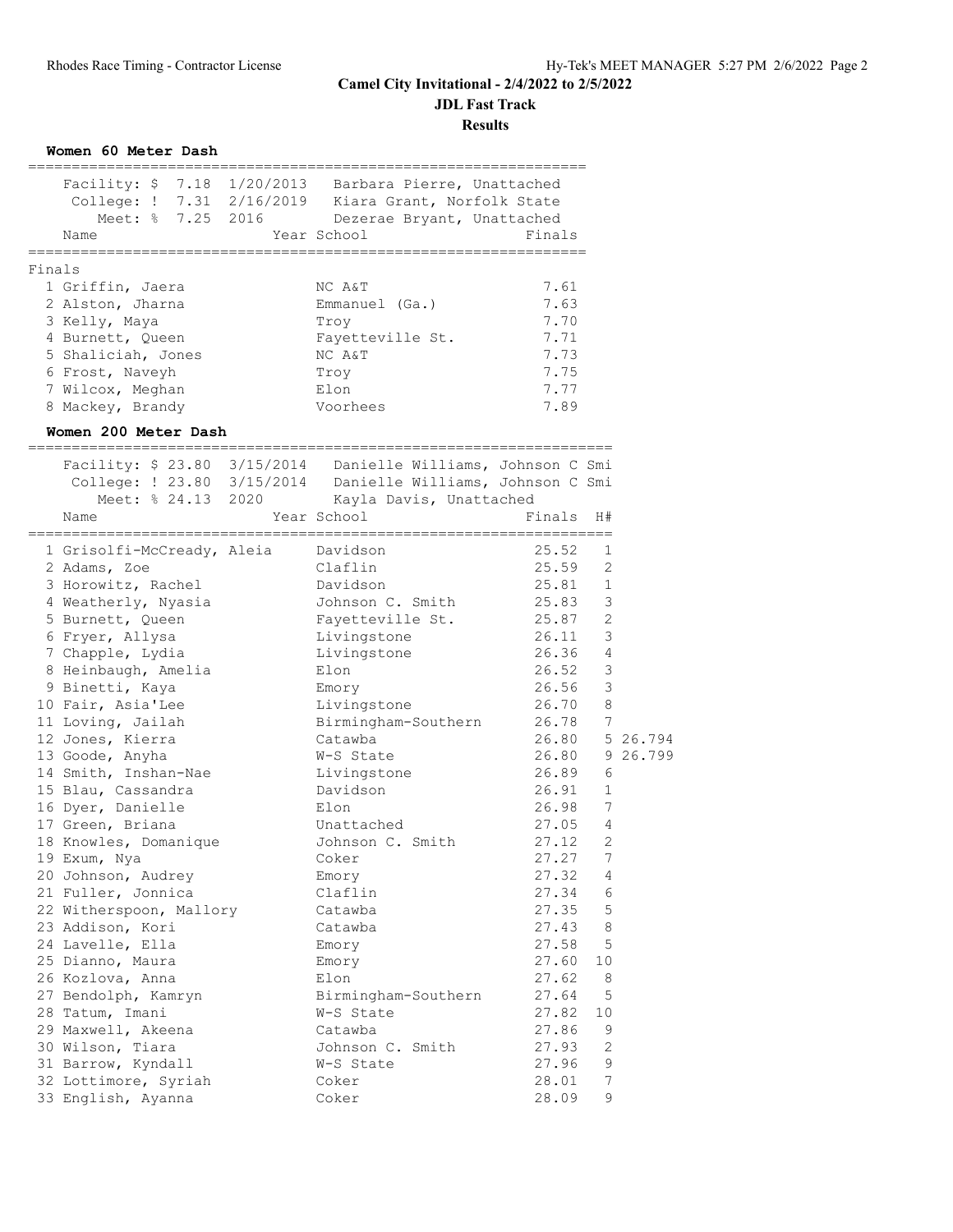| Unattached          | 28.17    | 8   |
|---------------------|----------|-----|
| Birmingham-Southern | 28.23    | 6   |
| Unattached          | 28.25    | 11  |
| Coker               | 28.27    | 12  |
| Coker               | 28.35    | 10  |
| W-S State           | 28.48    | 10  |
| Claflin             | 28.64    | - 9 |
| Unc-Greensboro      | 29.05 11 |     |
| Johnson C. Smith    | 29.07    | 10  |
| William Peace       | 29.22    | 11  |
| Claflin             | 30.41    | 12  |
| Johnson C. Smith    | 30.63    | 12  |
|                     |          |     |

#### **Women 400 Meter Dash**

| Facility: \$ 52.96 1/26/2019 Kayla Davis, Unattached<br>College: ! 53.90 3/15/2014 Kayon Robinson, Adams State<br>Meet: % 54.64 2020 | Kayla Davis, Unattached  |                      |                 |           |
|--------------------------------------------------------------------------------------------------------------------------------------|--------------------------|----------------------|-----------------|-----------|
| Name                                                                                                                                 | Year School              | Finals               | H#              |           |
| 1 Grisolfi-McCready, Aleia                                                                                                           | Davidson                 | 57.63                | 1               |           |
| 2 Hood, Sophia                                                                                                                       | Davidson                 | 58.98                | 1               |           |
| 3 Smith, Tiarra                                                                                                                      | W-S State                | 1:00.78              | 3               |           |
| 4 Lazare, Calene                                                                                                                     | Coker                    | 1:00.98              | $\mathbf{1}$    |           |
| 5 Leopold, Mina                                                                                                                      | Emory                    | 1:01.01              | $\overline{2}$  |           |
| 6 Tao Harris, Dashiel                                                                                                                | Emory                    | 1:01.45              | $\mathbf{1}$    |           |
| 7 Morrison, Jordan                                                                                                                   | High Point               | 1:01.73              | $\overline{c}$  |           |
| 8 Hanson, Kylie                                                                                                                      | Emory                    | 1:01.80              | $\overline{2}$  |           |
| 9 Lay, Alexis                                                                                                                        | Wake Forest              | 1:02.31              | 7               |           |
| 10 Childers, Lauren                                                                                                                  | Anderson (Sc) 1:02.52    |                      | $\overline{2}$  |           |
| 11 Kozlova, Anna                                                                                                                     | Elon                     | 1:02.70              | 3               |           |
| 12 Harding-Delooze, Lily                                                                                                             | Wake Forest              | 1:02.79              | $\mathbf{1}$    |           |
| 13 Deloatch, Saa'Naudia                                                                                                              | Livingstone              | 1:02.80              | 5               |           |
| 14 Payne, Skylar                                                                                                                     | Catawba                  | 1:03.03              | 4               |           |
| 15 Collins, Charity                                                                                                                  | Livingstone              | 1:03.47              | 7               |           |
| 16 Peters, Erin                                                                                                                      | High Point               | 1:03.90              | $\overline{4}$  |           |
| 17 Crumpler, Kyla                                                                                                                    | Unattached               | 1:04.10              | $\overline{c}$  |           |
| 18 Forrester, Stephani                                                                                                               | Coker                    | $1:04.17$ 2 1:04.163 |                 |           |
| 18 O'Neal, Taryn                                                                                                                     | Livingstone              | 1:04.17              |                 | 51:04.163 |
| 20 Mickens, Shawntez                                                                                                                 | William Peace 1:04.17    |                      |                 | 51:04.170 |
| 21 Martin, Amaya                                                                                                                     | Emory                    | 1:04.21              | 4               |           |
| 22 Tatum, Imani                                                                                                                      | W-S State                | 1:04.33              | $\overline{4}$  |           |
| 23 Bruin, Morgan                                                                                                                     | Cumberlands              | 1:04.78              | 5               |           |
| 24 Martin, Rachel                                                                                                                    | High Point               | 1:04.82              | 6               |           |
| 25 Cothron, Shelby                                                                                                                   | Cumberlands              | 1:05.01              | 6               |           |
| 26 Bartley, Daje                                                                                                                     | Claflin                  | 1:05.48              | 4               |           |
| 27 Duffin, Skekinah                                                                                                                  | Claflin                  | 1:05.63              | 6               |           |
| 28 Spreng, Ashley                                                                                                                    | High Point               | 1:05.68              | 3               |           |
| 29 Rice, Jalynn                                                                                                                      | Johnson C. Smith         | 1:05.81              | 6               |           |
| 30 Burk, Laila                                                                                                                       | Unc-Greensboro           | 1:06.86              | 7               |           |
| 31 Cullins, Jasmine                                                                                                                  | Unc-Greensboro           | 1:10.69              | $7\phantom{.0}$ |           |
| 32 Cullins, Jessica                                                                                                                  | Unc-Greensboro           | 1:11.03              | 7               |           |
| 33 Diaz-Ubiera, Nicole                                                                                                               | Livingstone              | 1:12.54              | 7               |           |
| 34 Davis, Danielle                                                                                                                   | Fayetteville St. 1:13.40 |                      | 5               |           |
| 35 Hutcherson, Dorian                                                                                                                | Claflin                  | 1:14.03              | 6               |           |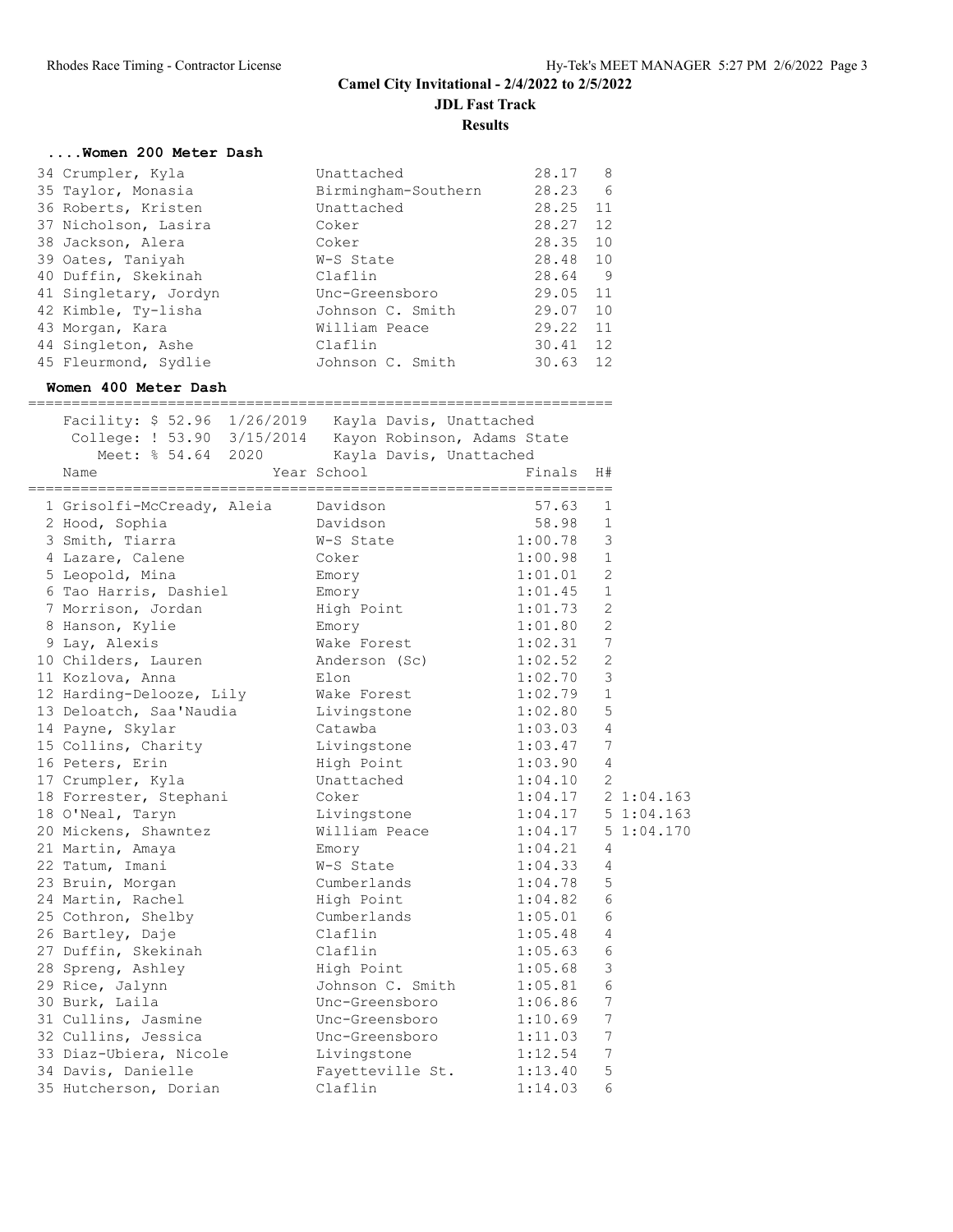**JDL Fast Track**

**Results**

**Women 600 Meter Run**

| Meet: % 1:34.48 2020<br>Name                        | Facility: \$ 1:31.34 1/16/2016 Abby Farley, Bull City Running<br>College: ! 1:31.47 2/17/2017 Hannah Segrave, Milligan<br>Ericka Charles, Unattached<br>Year School | Finals      | H#                        |
|-----------------------------------------------------|---------------------------------------------------------------------------------------------------------------------------------------------------------------------|-------------|---------------------------|
| 1 Harper, Camryn                                    | High Point                                                                                                                                                          | 1:34.97     | 1                         |
| 2 Rankin, Alexandria                                | Troy                                                                                                                                                                | 1:36.32     | $\mathbf{1}$              |
| 3 Lair, Stephanie                                   | Elon                                                                                                                                                                | 1:36.62     | $\mathbf{1}$              |
| 4 Jeanty, Donisha                                   | Troy                                                                                                                                                                | 1:37.33     | $\mathbf{1}$              |
| 5 Jakobs, Franziska                                 | High Point                                                                                                                                                          | 1:38.46     | $\mathbf{2}$              |
| 6 Ranocha, Libby                                    | Emory                                                                                                                                                               | 1:39.32     | 2                         |
| 7 Mannes, Sabrinna                                  | Elon                                                                                                                                                                | 1:39.86     | $\overline{2}$            |
| 8 Frail, Nikki                                      | High Point                                                                                                                                                          | 1:39.99     | $\mathbf 1$               |
| 9 Paynter, Maliyah                                  | Davidson                                                                                                                                                            | 1:40.05     | 3                         |
| 10 Stevens, Cora                                    | Cumberlands                                                                                                                                                         | 1:40.57     | $\overline{2}$            |
| 11 Darce, Isabella                                  | Davidson                                                                                                                                                            | 1:42.57     | $\overline{4}$            |
| 12 Murdock, Paige                                   | Emory                                                                                                                                                               | 1:42.78     | $\ensuremath{\mathsf{3}}$ |
| 13 Standifer, Emily                                 | Montreat                                                                                                                                                            | 1:43.93     | 3                         |
| 14 Alps, Emily                                      | Elon                                                                                                                                                                | 1:43.96     | $\overline{c}$            |
| 15 Riley, Alexandria                                | Johnson C. Smith                                                                                                                                                    | 1:45.66     | $\mathfrak{Z}$            |
| 16 Sanderson, Lauren                                | Cumberlands                                                                                                                                                         | 1:46.00     | $\overline{2}$            |
| 17 Head, Jordyn                                     | Johnson C. Smith                                                                                                                                                    | 1:47.72     | $\overline{4}$            |
| 18 Slack, Catherine                                 | Montreat                                                                                                                                                            | 1:48.24     | 3                         |
| 19 Terry, Ashley                                    | Cumberlands                                                                                                                                                         | 1:48.81     | $\overline{4}$            |
| 20 Hasty, Kilia                                     | Montreat                                                                                                                                                            | 1:49.37     | $\mathfrak{Z}$            |
| 21 Warren, Nevaeh                                   | Cumberlands                                                                                                                                                         | 1:52.37     | 4                         |
| 22 Buie-Cox, Sky                                    | Claflin                                                                                                                                                             | 1:53.63     | $\mathbf 5$               |
| 23 McDonald, Madison                                | Claflin                                                                                                                                                             | 1:54.52     | $\mathbf 5$               |
| 24 Goss, Kristian                                   | Claflin                                                                                                                                                             | 2:02.93     | 5                         |
| Women 800 Meter Run<br>Meet: % 2:05.57 2020<br>Name | Facility: \$ 1:59.26 2/2/2019 Ajee' Wilson, adidas<br>College: ! 2:03.31 2/4/2017 Hanna Green, Virginia Tech<br>Julia Rizk, District Track Clu<br>Year School       | Finals      | H#                        |
| 1 Ebarb, Amity                                      | Texas                                                                                                                                                               | 2:13.81     | -------                   |
| 2 Kelly, Fajr                                       | NC A&T                                                                                                                                                              | 2:14.06     | 1                         |
| 3 Harper, Camryn                                    | High Point                                                                                                                                                          | 2:14.09     | $\mathbf{1}$              |
| 4 McFadden, Carlin                                  | Queens (Nc)                                                                                                                                                         | $2:14.96$ 1 | $\mathbf{1}$              |
| 5 Schlossberg, Lily                                 | East Carolina                                                                                                                                                       | 2:17.14     | 2                         |
| 6 Osterbind, Kamryn                                 | Anderson (Sc)                                                                                                                                                       | 2:17.69     | $\mathbf{1}$              |
| 7 Hare, Lily                                        | Lee (Tenn.)                                                                                                                                                         | 2:17.86     | 2                         |
| 8 Pettersson, Stina                                 | Queens (Nc)                                                                                                                                                         | 2:18.19     | $\mathbf{2}$              |
| 9 Hanson, Whitney                                   | Anderson (Sc)                                                                                                                                                       | 2:18.39     | $\overline{c}$            |
| 10 Wilmington, Courtny                              | Troy                                                                                                                                                                | 2:18.77     | $\mathfrak{Z}$            |
| 11 Jakobs, Franziska                                | High Point                                                                                                                                                          | 2:18.99     | $\mathbf{2}$              |
| 12 Jones, Jayla                                     | NC A&T                                                                                                                                                              | 2:19.82     | 3                         |
| 13 Garcia, Dylan                                    | Montreat                                                                                                                                                            | 2:20.95     | $\mathbf 1$               |
| 14 Kellerman, Liza                                  | Lee (Tenn.)                                                                                                                                                         | 2:21.87     | $\mathbf{2}$              |
| 15 Melton, Love'                                    | NC A&T                                                                                                                                                              | 2:22.68     | 3                         |
| 16 Brown, Carolyn                                   | NC A&T                                                                                                                                                              | 2:23.56     | $\mathbf{1}$              |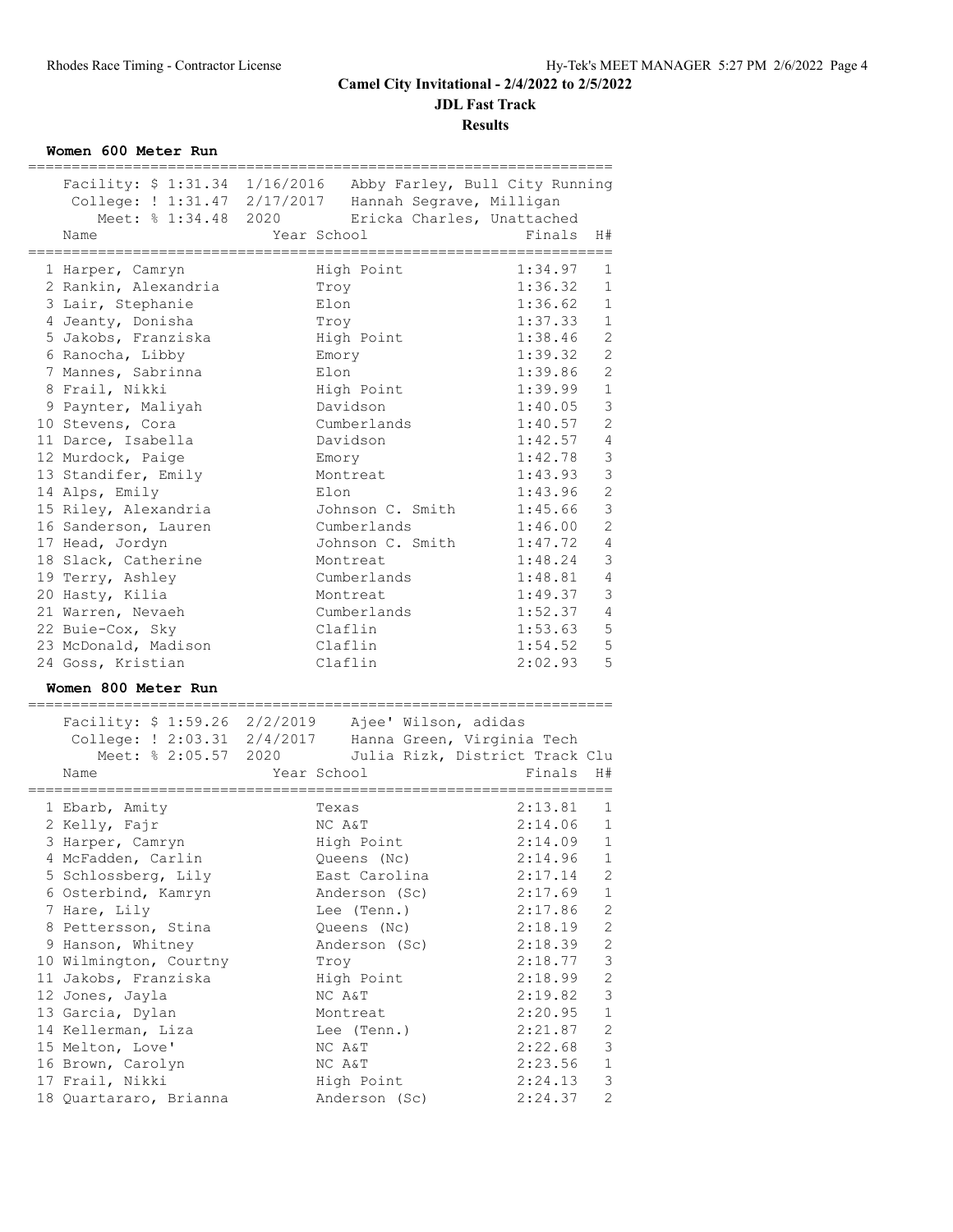**Results**

#### **....Women 800 Meter Run**

|  | 19 Obremski, Makayla             | East Carolina            | 2:25.17 | 4              |            |
|--|----------------------------------|--------------------------|---------|----------------|------------|
|  | 20 Pierce, Brooklyn              | Wingate                  | 2:25.40 | 4              |            |
|  | 21 Hood, Maddi                   | Flagler                  | 2:25.89 | 4              |            |
|  | 22 Yentz, Hailey                 | East Carolina            | 2:25.98 | $\overline{4}$ |            |
|  | 23 Lindsay, Brooke               | East Carolina            | 2:26.01 | $\mathsf 3$    |            |
|  | 24 Childers, Lauren              | Anderson (Sc) 2:26.73    |         | 3              |            |
|  | 25 Peele, Madison                | Flagler                  | 2:28.31 | 4              |            |
|  | 26 Stevens, Cora                 | Cumberlands              | 2:29.19 | 4              |            |
|  | 27 Ward, Rebecca                 | Anderson (Sc)            | 2:30.28 | $\mathsf 3$    |            |
|  | 28 Baba, Emily                   | East Carolina 2:30.51    |         | $\overline{4}$ |            |
|  | 29 Ward, Makayla                 | Catawba                  | 2:31.11 | 5              |            |
|  | 30 Ingram, Destiny               | Coker                    | 2:31.91 | $\overline{4}$ |            |
|  | 31 Stanley, Kyra                 | Wingate                  | 2:32.21 | 5              |            |
|  | 32 Cronk, Mahaley                | Montreat                 | 2:33.37 | $\mathfrak{Z}$ |            |
|  | 33 Terry, Ashley                 | Cumberlands              | 2:33.48 | 5              |            |
|  | 34 Schulz, Erica                 | Lenoir-Rhyne             | 2:36.80 | 5              |            |
|  | 35 Noel, Etta                    | Unattached               | 2:37.08 | 5              |            |
|  | 36 Santeufemio, Isabella Flagler |                          | 2:37.76 | $\epsilon$     |            |
|  | 37 Mickens, Shawntez             | William Peace            | 2:38.02 | 5              |            |
|  | 38 Morgan, Alana                 | William Peace 2:40.85    |         | $\sqrt{6}$     |            |
|  | 39 Farmer, Taylor                | Emmanuel (Ga.) 2:41.11   |         | $\mathbf 5$    |            |
|  | 40 Forrester, Stephani           | Coker                    | 2:41.86 | $\sqrt{6}$     |            |
|  | 41 Manning, Emily                | Flagler                  | 2:44.69 | $\epsilon$     |            |
|  | 42 Rodriguez, Madeline           | Flagler                  | 2:46.46 | $\epsilon$     |            |
|  | 43 McFalls, Alyssa               | Unattached               | 2:48.37 | $\mathsf S$    |            |
|  | 44 Beasley, Kierra               | Fayetteville St. 2:49.96 |         | $\epsilon$     |            |
|  | 45 Fox, Rebecca                  | Lenoir-Rhyne             | 2:51.69 | $\epsilon$     |            |
|  | 46 Womack, Tanniya               | Livingstone              | 2:54.52 | $\epsilon$     |            |
|  | 47 Taylor, Alexis                | Lenoir-Rhyne             | 2:54.62 | 6              |            |
|  | -- Troutman, Kelsey              | Davidson                 | DNF     |                | $2 \, dnf$ |

## **Women 1000 Meter Run**

=================================================================== Facility: \$ 2:48.32 2/1/2019 Hannah Segrave, New Balance

| $r_{\text{d}}$ and $r_{\text{d}}$ , $r_{\text{d}}$ , $r_{\text{d}}$ , $r_{\text{d}}$ , $r_{\text{d}}$ , $r_{\text{d}}$ , $r_{\text{d}}$ , $r_{\text{d}}$ , $r_{\text{d}}$ , $r_{\text{d}}$ , $r_{\text{d}}$ , $r_{\text{d}}$ , $r_{\text{d}}$ , $r_{\text{d}}$ , $r_{\text{d}}$ , $r_{\text{d}}$ , $r_{\text{d}}$ , $r_{\text{d}}$ , $r_{\text{d}}$<br>College: $! 2:49.00 12/1/2012$ Cydney Ross, Duke |             |                |                                 |             |                |
|---------------------------------------------------------------------------------------------------------------------------------------------------------------------------------------------------------------------------------------------------------------------------------------------------------------------------------------------------------------------------------------------------------|-------------|----------------|---------------------------------|-------------|----------------|
| Meet: % 2:48.32 2019                                                                                                                                                                                                                                                                                                                                                                                    |             |                | Hannah Segrave, New Balance     |             |                |
| Name<br>=================================                                                                                                                                                                                                                                                                                                                                                               | Year School |                | =============================== | Finals      | H#             |
| 1 Gbolade, Ayoola                                                                                                                                                                                                                                                                                                                                                                                       |             | NC A&T         |                                 | 2:54.72     | 1              |
| 2 Fonville, Linde                                                                                                                                                                                                                                                                                                                                                                                       |             | Unattached     |                                 | $2:56.06$ 1 |                |
| 3 Tolbert, Lauren                                                                                                                                                                                                                                                                                                                                                                                       |             | Unattached     |                                 | $2:56.44$ 1 |                |
| 4 Fuller, Breila                                                                                                                                                                                                                                                                                                                                                                                        |             | Davidson       |                                 | 3:00.39     | $\overline{c}$ |
| 5 Guest, Tanner                                                                                                                                                                                                                                                                                                                                                                                         |             | Troy           |                                 | 3:01.20 1   |                |
| 6 Shaw, Harper                                                                                                                                                                                                                                                                                                                                                                                          |             | Unattached     |                                 | $3:01.45$ 1 |                |
| 7 Pence, Ellie                                                                                                                                                                                                                                                                                                                                                                                          |             | Unattached     |                                 | 3:05.69     | $1\,$          |
| 8 Maynard, Anna                                                                                                                                                                                                                                                                                                                                                                                         |             | Unattached     |                                 | 3:06.20 1   |                |
| 9 Castellanos, Yessenia                                                                                                                                                                                                                                                                                                                                                                                 |             | Montreat       |                                 | 3:08.28     | $\mathbf{2}$   |
| 10 Wild, Evie                                                                                                                                                                                                                                                                                                                                                                                           |             | Queens (Nc)    |                                 | $3:09.66$ 1 |                |
| 11 Yentz, Hailey                                                                                                                                                                                                                                                                                                                                                                                        |             | East Carolina  |                                 | 3:15.43     | $\,1\,$        |
| 12 Sanderson, Lauren                                                                                                                                                                                                                                                                                                                                                                                    |             | Cumberlands    |                                 | 3:15.51     | $\sqrt{2}$     |
| 13 Carlson, Camille                                                                                                                                                                                                                                                                                                                                                                                     |             | Unc-Greensboro |                                 | 3:15.60     | $\mathbf{2}$   |
| 14 Strauel, Lydiah                                                                                                                                                                                                                                                                                                                                                                                      |             | Cumberlands    |                                 | 3:18.48     | $\mathbf{2}$   |
| 15 Manfre, Bella                                                                                                                                                                                                                                                                                                                                                                                        |             | Unc-Greensboro |                                 | 3:19.36     | $\sqrt{2}$     |
| 16 Henderson, Serena                                                                                                                                                                                                                                                                                                                                                                                    |             | Unc-Greensboro |                                 | 3:19.56     | $\mathbf{2}$   |
| 17 Warren, Nevaeh                                                                                                                                                                                                                                                                                                                                                                                       |             | Cumberlands    |                                 | 3:26.39     | $\mathbf{2}$   |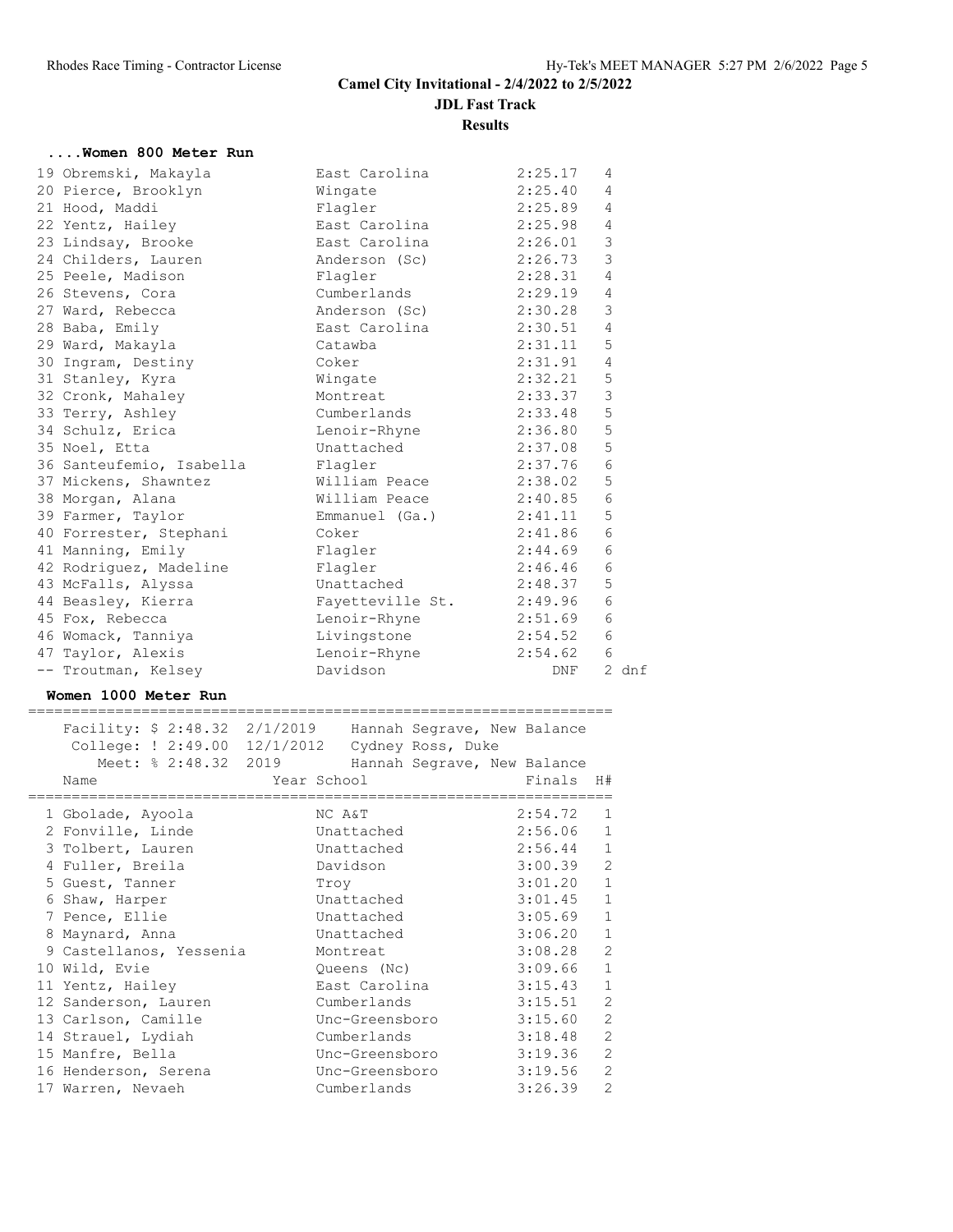**Results**

| Women 1000 Meter Run           |                                                               |                                      |
|--------------------------------|---------------------------------------------------------------|--------------------------------------|
| 18 Lucason, Morgan             | Cumberlands                                                   | 3:35.37<br>2                         |
| 19 Marotta, Taylor             | Coker                                                         | 3:59.47<br>$\mathbf{2}$              |
| 20 Cutchin, Kessler            | Coker                                                         | 4:08.67<br>2                         |
|                                |                                                               |                                      |
| Women 1 Mile Run               |                                                               |                                      |
|                                | Facility: \$ 4:22.66 1/31/2015 Shannon Rowbury, Nike Oregon P |                                      |
|                                | College: ! 4:36.10 2/18/2017 Grace Barnett, Clemson           |                                      |
| Meet: % 4:38.36 2021           | Amy Cashin, Australia                                         |                                      |
| Name                           | Year School                                                   | Finals<br>H#                         |
|                                | NC State                                                      | 4:45.84<br>1                         |
| 1 Vess, Anna<br>2 Ewoi, Dorcus | Campbell                                                      | 4:51.74<br>1                         |
| 3 Harding-Delooze, Amy         | Wake Forest                                                   | 4:52.85<br>1                         |
| 4 Lawrence, Stevie             | Queens (Nc)                                                   | 4:56.48<br>1                         |
| 5 Rauber, Brooke               | Unattached                                                    | 4:59.26<br>1                         |
| 6 Millenaar, Carolien          | Unattached                                                    | $\mathbf{1}$<br>4:59.44              |
| 7 Rapley, Meg                  | Wingate                                                       | 4:59.73<br>$\mathbf{1}$              |
| 8 Torras, Anna                 | Wingate                                                       | 5:01.48<br>2                         |
| 9 Kopchak, Rylee               | Wake Forest                                                   | 5:01.68<br>1                         |
| 10 Peters, Clare               | Unattached                                                    | 5:02.67<br>2                         |
| 11 Bagus, Sydney               | High Point                                                    | 2<br>5:04.63                         |
| 12 Zack, Alyssa                | East Carolina                                                 | 1<br>5:04.76                         |
| 13 Schlossberg, Lily           | East Carolina                                                 | 2<br>5:05.00                         |
|                                | Lee (Tenn.)                                                   | 5:05.61<br>1                         |
| 14 Moore, Toni                 |                                                               | $\overline{c}$<br>5:07.71            |
| 15 Hare, Lily                  | Lee (Tenn.)                                                   | $\mathbf{2}$<br>5:10.82              |
| 16 Rish, Olivia                | Anderson (Sc)                                                 |                                      |
| 17 Yentz, Lindsay              | East Carolina                                                 | 1<br>5:10.90                         |
| 18 Boehm, Alli                 | Wake Forest                                                   | $\mathsf 3$<br>5:10.96               |
| 19 Brickley, Zoe               | Wingate                                                       | $\mathbf{2}$<br>5:13.81              |
| 20 Rodriguez, Madelyn          | Campbell                                                      | 3<br>5:14.48                         |
| 21 Hawkins, Aria               | Lee (Tenn.)                                                   | $\mathbf{2}$<br>5:14.85              |
| 22 Kellerman, Liza             | Lee (Tenn.)                                                   | 3<br>5:15.68                         |
| 23 Churchill, Megan            | Flagler                                                       | 3<br>5:15.84                         |
| 24 Ickes, Lindsey              | High Point                                                    | $\mathbf{2}$<br>5:15.85              |
| 25 Whitworth, Frances          | Davidson                                                      | $\mathsf 3$<br>5:16.90               |
| 26 Kubai, Monika               | Flagler                                                       | $\mathsf 3$<br>5:17.74               |
| 27 Daly, Jenna                 | Emory                                                         | $\mathsf 3$<br>5:18.76               |
| 28 Barton, Emily Caroline      | Unattached                                                    | 4<br>5:19.33                         |
| 29 Webb, Tessa                 | High Point                                                    | 5:20.21<br>$\overline{4}$            |
| 30 Beckham, Elizabeth          | Lee (Tenn.)                                                   | 5:22.00<br>5                         |
| 31 Scott, Amber                | Wingate                                                       | 2<br>5:22.18                         |
| 32 Pence, Ellie                | Unattached                                                    | 5:22.38<br>$\sqrt{4}$                |
| 33 Clayton, Lucy               | High Point                                                    | $\ensuremath{\mathsf{3}}$<br>5:22.84 |
| 34 Kempf, Marissa              | Flagler                                                       | $\ensuremath{\mathsf{3}}$<br>5:22.87 |
| 35 Matthews, Elise             | Anderson (Sc)                                                 | $\sqrt{4}$<br>5:22.94                |
| 36 Castillo, Tatum             | High Point                                                    | 3<br>5:23.26                         |
| 36 Savel, Enola                | Flagler                                                       | $\sqrt{4}$<br>5:23.26                |
| 38 Martin, Jodi                | Anderson (Sc)                                                 | 5<br>5:24.53                         |
| 39 Moloney, Hannah             | Queens (Nc)                                                   | 5<br>5:26.35                         |
| 40 Cisneros, Alexandra         | Davidson                                                      | $\mathsf S$<br>5:26.44               |
| 41 Melton, Love'               | NC A&T                                                        | 3<br>5:26.61                         |
| 42 Anshen, Lauren              | Emory                                                         | $\overline{4}$<br>5:27.42            |
| 43 Mescal, Jessie              | Flagler                                                       | $\sqrt{4}$<br>5:27.74                |
| 44 Neese, Abby                 | Davidson                                                      | 5<br>5:27.98                         |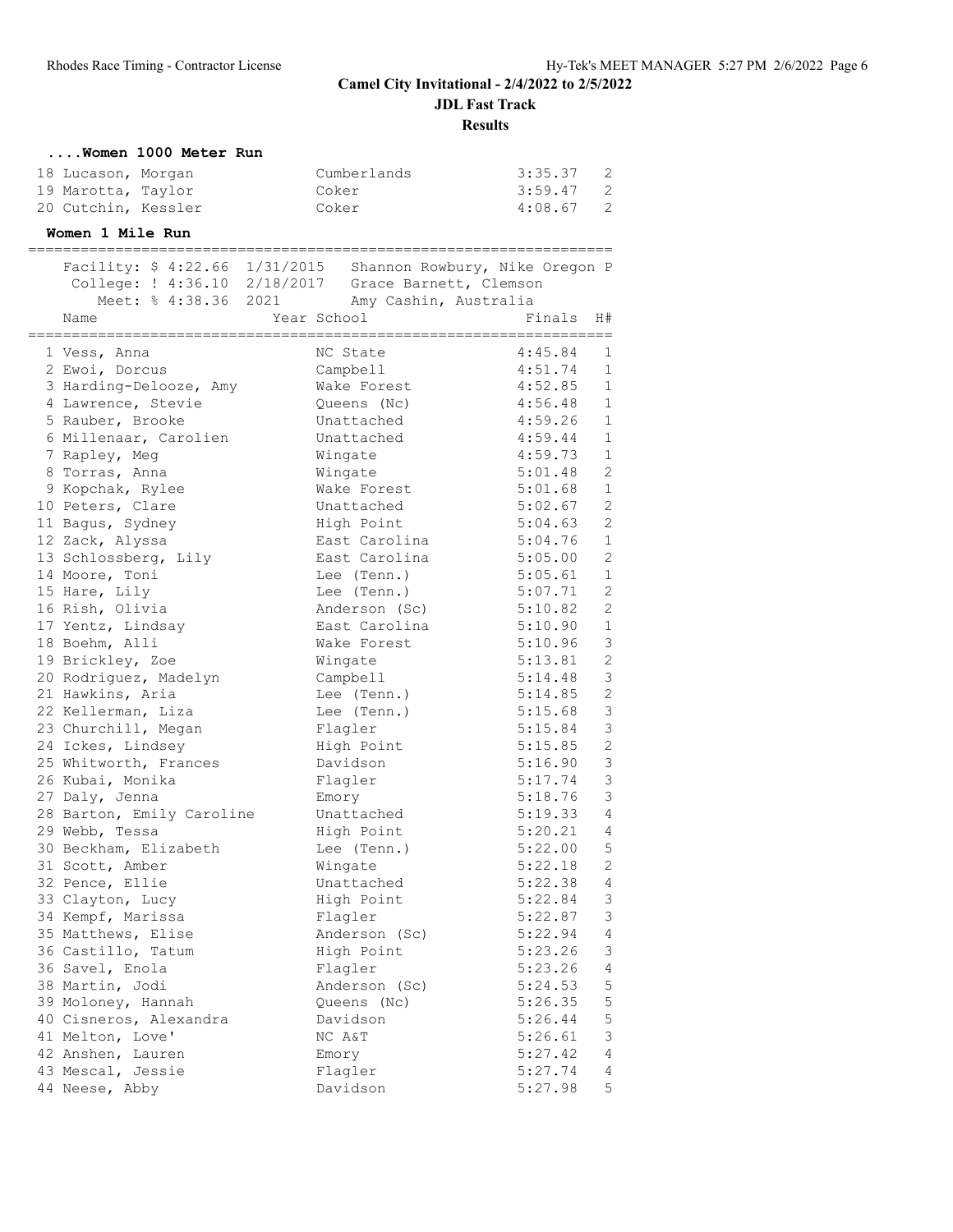## **....Women 1 Mile Run**

| 45 Levy, Beatrice    | Davidson            | 5:29.87 | 5               |
|----------------------|---------------------|---------|-----------------|
| 46 Quinn, Madeline   | High Point          | 5:30.61 | $\overline{4}$  |
| 47 Wild, Evie        | Queens (Nc)         | 5:31.26 | 3               |
| 48 Hurley, Kenzie    | Christopher Newport | 5:31.58 | 5               |
| 49 Lowery, Madison   | Catawba             | 5:36.72 | 5               |
| 50 Jensen, Kirsten   | Unattached          | 5:37.01 | $\overline{4}$  |
| 51 Wilson, Hagan     | Anderson (Sc)       | 5:37.05 | $5\overline{)}$ |
| 52 Triplett, Riley   | Emmanuel (Ga.)      | 5:38.40 | $5^{\circ}$     |
| 53 Reagle, Aislynn   | Catawba             | 5:40.71 | 6               |
| 54 Jones, Vanessa    | W-S State           | 5:43.18 | 6               |
| 55 Higgins, Julianna | High Point          | 5:44.67 | 6               |
| 56 Rowland, Isabella | Campbell            | 5:45.05 | $\overline{4}$  |
| 57 McManus, Pierson  | Lenoir-Rhyne        | 5:51.02 | 6               |
| 58 Roberts, Meredith | Unc-Greensboro      | 6:02.16 | 6               |
| -- Mercer, Mia       | Catawba             | DNF     | 6               |
| -- Cann, Catherine   | Coker               | DNF     | 6               |
|                      |                     |         |                 |

#### **Women 3000 Meter Run**

===================================================================

|  | Facility: \$ 8:51.49 2/8/2020<br>College: ! 9:01.26 1/30/2016<br>Meet: % 9:31.40<br>Name<br>===================== | 2019 | Jenny Simpson, New Balance<br>Wesley Frazier, NC State<br>Emily Kearney, SCAD Atlanta<br>Year School<br>;=========================== | Finals<br>================== | H#             |
|--|-------------------------------------------------------------------------------------------------------------------|------|--------------------------------------------------------------------------------------------------------------------------------------|------------------------------|----------------|
|  | 1 Millenaar, Carolien                                                                                             |      | Unattached                                                                                                                           | 9:33.87                      | $\mathbf{1}$   |
|  | 2 Kappeler, Chase                                                                                                 |      | Virginia Tech                                                                                                                        | 9:34.42                      | $\mathbf{1}$   |
|  | 3 Hassebrock, Ava                                                                                                 |      | Virginia Tech                                                                                                                        | 9:35.53                      | $\mathbf{1}$   |
|  | 4 Hendrix, Alyssa                                                                                                 |      | NC State                                                                                                                             | 9:37.87                      | $\mathbf{1}$   |
|  | 5 Brookover, Hannah                                                                                               |      | High Point                                                                                                                           | 9:37.95                      | $\mathbf{1}$   |
|  | 6 Holt, Heather                                                                                                   |      | NC State                                                                                                                             | 9:38.21                      | $\mathbf{1}$   |
|  | 7 Schulz, Jenna                                                                                                   |      | NC State                                                                                                                             | 9:39.61                      | $\mathbf{1}$   |
|  | 8 Zabaleta- Larranaga, Jon                                                                                        |      | Eastern Kentucky                                                                                                                     | 9:40.03                      | $\mathbf{1}$   |
|  | 9 Taborda, Laura                                                                                                  |      | Eastern Kentucky                                                                                                                     | 9:48.92                      | $\mathbf{1}$   |
|  | 10 Smith, Ashley                                                                                                  |      | Virginia Tech                                                                                                                        | 9:49.50                      | $\mathbf{1}$   |
|  | 11 Moore, Toni                                                                                                    |      | Lee (Tenn.)                                                                                                                          | 9:51.75                      | $\mathbf{2}$   |
|  | 12 Rebollo, Gemma                                                                                                 |      | Wingate                                                                                                                              | 9:53.65                      | $\mathbf{1}$   |
|  | 13 Scott, Mollie                                                                                                  |      | Wingate                                                                                                                              | 9:54.37                      | $\overline{c}$ |
|  | 14 Yentz, Lindsay                                                                                                 |      | East Carolina                                                                                                                        | 9:55.01                      | $\overline{c}$ |
|  | 15 Evans, Georgia                                                                                                 |      | Wake Forest                                                                                                                          | 9:57.18                      | $\overline{c}$ |
|  | 16 Allen, Olive                                                                                                   |      | High Point                                                                                                                           | 9:57.90                      | $\mathbf{1}$   |
|  | 17 Carreira, Cherise                                                                                              |      | Queens (Nc)                                                                                                                          | 9:58.38                      | $\overline{c}$ |
|  | 18 Mpshe, Lesego                                                                                                  |      | Campbell                                                                                                                             | 10:02.36                     | $\overline{c}$ |
|  | 19 Kopchak, Rylee                                                                                                 |      | Wake Forest                                                                                                                          | 10:10.56                     | $\overline{c}$ |
|  | 20 McLain, Olivia                                                                                                 |      | Lee (Tenn.)                                                                                                                          | 10:14.51                     | $\overline{c}$ |
|  | 21 Horter, Danielle                                                                                               |      | Lee (Tenn.)                                                                                                                          | 10:16.23                     | $\overline{c}$ |
|  | 22 Mense, Tatjana                                                                                                 |      | Wingate                                                                                                                              | 10:23.05                     | $\overline{c}$ |
|  | 23 McCaslin, Chandler                                                                                             |      | Unc-Greensboro                                                                                                                       | 10:24.86                     | $\overline{4}$ |
|  | 24 Cone, Kasey                                                                                                    |      | Unattached                                                                                                                           | 10:25.27                     | $\mathfrak{Z}$ |
|  | 25 Yourkavitch, Abby                                                                                              |      | East Carolina                                                                                                                        | 10:27.17                     | $\overline{c}$ |
|  | 26 Bash, Natalie                                                                                                  |      | Queens (Nc)                                                                                                                          | 10:28.26                     | $\mathfrak{Z}$ |
|  | 27 Abernathy, Natalie                                                                                             |      | Davidson                                                                                                                             | 10:30.75                     | $\mathfrak{Z}$ |
|  | 28 Foster, Brooke                                                                                                 |      | Lincoln Memorial                                                                                                                     | 10:31.28                     | $\mathbf{3}$   |
|  | 29 Abouzaid, Laila                                                                                                |      | Mount Olive                                                                                                                          | 10:31.49                     | 3              |
|  | 30 Funk, Logan                                                                                                    |      | Christopher Newport                                                                                                                  | 10:32.91                     | 3              |
|  | 31 Haushalter, Elle                                                                                               |      | Emory                                                                                                                                | 10:34.28                     | 3              |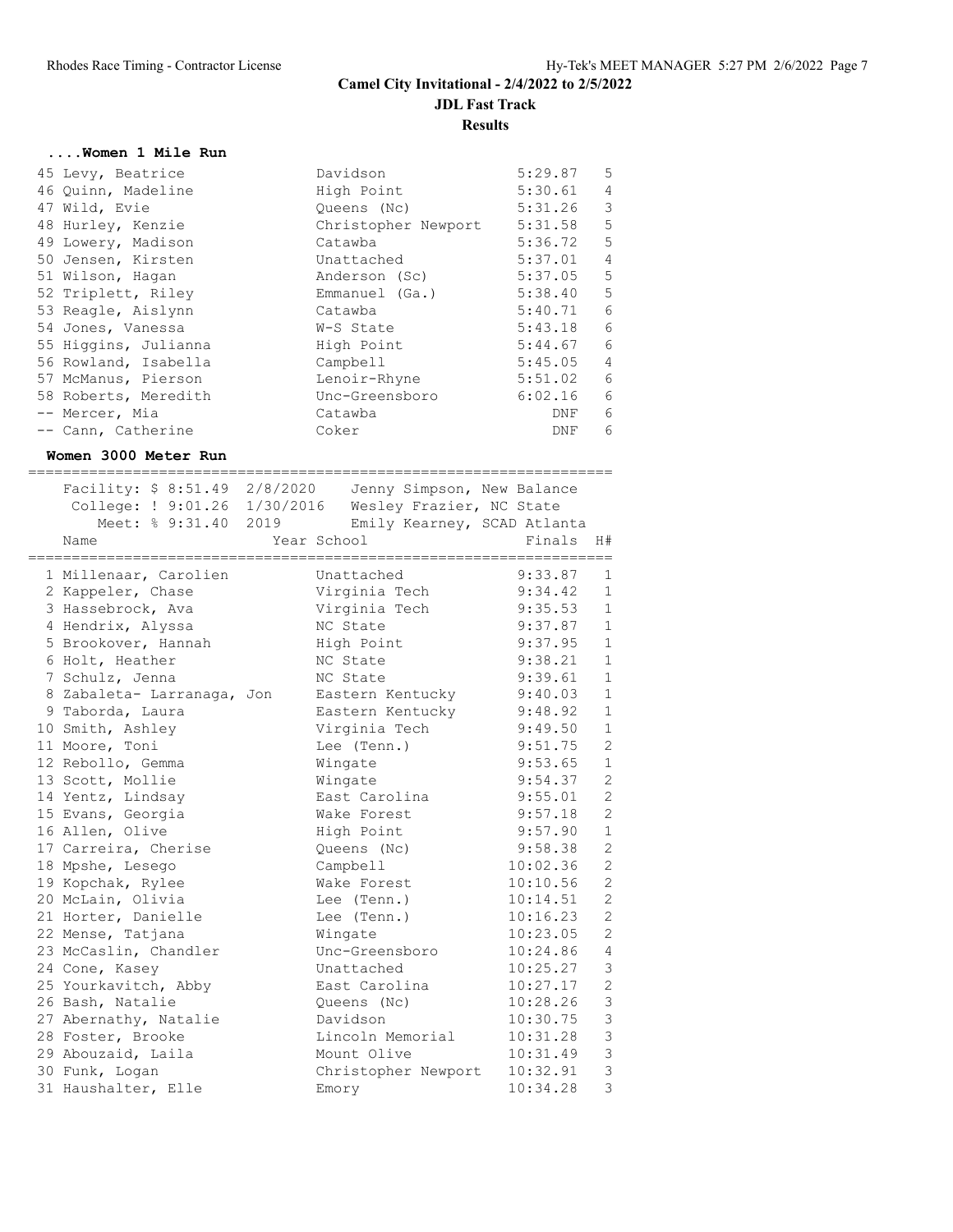| Women 3000 Meter Run |                           |          |                |
|----------------------|---------------------------|----------|----------------|
| 32 Soukup, Shay      | Unc-Greensboro            | 10:39.05 | 3              |
| 33 Nelson, Faith     | Anderson (Sc)             | 10:40.61 | $\overline{4}$ |
| 34 Berquist, Anne    | Davidson                  | 10:42.24 | $\overline{4}$ |
| 35 Golden, Emily     | Anderson (Sc) 10:45.38    |          | $\overline{4}$ |
| 36 Warden, Logan     | Christopher Newport       | 10:46.16 | $\overline{4}$ |
| 37 Ewald, Paige      | Lenoir-Rhyne              | 10:48.40 | 5              |
| 38 Henkel, Emily     | Davidson                  | 10:51.34 | $\overline{4}$ |
| 39 Jones, Mikayla    | Catawba                   | 10:53.25 | 3              |
| 40 Coger, Ciara      | Davidson                  | 10:58.81 | 3              |
| 41 Vesely, Teresa    | Lenoir-Rhyne              | 11:04.39 | 5              |
| 42 Thomson, Ashleigh | Wingate                   | 11:04.64 | 3              |
| 43 Overby, Rachel    | Catawba                   | 11:07.56 | 5              |
| 44 Shelton, Vennise  | Mount Olive               | 11:08.59 | 5              |
| 45 Hemric, Abigail   | Catawba                   | 11:10.00 | $\overline{4}$ |
| 46 Sirover, Lilly    | Davidson                  | 11:11.47 | $\overline{4}$ |
| 47 Slack, Catherine  | Montreat                  | 11:12.16 | 5              |
| 48 Chitty, Paxton    | East Carolina             | 11:15.29 | $\overline{4}$ |
| 49 Elstun, Meredith  | Cumberlands               | 11:19.25 | $\overline{4}$ |
| 50 Forgey, Kinsey    | Cumberlands               | 11:27.75 | $\overline{4}$ |
| 51 Jones, Vanessa    | W-S State                 | 11:41.93 | 5              |
| 52 Lopez, Elizabeth  | Mount Olive               | 11:44.38 | 5              |
| 53 Rubio, Paola      | Emmanuel (Ga.) 12:10.71   |          | 5              |
| 54 Beasley, Sierra   | Fayetteville St. 12:16.13 |          | 5              |
| -- Leach, Sarah      | Virginia Tech             | DNF      | $\mathbf 1$    |
| -- Savoie, Mae       | Christopher Newport       | DNF      | 3              |
| -- Saunders, Aaliyah | Fayetteville St.          | DNF      | 5              |

# **Women 5000 Meter Run**

=================================================================== Facility: \$ 15:41.63 12/3/2018 Elly Henes, NC State

| racility: 9 19:41.05 12/3/2010 Elly Henes, NC State |             |                           |              |                |
|-----------------------------------------------------|-------------|---------------------------|--------------|----------------|
| College: ! 15:41.63 12/3/2018 Elly Henes, NC State  |             |                           |              |                |
| Meet: % 15:57.27 2021                               |             | Abbey Wheeler, Providence |              |                |
| Name                                                | Year School |                           | Finals H#    |                |
| 1 Quarzo, Gionna                                    |             | NC State                  | $16:16.25$ 1 |                |
| 2 Mulhern, Jenna                                    |             | Unattached                | 16:17.47 1   |                |
| 3 Jones, Ashley                                     |             | High Point                | 17:15.02 1   |                |
| 4 Zimmermann, Isabel                                |             | NC State                  | $17:19.25$ 1 |                |
| 5 Hill, Madeline                                    |             | East Carolina             | $17:33.95$ 1 |                |
| 6 Scherrer, Liesl                                   |             | Emory                     | $18:14.63$ 2 |                |
| 7 Taylor, Katie                                     |             | High Point                | $18:15.49$ 2 |                |
| 8 Lorrey, Amelia                                    |             | Lincoln Memorial          | 18:28.37 2   |                |
| 9 Wilson, Anna Catherine                            |             | Davidson                  | 18:36.46 2   |                |
| 10 Deeds, Alyssa                                    |             | High Point                | 18:41.86 2   |                |
| 11 Kilby, Anna Kathyrn                              |             | Davidson                  | $18:56.61$ 2 |                |
| 12 Combs, Allysa                                    |             | East Carolina             | 18:58.59 2   |                |
| 13 Sall, Caroline                                   |             | Troy                      | 19:00.09     | $\overline{2}$ |
| 14 Cason, Teanna                                    |             | Troy                      | 19:24.55 2   |                |
| 15 Heckman, Elizabeth                               |             | Lee (Tenn.)               | 19:41.61 2   |                |
| 16 Elstun, Meredith                                 |             | Cumberlands               | $19:57.43$ 2 |                |
| -- Frazier, Ryen                                    |             | Unattached                | DNF          | $\mathbf{1}$   |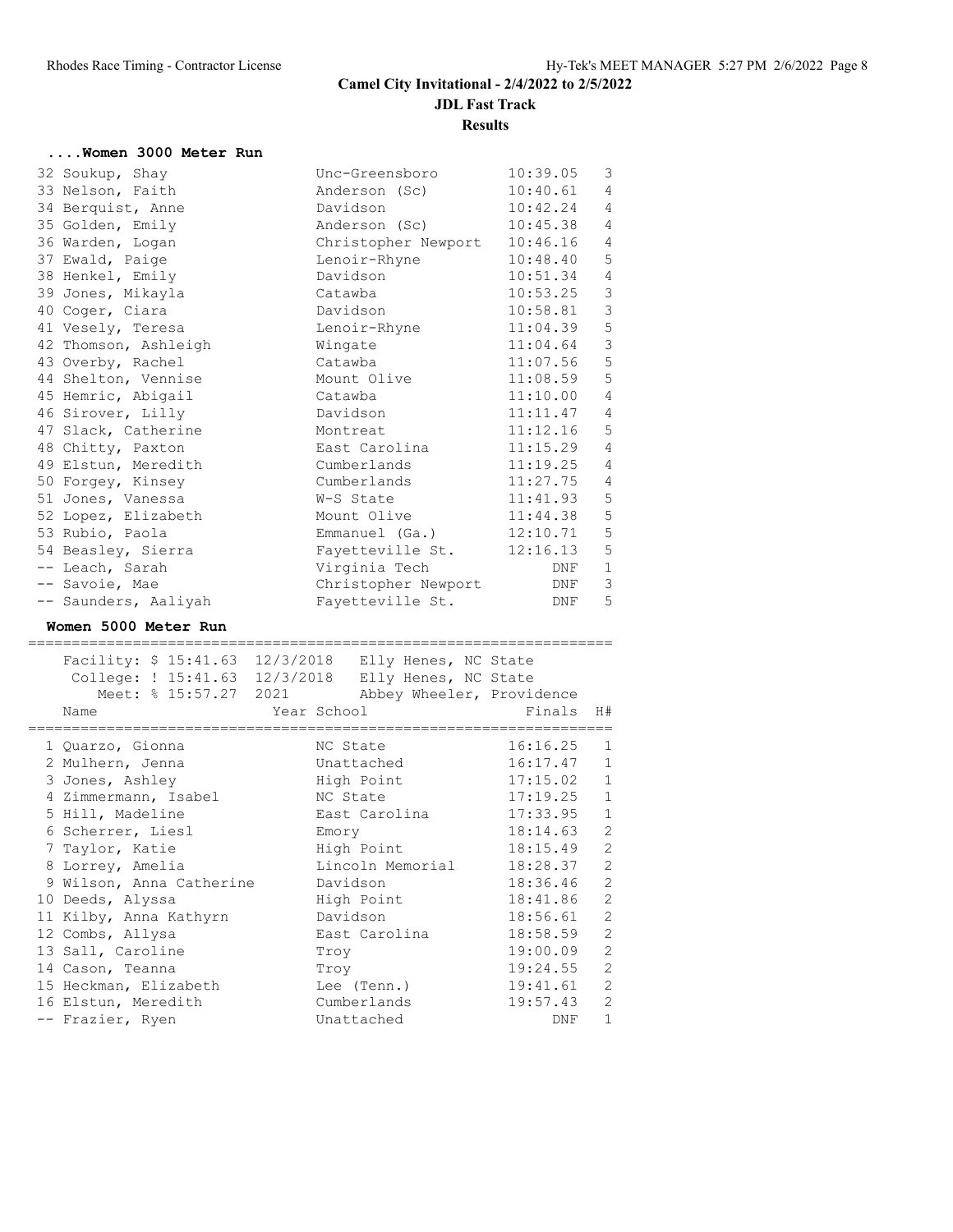**Results**

#### **Women 60 Meter Hurdles**

|                       | Facility: \$ 7.95 2016 S. Nelvis/B. Rollins, adidas/Nik    |                                     |                |
|-----------------------|------------------------------------------------------------|-------------------------------------|----------------|
|                       | College: ! 8.12 3/15/2014 Danielle Williams, Johnson C Smi |                                     |                |
| Meet: % 7.95          | Sharika Nelvis, Brianna Rollins,                           |                                     |                |
| Name                  | Year School                                                | Prelims<br>H#                       |                |
| ===============       |                                                            | ============                        |                |
| Preliminaries         |                                                            |                                     |                |
| 1 Garrett, Akala      | Unattached                                                 | 8.60Q<br>$\overline{\phantom{a}}$   |                |
| 2 Kinloch, Amanda     | NC A&T                                                     | 8.66Q<br>$5^{\circ}$                |                |
| 3 Hughes, Brandi      | Unattached                                                 | $\overline{\phantom{0}}^2$<br>8.710 |                |
| 4 McCammon, Jenea     | Unattached                                                 | 8.82Q                               | $\mathbf{1}$   |
| 5 Facey, Nyile        | High Point                                                 | 8.88Q 4                             |                |
| 6 Johnson, Mya        | Fayetteville St.                                           | 9.02Q                               | 6              |
| 7 Davis, Anna         | Davidson                                                   | 8.93q 4                             |                |
| 8 Willis, Amique      | W-S State                                                  | 8.97q 5                             |                |
|                       |                                                            | 9.05                                | 5              |
| 9 Stelly, Zamia       | NC A&T                                                     | 9.08                                | $\mathbf{1}$   |
| 10 Yeoman, Keyana     | Voorhees                                                   |                                     |                |
| 11 Garcia, Ines       | Troy                                                       | 9.14                                | 3              |
| 12 Jones, Ashlyn      | Troy                                                       | 9.15<br>- 6                         |                |
| 13 Rodriguez, Brianna | Unattached                                                 | 9.18                                | 2              |
| 14 Nestor, Alexa      | Unattached                                                 | 9.20                                | $\overline{5}$ |
| 15 Brown, Makeshria   | Unattached                                                 | 9.25                                | $\mathcal{E}$  |
| 16 Martin, Amaya      | Emory                                                      | 9.31                                | $\mathbf{1}$   |
| 17 Corso, Meghan      | Davidson                                                   | 9.36                                | 2              |
| 18 Donaldson, Brene'  | Johnson C. Smith                                           | 9.37                                | 2              |
| 19 Evans, Claire      | Emory                                                      | 9.38                                | $\overline{4}$ |
| 20 Heiss, Clara       | Emmanuel (Ga.)                                             | 9.41                                | 1              |
| 21 Crompton, Lexi     | High Point                                                 | 9.43                                | $\overline{4}$ |
| 22 Reed, Talayna      | Johnson C. Smith                                           | 9.44                                | 5              |
| 23 Bivens, Kennedy    | Livingstone                                                | 9.46                                | $\overline{4}$ |
| 24 Murray, Amiyah     | W-S State                                                  | 9.49                                | 6              |
| 25 Ingram, Shania     | Fayetteville St.                                           | 9.52                                | $\mathbf{1}$   |
| 26 Bernard, Micah     | Fayetteville St.                                           | 9.66                                | $\mathcal{S}$  |
| 27 Wolf, Lilly        | High Point                                                 | 9.68                                | $\mathcal{E}$  |
| 28 Loving, Jailah     | Birmingham-Southern                                        | 9.71                                | 6              |
| 29 Anderson, Keziah   | Johnson C. Smith                                           | 9.72                                | $\mathcal{S}$  |
| 30 Evans, Ja'hlia     | Voorhees                                                   | 9.82                                | 6              |
| 31 Holmes, Sharmelle  | Unattached                                                 | 9.89                                | 4              |
| 32 Bright, Madelyn    | Emmanuel (Ga.)                                             | 10.02                               | 2              |
| 33 Thompson, Bryanna  | Unattached                                                 | 10.08                               | $\overline{2}$ |
| 34 Hansen, Caroline   | Emory                                                      | 10.12                               | 2              |
| 35 Dodd, Riley        | Davidson                                                   | 10.33                               | 1              |
| 36 Evans, Niya        | Unattached                                                 | 10.42                               | 5              |
| 37 Smith, Inshan-Nae  | Livingstone                                                | 10.83                               | 5              |
| 38 Bell, Justice      | Claflin                                                    | 11.20                               | 1              |
| 39 Martin, Hailey     | Cumberlands                                                | 11.32                               | 3              |
| 40 Hutcherson, Dorian | Claflin                                                    | 11.50                               | $\overline{4}$ |
| 41 Allsbrook, Tyshana | Livingstone                                                | 11.51                               | 6              |
| 42 Casteal, Zharia    | Claflin                                                    | 11.75                               | 5              |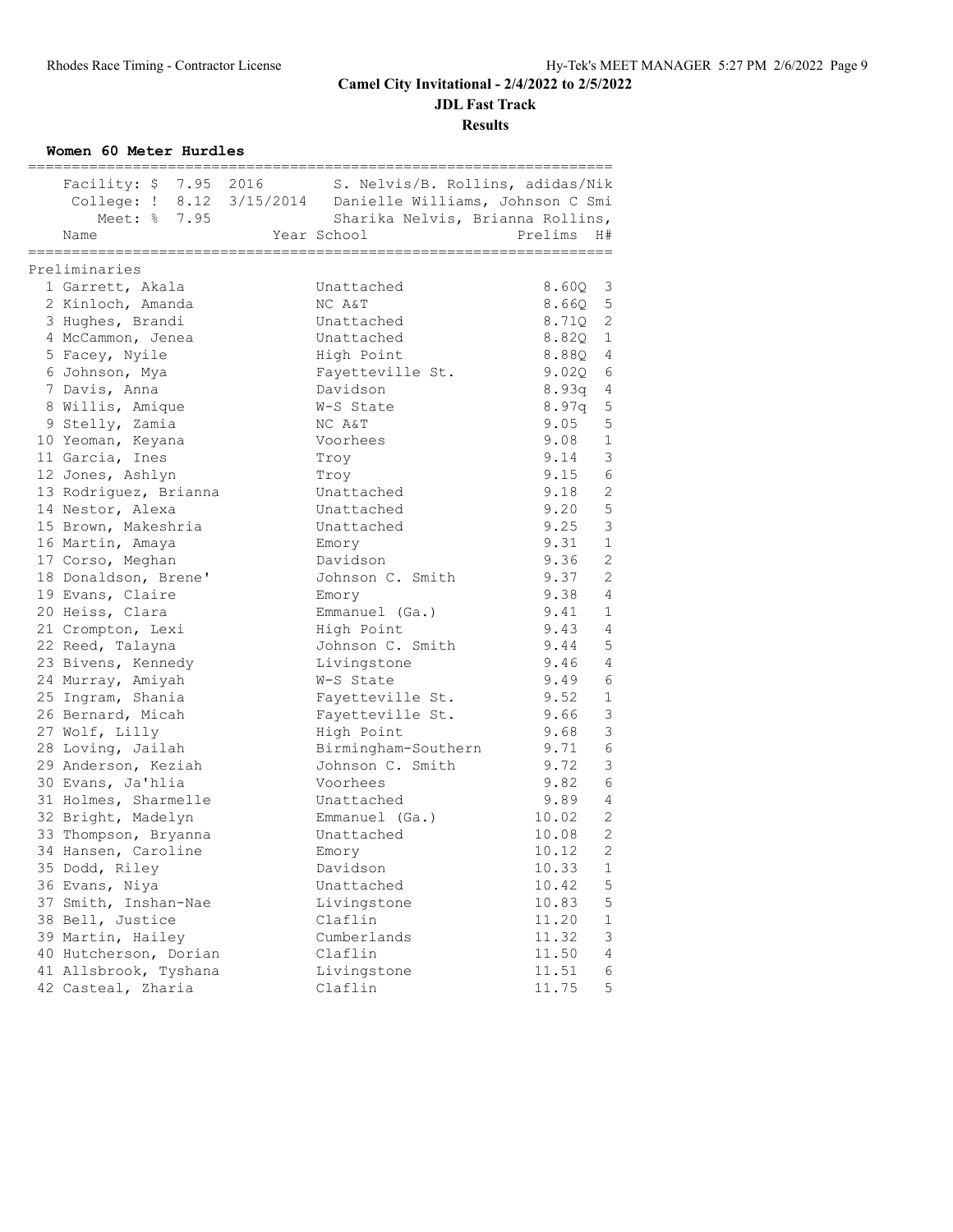**JDL Fast Track**

**Results**

**Women 60 Meter Hurdles**

|        | Facility: \$ 7.95 2016<br>College: ! 8.12 3/15/2014 Danielle Williams, Johnson C<br>Meet: % 7.95<br>Name<br>========================= | Year School                                                                 |                       | S. Nelvis/B. Rollins, adidas/<br>Sharika Nelvis, Brianna Rolli<br>Finals |              |
|--------|---------------------------------------------------------------------------------------------------------------------------------------|-----------------------------------------------------------------------------|-----------------------|--------------------------------------------------------------------------|--------------|
| Finals |                                                                                                                                       |                                                                             |                       |                                                                          |              |
|        | 1 Garrett, Akala                                                                                                                      | Unattached                                                                  |                       | 8.43                                                                     |              |
|        | 2 Hughes, Brandi                                                                                                                      | Unattached                                                                  |                       | 8.55                                                                     | 8.543        |
|        | 3 Kinloch, Amanda                                                                                                                     | NC A&T                                                                      |                       | 8.55                                                                     | 8.550        |
|        | 4 McCammon, Jenea                                                                                                                     | Unattached                                                                  |                       | 8.56                                                                     |              |
|        | 5 Facey, Nyile                                                                                                                        | High Point                                                                  |                       | 8.57                                                                     |              |
|        | 6 Johnson, Mya                                                                                                                        | Fayetteville St.                                                            |                       | 8.83                                                                     |              |
|        | 7 Willis, Amique                                                                                                                      | W-S State                                                                   |                       | 8.90                                                                     |              |
|        | 8 Davis, Anna                                                                                                                         | Davidson                                                                    |                       | 9.89                                                                     |              |
|        | Women 4x400 Meter Relay                                                                                                               |                                                                             |                       |                                                                          |              |
|        | Facility: \$ 3:41.61 1/30/2016 , GW Express/Nike<br>College: ! 3:43.33 3/15/2014 , Johnson C Smith                                    | Cox, Brown, Dorr, Haye-Smith<br>Elliott, Julius-Williams, Campbell, Jenkins |                       |                                                                          |              |
|        | Meet: % 3:41.61 2016                                                                                                                  |                                                                             | , GW Express/Nike     |                                                                          |              |
|        | School                                                                                                                                | Cox, Brown, Dorr, Haye-Smith                                                |                       | Finals                                                                   | H#           |
|        | 1 Elon 'A'                                                                                                                            |                                                                             |                       | 3:51.91                                                                  | $\mathbf{1}$ |
|        | 1) Barrows, Aliya                                                                                                                     |                                                                             |                       | 2) DiPierdomenico, Tessa                                                 |              |
|        | 3) Drometer, Riley                                                                                                                    |                                                                             | 4) Jons, Piper        |                                                                          |              |
|        | 2 High Point 'A'                                                                                                                      |                                                                             |                       | 3:55.64                                                                  | $\mathbf{1}$ |
|        | 1) Bolden, Leah                                                                                                                       |                                                                             | 2) Craig, Abi         |                                                                          |              |
|        | 3) Facey, Nyile                                                                                                                       |                                                                             | 4) Morrison, Jordan   |                                                                          |              |
|        | 3 Troy 'A'                                                                                                                            |                                                                             |                       | 3:57.10                                                                  | $\mathbf{1}$ |
|        | 1) Frank, Vennessa                                                                                                                    |                                                                             | 2) Rankin, Alexandria |                                                                          |              |
|        | 3) Kelly, Maya                                                                                                                        | 4)                                                                          | Jeanty, Donisha       |                                                                          |              |
|        | 4 Fayetteville St. 'A'                                                                                                                |                                                                             |                       | 4:02.19                                                                  | 2            |

| 3) Keily, Maya          | 4) Jeanty, Donisna     |                            |
|-------------------------|------------------------|----------------------------|
| 4 Fayetteville St. 'A'  | $4:02.19$ 2            |                            |
| 1) Johnson, Mya         | 2) Bell, Teanna        |                            |
| 3) Ingram, Shania       | 4) Burnett, Queen      |                            |
| 5 Emory 'A'             | 4:05.49                | $\mathbf{1}$               |
| 1) Binetti, Kaya        | 2) Ranocha, Libby      |                            |
| 3) Leopold, Mina        | 4) Evans, Claire       |                            |
| 6 Emory 'B'             | 4:07.21                | 1                          |
| 1)                      | 2) Tao Harris, Dashiel |                            |
| 3) Murdock, Paige       | 4) Hansen, Caroline    |                            |
| 7 Wingate 'A'           | $4:09.77$ 2            |                            |
| 1) White, Naiobi        | 2) Heath, Abby         |                            |
| 3) Bradsher, Catherine  | 4) Robinson, Tori      |                            |
| 8 Cumberlands 'A'       | 4:10.60                | $\overline{\phantom{0}}^2$ |
| 1) Hunter, Kathryn      | 2) Bruin, Morgan       |                            |
| 3) Sanderson, Lauren    | 4) Stevens, Cora       |                            |
| 9 Livingstone 'A'       | $4:12.70$ 2            |                            |
| 1) Collins, Charity     | 2) Fryer, Allysa       |                            |
| 3) Deloatch, Saa'Naudia | 4) Womack, Tanniya     |                            |
|                         |                        |                            |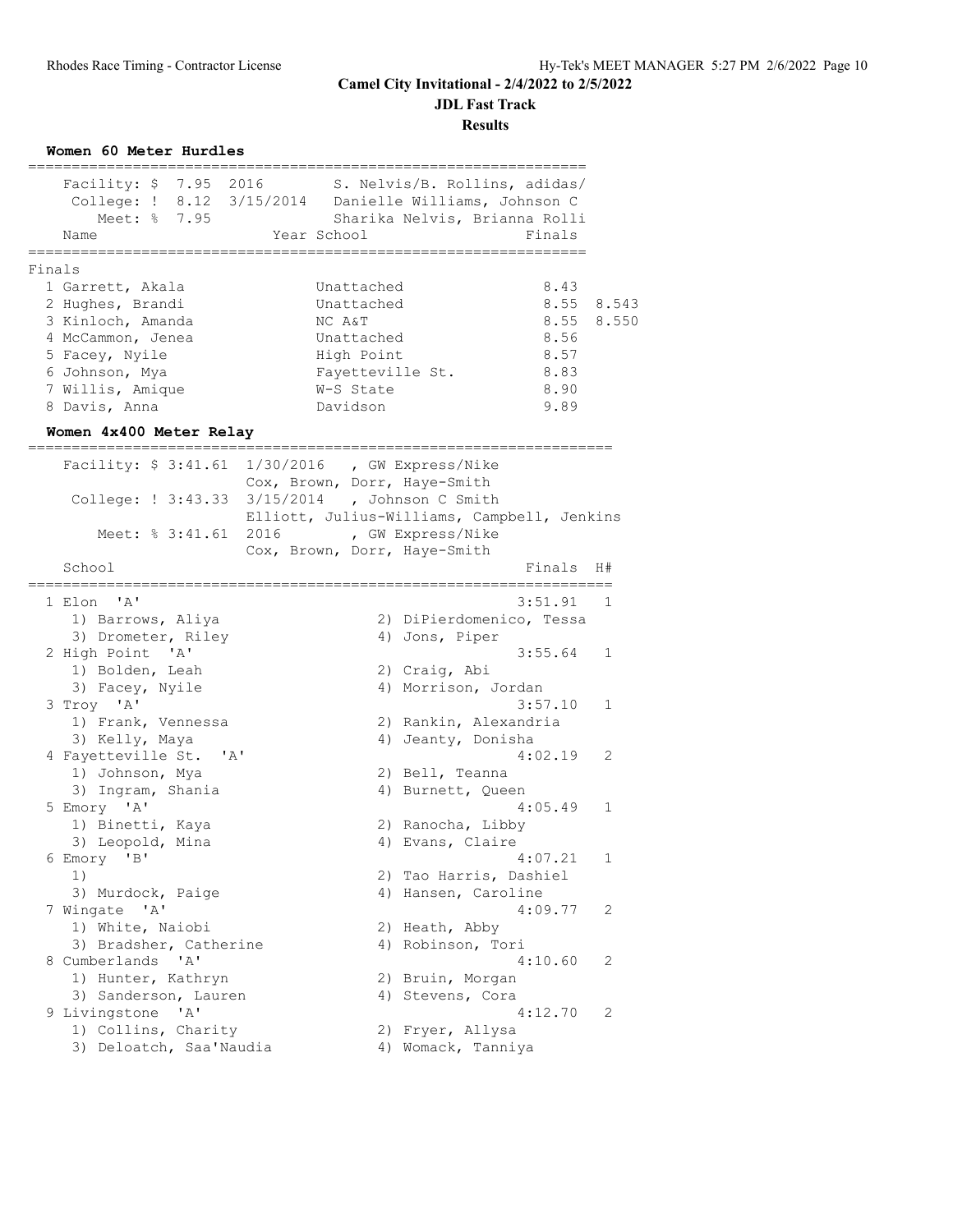**JDL Fast Track**

**Results**

#### **Women Distance Medley**

| Facility: \$ 11:04.23 2/15/2019 , Arkansas                                                                      |                                |                        |                     |
|-----------------------------------------------------------------------------------------------------------------|--------------------------------|------------------------|---------------------|
| College: ! 11:04.23 2/15/2019 , Arkansas                                                                        |                                |                        |                     |
| Meet: % 11:11.78 2021 , Virginia Tech                                                                           |                                |                        |                     |
|                                                                                                                 | Boone, Rivera, Ballowe, Butler |                        |                     |
| School                                                                                                          |                                |                        | Finals              |
|                                                                                                                 |                                |                        |                     |
| 1 Anderson (Sc) 'A'                                                                                             |                                |                        | 12:11.03            |
| 1) Hanson, Whitney                                                                                              |                                | 2) Quartararo, Brianna |                     |
| 3) Osterbind, Kamryn                                                                                            |                                | 4) Rish, Olivia        |                     |
| 2 Troy 'A'                                                                                                      |                                |                        | 12:24.35            |
| 1) Guest, Tanner                                                                                                |                                | 2) McCall, Reagan      |                     |
| 3) Wilmington, Courtny                                                                                          |                                | 4) Locke, Lauren       |                     |
| 3 Montreat 'A'                                                                                                  |                                |                        | 12:41.49            |
| 1) Castellanos, Yessenia                                                                                        |                                | 2) Hasty, Kilia        |                     |
| 3) Standifer, Emily                                                                                             |                                | 4) Garcia, Dylan       |                     |
| -- Cumberlands 'A'                                                                                              |                                |                        | DNF                 |
| 1) Strauel, Lydiah                                                                                              |                                | 2) Terry, Ashley       |                     |
| 3) Sanderson, Lauren                                                                                            |                                | 4) Forgey, Kinsey      |                     |
| -- Elon 'A'                                                                                                     |                                |                        | DNF                 |
| 1) Durbin, Audrey                                                                                               |                                | 2) Willingham, Lauren  |                     |
| 3) Hodgson, Alison                                                                                              |                                | 4) Haerbig, Katy       |                     |
| Women High Jump                                                                                                 |                                |                        |                     |
|                                                                                                                 |                                |                        |                     |
| Facility: \$ 1.92m  2/7/2020   Erika Kinsey, Puma<br>College: ! 1.88m  3/15/2014   Barbara Szabo, Western State |                                |                        |                     |
| Meet: % 1.92m 2020 Erika Kinsey, Puma                                                                           |                                |                        |                     |
|                                                                                                                 |                                |                        |                     |
| Name<br>------------------------------------                                                                    | Year School                    |                        | Finals<br>. ------- |
| 1 Wilson, Kenady                                                                                                | NC A&T                         |                        | 1.75m               |
| 1.45 1.50 1.55 1.60 1.65 1.70 1.75 1.78                                                                         |                                |                        |                     |
| P P O O O XXO XXX<br>P                                                                                          |                                |                        |                     |
| 2 Reddick, Nazah                                                                                                | NC A&T                         |                        | 1.70m               |
| 1.45 1.50 1.55 1.60 1.65 1.70 1.75                                                                              |                                |                        |                     |
| P P P XO O XXX<br>P                                                                                             |                                |                        |                     |
| 3 Berry, Addison                                                                                                | Wake Forest                    |                        | 1.65m               |
| 1.45 1.50 1.55 1.60 1.65 1.70                                                                                   |                                |                        |                     |
| P O O O XXX<br>$\mathbf{P}$                                                                                     |                                |                        |                     |
| 4 Alexander, Kennedy W-S State                                                                                  |                                |                        | J1.65m              |
| 1.45 1.50 1.55 1.60 1.65 1.70                                                                                   |                                |                        |                     |
| P P O                                                                                                           | XO<br>XXX                      |                        |                     |
|                                                                                                                 |                                |                        |                     |
| 5 O'Malley, Meghan                                                                                              |                                | Wake Forest            | 1.60m               |
| 1.45 1.50 1.55 1.60 1.65                                                                                        |                                |                        |                     |
| P P O O                                                                                                         | XXX                            |                        |                     |
| 6 Daehler, Valerie                                                                                              | Wingate                        |                        | J1.60m              |
| 1.45 1.50 1.55 1.60 1.65                                                                                        |                                |                        |                     |
| P<br>O O XXO                                                                                                    | XXX                            |                        |                     |
| 6 Ingram, Shania                                                                                                |                                | Fayetteville St.       | J1.60m              |
| 1.45 1.50 1.55 1.60 1.65                                                                                        |                                |                        |                     |
| P<br>P P XXO                                                                                                    | XXX                            |                        |                     |
| 8 Knowles, Domanique                                                                                            |                                | Johnson C. Smith       | 1.55m               |
| 1.45 1.50 1.55 1.60<br>O O O XXX                                                                                |                                |                        |                     |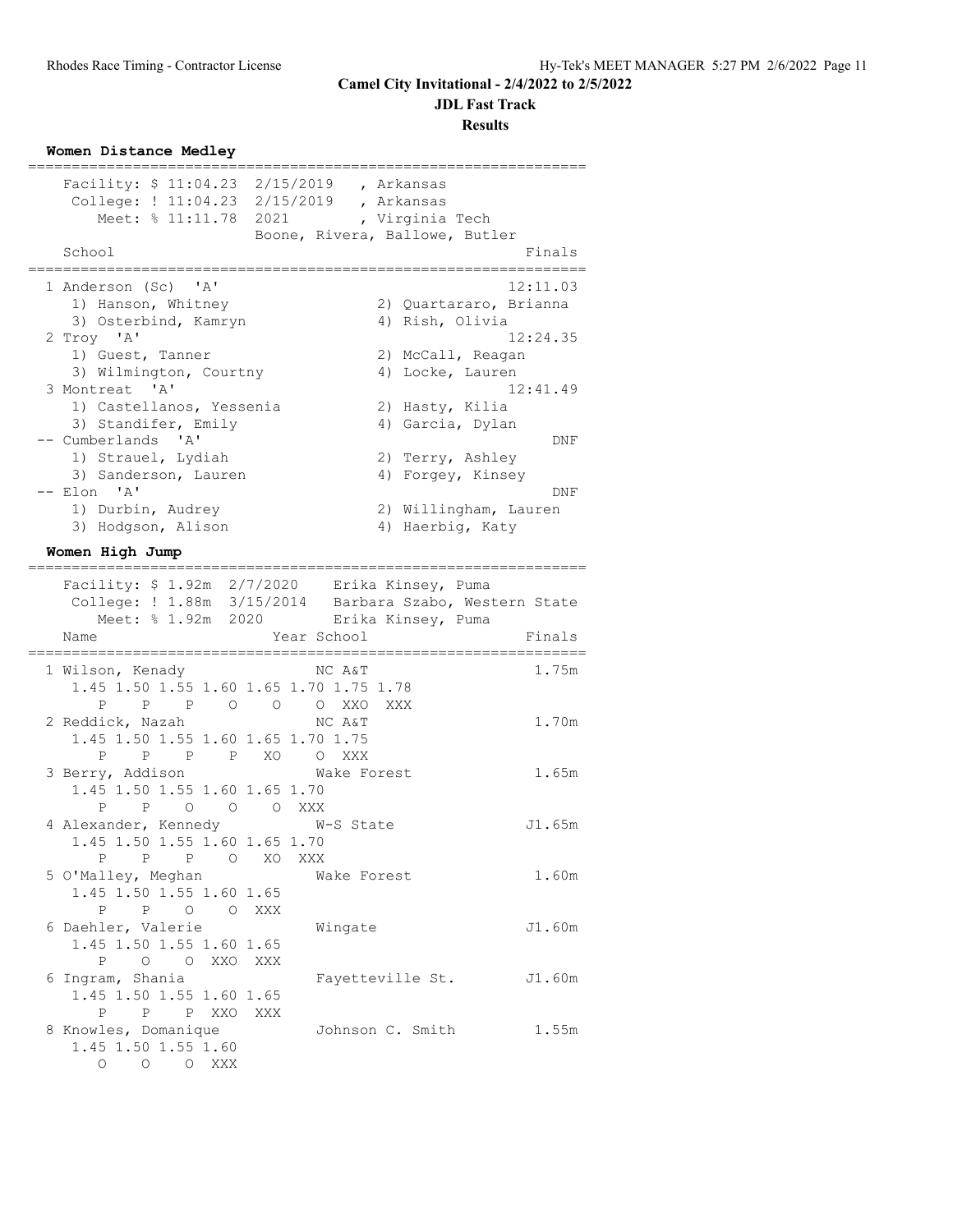**JDL Fast Track**

**Results**

| Women High Jump                                        |                  |        |
|--------------------------------------------------------|------------------|--------|
| 8 Bright, Madelyn<br>1.45 1.50 1.55 1.60<br>P O O XXX  | Emmanuel (Ga.)   | 1.55m  |
| 10 Crompton, Lexi<br>1.45 1.50 1.55 1.60<br>P O XO XXX | High Point       | J1.55m |
| 11 Murray, Amiyah<br>1.45 1.50<br>O XXX                | W-S State        | 1.45m  |
| 11 Lowe, Jayda<br>1.45 1.50<br>O XXX                   | Voorhees         | 1.45m  |
| 13 Hester, Nia<br>1.45 1.50<br>XXO XXX                 | W-S State        | J1.45m |
| -- Newby, Paige<br>1.45<br><b>XXX</b>                  | Cumberlands      | NH.    |
| -- Siler, Mikkah<br>1.45<br>XXX                        | Cumberlands      | NH.    |
| -- Bernard, Micah<br>1.45<br>XXX                       | Fayetteville St. | NH.    |
| -- Goode, Aria<br>1.45<br>XXX                          | Johnson C. Smith | NH.    |
| -- Morgan, Kara<br>1.45<br>XXX                         | William Peace    | NH.    |

#### **Women Pole Vault**

|                                           |                                    |                 |  |       |                                              |        | College: ! 4.40m 1/29/2016 Megan Clark, Duke                                                         | Facility: \$ 4.61m 1/30/2016 Katie Nageotte, Unattached |
|-------------------------------------------|------------------------------------|-----------------|--|-------|----------------------------------------------|--------|------------------------------------------------------------------------------------------------------|---------------------------------------------------------|
|                                           |                                    |                 |  |       |                                              |        |                                                                                                      | Meet: % 4.61m 2016 Katie Nageotte, Unattached           |
|                                           |                                    |                 |  |       |                                              |        |                                                                                                      |                                                         |
| Name                                      |                                    |                 |  |       |                                              |        | Year School in the School and the School and the School and the School and the School and the School | Finals                                                  |
| 1 Elliott, Nathalie Migh Point            |                                    |                 |  |       |                                              |        |                                                                                                      | 3.95m                                                   |
|                                           |                                    |                 |  |       | 2.90 3.05 3.20 3.35 3.50 3.65 3.80 3.95 4.10 |        |                                                                                                      |                                                         |
|                                           |                                    |                 |  |       | PPP PPP PPP PPP PPP PPP XO OXXX              |        |                                                                                                      |                                                         |
|                                           |                                    |                 |  |       |                                              |        |                                                                                                      |                                                         |
| 2 Houston, Megan Constructured Unattached |                                    |                 |  |       |                                              |        |                                                                                                      | 3.80m                                                   |
|                                           |                                    |                 |  |       | 2.90 3.05 3.20 3.35 3.50 3.65 3.80 3.95      |        |                                                                                                      |                                                         |
|                                           |                                    |                 |  |       | PPP PPP PPP PPP PPP PPP O XXX                |        |                                                                                                      |                                                         |
| 3 George, Madison Elon                    |                                    |                 |  |       |                                              |        |                                                                                                      | J3.80m                                                  |
|                                           |                                    |                 |  |       | 2.90 3.05 3.20 3.35 3.50 3.65 3.80 3.95      |        |                                                                                                      |                                                         |
|                                           | PPP PPP PPP PPP PPP                |                 |  |       | O XO XXX                                     |        |                                                                                                      |                                                         |
| 3 Brown, Sandra Contract Unattached       |                                    |                 |  |       |                                              |        |                                                                                                      | J3.80m                                                  |
|                                           |                                    |                 |  |       | 2.90 3.05 3.20 3.35 3.50 3.65 3.80 3.95      |        |                                                                                                      |                                                         |
|                                           | PPP PPP PPP PPP 0                  |                 |  |       | $\circ$                                      | XO XXX |                                                                                                      |                                                         |
| 5 Horn, Mackenzie by High Point           |                                    |                 |  |       |                                              |        |                                                                                                      | 3.65m                                                   |
|                                           |                                    |                 |  |       |                                              |        |                                                                                                      |                                                         |
|                                           | 2.90 3.05 3.20 3.35 3.50 3.65 3.80 |                 |  |       |                                              |        |                                                                                                      |                                                         |
| PPP                                       |                                    | PPP PPP PPP PPP |  | O XXX |                                              |        |                                                                                                      |                                                         |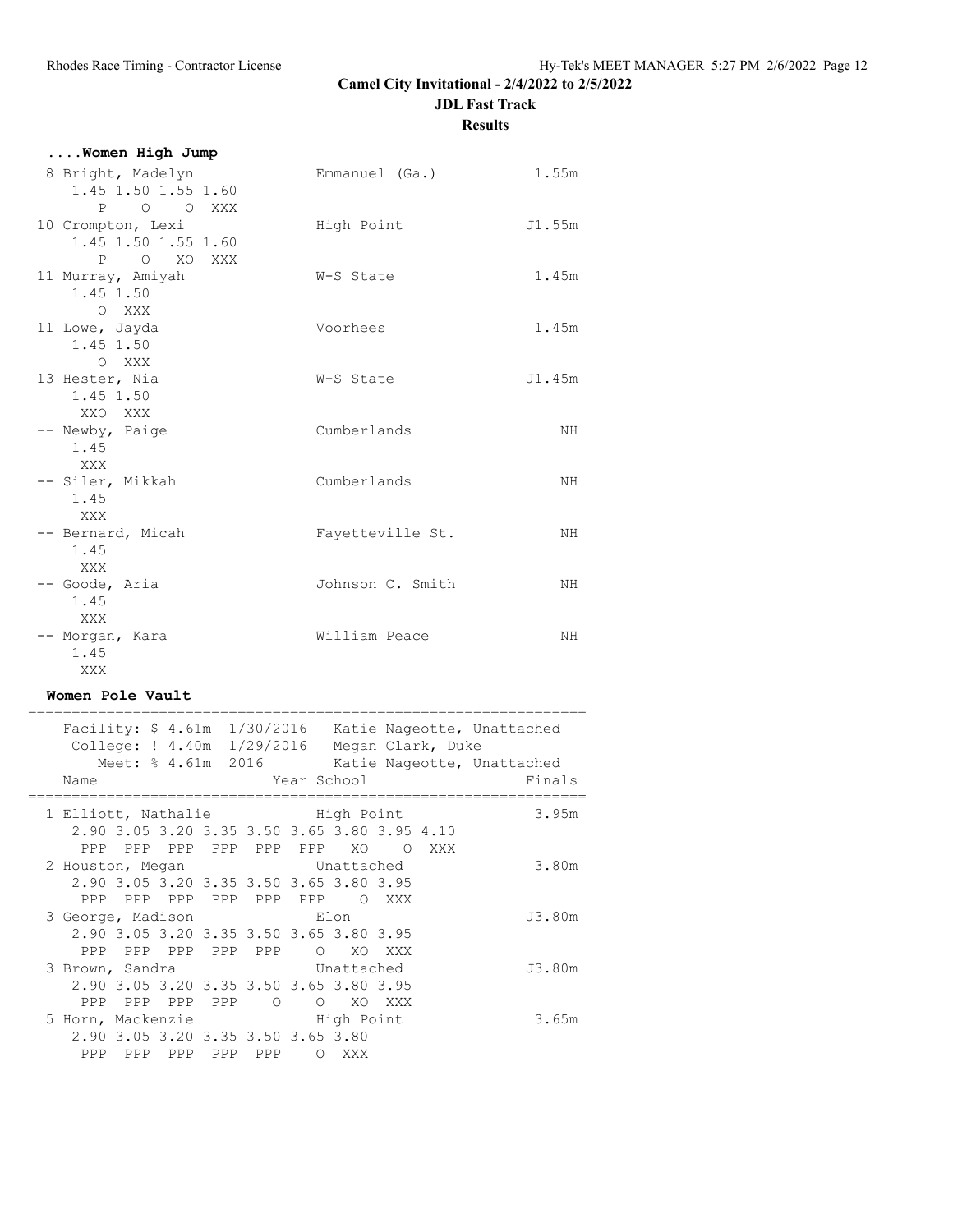**JDL Fast Track**

**Results**

| Women Pole Vault                           |                       |        |
|--------------------------------------------|-----------------------|--------|
| 6 Vesper, Rachel                           | High Point            | J3.65m |
| 2.90 3.05 3.20 3.35 3.50 3.65 3.80         |                       |        |
| PPP PPP PPP XXO O O XXX                    |                       |        |
| 7 Burkholder, Meghan bavidson              |                       | J3.65m |
| 2.90 3.05 3.20 3.35 3.50 3.65 3.80         |                       |        |
| PPP PPP PPP 0 0 XO XXX                     |                       |        |
| 8 Hanes, Haley Chattached                  |                       | 3.50m  |
| 2.90 3.05 3.20 3.35 3.50 3.65              |                       |        |
| PPP PPP OXXO OXXX                          |                       |        |
| 9 Roeder, Elaina                           | Wake Forest           | 3.35m  |
| 2.90 3.05 3.20 3.35 3.50                   |                       |        |
| PPP PPP 0 XO XXX                           |                       | J3.35m |
| 10 Fay, Hannah<br>2.90 3.05 3.20 3.35 3.50 | Davidson              |        |
| PPP 0 0 XXO XXX                            |                       |        |
| 11 Heiss, Clara                            | Emmanuel (Ga.) J3.35m |        |
| 2.90 3.05 3.20 3.35 3.50                   |                       |        |
| PPP XO O XXO XXX                           |                       |        |
| 12 Ballard, Pearl                          | Lenoir-Rhyne          | 3.05m  |
| 2.90 3.05 3.20                             |                       |        |
| O O XXX                                    |                       |        |
| 12 Goode, Sarah                            | Unattached            | 3.05m  |
| 2.90 3.05 3.20                             |                       |        |
| PPP OXXX                                   |                       |        |
| 14 Feurer, Alex                            | Emory                 | J3.05m |
| 2.90 3.05 3.20                             |                       |        |
| O XO XXX                                   |                       |        |
| 15 Sherrod, Trinity                        | Cumberlands           | 2.90m  |
| 2.90 3.05                                  |                       |        |
| XO XXX                                     |                       |        |
| -- Anderson, Jessica                       | Elon                  | NH     |
| 2.90                                       |                       |        |
| XXX                                        |                       |        |
| -- Hehmeyer, Blythe                        | Elon                  | NH     |
| 2.90 3.05<br>PPP XXX                       |                       |        |
| -- Grace, Emma                             |                       | NH     |
| 2.90 3.05 3.20                             | High Point            |        |
| PPP PPP XXX                                |                       |        |
| -- Vogt, Laura                             | Birmingham-Southern   | ΝH     |
| 2.90                                       |                       |        |
| $\mathbf{XXX}$                             |                       |        |
| -- Prevette, Peggy                         | Queens (Nc)           | NH     |
| 2.90                                       |                       |        |
| XXX                                        |                       |        |
| -- DeAugustino, Emily                      | Queens (Nc)           | NH     |
| 2.90                                       |                       |        |
| XXX                                        |                       |        |
| -- King, Ticia                             | Emory                 | NH     |
| 2.90                                       |                       |        |
| XXX                                        |                       |        |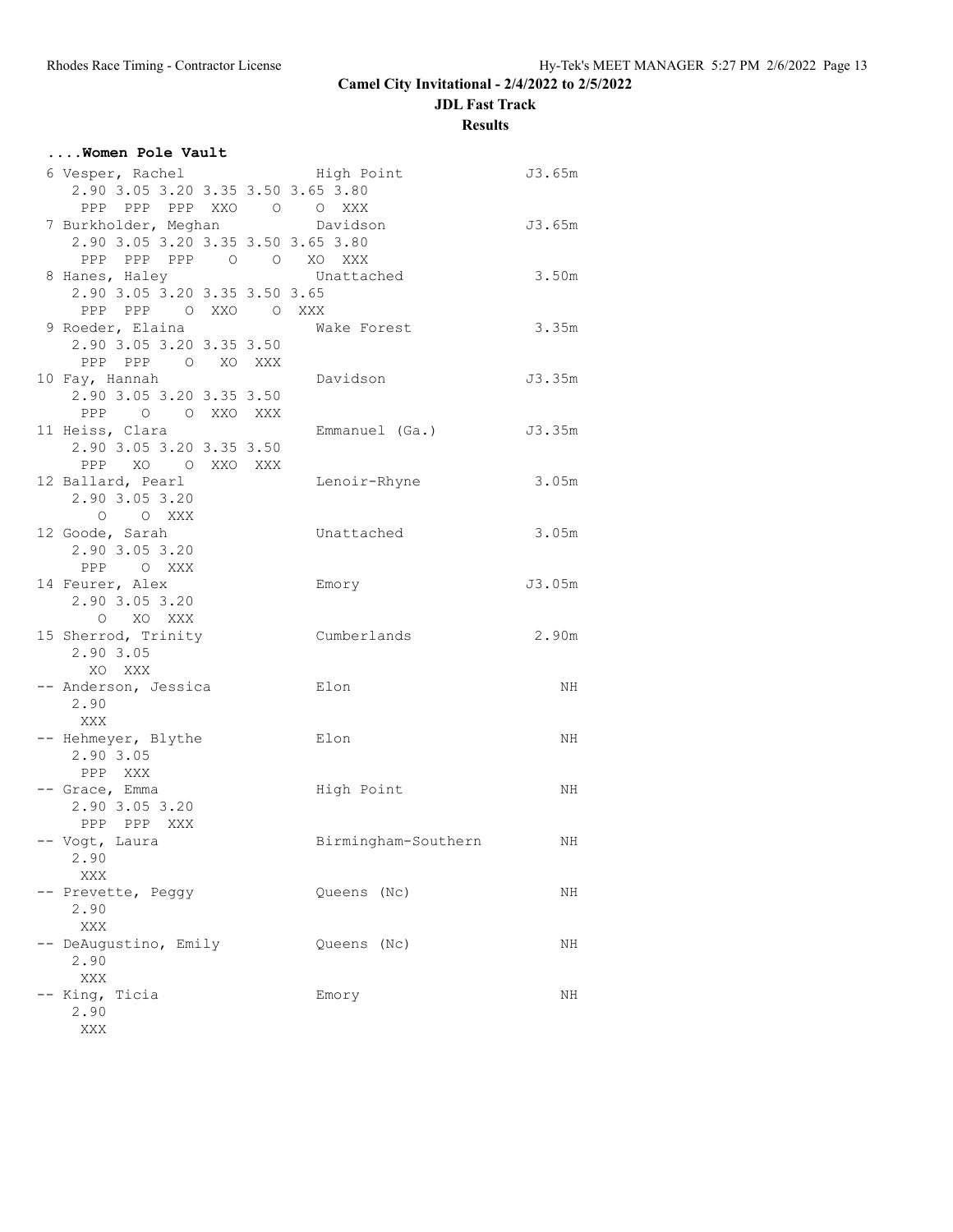**JDL Fast Track**

**Results**

| Women Long Jump |  |
|-----------------|--|

| Facility: \$ 6.40m  2/22/2020  Aliyah Whisby, Unattached<br>College: ! 6.25m  2/11/2020  Monae Nichols, Bethune-Cookman<br>Meet: \$ 6.25m  2019  Kate Hall, Unattached |                  |           |                         |
|------------------------------------------------------------------------------------------------------------------------------------------------------------------------|------------------|-----------|-------------------------|
| Name                                                                                                                                                                   | Year School      | Finals H# |                         |
| 1 Dawson, Alicia 11 High Point<br>FOUL 5.97m 5.88m 5.79m 5.89m 5.93m                                                                                                   |                  | $5.97m$ 3 |                         |
| 2 White, MeKayla<br>FOUL 5.73m 5.81m FOUL 5.52m 5.48m                                                                                                                  | Catawba          | 5.81m 3   |                         |
| 3 Ruth, Asha<br>5.69m 5.54m 5.52m 3.50m 5.36m FOUL                                                                                                                     | Gstc             | 5.69m 3   |                         |
| 4 Jordon, Jade<br>$5.19m$ $5.31m$ $5.41m$ $5.21m$ $5.50m$ $5.46m$                                                                                                      | Fayetteville St. | $5.50m$ 2 |                         |
| 5 Tudor, Alexandra<br>5.39m 5.44m 4.90m 5.20m 5.40m 5.24m                                                                                                              | Elon             | 5.44m     | $\overline{\mathbf{3}}$ |
| 5 Gutierrez Fuente, Alejan Troy<br>5.38m 5.44m FOUL FOUL 5.32m FOUL                                                                                                    |                  | 5.44m     | 2                       |
| 7 King, Jade<br>ng, Jade<br>5.12m FOUL 5.32m FOUL 4.89m 5.08m                                                                                                          | NC A&T           | 5.32m     | 3                       |
| 8 Belfon, Bianca<br>Elion, Bianca<br>FOUL 5.31m 4.71m 5.31m 4.67m FOUL                                                                                                 | Fayetteville St. | 5.31m     | 3                       |
| 9 Facey, Nahsheeda<br>5.30m 5.24m 4.91m 4.93m 4.95m 4.36m                                                                                                              | NC State         | 5.30m     | 3                       |
| 10 Crawford, Tamia<br>5.27m  4.82m  5.01m                                                                                                                              | Voorhees         | 5.27m 3   |                         |
| 11 Battle, Moena<br>5.18m 5.07m 5.24m                                                                                                                                  | Emmanuel (Ga.)   | 5.24m     | $\mathbf{1}$            |
| 12 Mark, Alexa<br>5.23m  4.84m  5.07m                                                                                                                                  | Elon             | 5.23m     | 3                       |
| 12 Bichara, Zahra<br>5.08m 5.23m 4.96m                                                                                                                                 | NC State         | 5.23m     | 3                       |
| 14 Harper, Arrieya<br>5.10m 5.11m 5.05m                                                                                                                                | NC A&T           | 5.11m     | 2                       |
| 15 Wilson, Tionna<br>5.10m  4.97m  5.04m                                                                                                                               | W-S State        | 5.10m     | 2                       |
| 16 Faucette, Jydia<br>5.07m FOUL 4.93m                                                                                                                                 | Johnson C. Smith | $5.07m$ 2 |                         |
| 17 Nestor, Alexa<br>5.02m  4.96m  4.86m                                                                                                                                | Unattached       | $5.02m$ 3 |                         |
| 18 Garcia, Ines<br>4.89m  4.96m  4.94m                                                                                                                                 | Troy             | 4.96m     | 2                       |
| 19 Daehler, Valerie<br>FOUL FOUL 4.88m                                                                                                                                 | Wingate          | 4.88m     | $\mathbf{1}$            |
| 20 Bright, Madelyn<br>4.86m FOUL PASS                                                                                                                                  | Emmanuel (Ga.)   | 4.86m     | 2                       |
| 21 Forte, Sanai<br>FOUL 4.83m 4.51m                                                                                                                                    | Unattached       | 4.83m     | 2                       |
| 22 Fryer, Allysa<br>FOUL FOUL 4.82m                                                                                                                                    | Livingstone      | 4.82m     | 2                       |
| 22 Pringle, Jordan<br>FOUL 4.71m 4.82m                                                                                                                                 | High Point       | 4.82m     | 2                       |
| 24 Sorrells, Ennessey<br>FOUL FOUL 4.73m                                                                                                                               | Wingate          | 4.73m     | 2                       |
| 25 O'Neal, Taryn<br>4.71m  4.47m  PASS                                                                                                                                 | Livingstone      | 4.71m     | 1                       |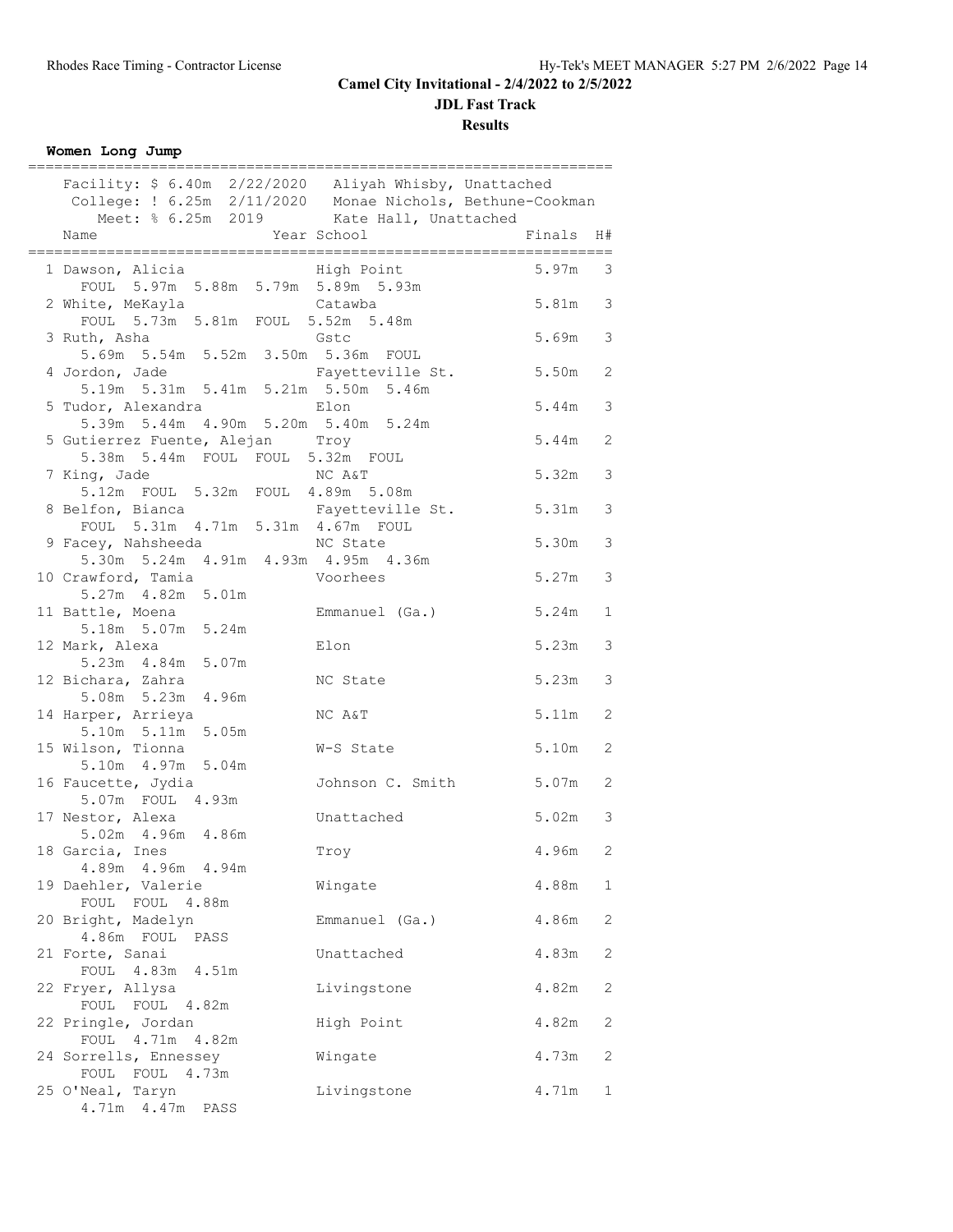| Women Long Jump                              |                  |           |                |
|----------------------------------------------|------------------|-----------|----------------|
| 26 Stauffer, Jael                            | Coker            | $4.54m$ 1 |                |
| $4.54m$ $4.39m$ $4.45m$                      |                  |           |                |
| 27 Belton, Kiara                             | Claflin          | 4.53m     | $\mathbf{1}$   |
| 4.53m  4.46m  FOUL                           |                  |           |                |
| 27 Wilson, Tiara                             | Johnson C. Smith | 4.53m     | $\mathbf{1}$   |
| 4.53m  4.50m  4.49m                          |                  |           |                |
| 29 Baldwin, Erykah                           | W-S State        | 4.50m     | $\overline{c}$ |
| $2.94m + 4.50m + 4.20m$<br>30 Morris, Jullia | Cumberlands      | 4.49m     | $\mathbf{1}$   |
| FOUL 4.45m 4.49m                             |                  |           |                |
| 31 Fair, Asia'Lee                            | Livingstone      | 4.42m     | $\mathbf{1}$   |
| 4.42m  4.42m  PASS                           |                  |           |                |
| 32 Bell, Justice                             | Claflin          | 4.41m     | $\mathbf{1}$   |
| 4.08m  4.41m  4.22m                          |                  |           |                |
| 33 Goode, Aria                               | Johnson C. Smith | 4.04m     | 2              |
| 3.70m 3.88m 4.04m                            |                  |           |                |
| 34 Casteal, Zharia                           | Claflin          | 3.51m     | $\mathbf{1}$   |
| 2.90m 3.51m 3.38m                            |                  |           |                |
| 35 Wolfe, Katrina                            | Emmanuel (Ga.)   | 3.34m     | $\mathbf{1}$   |
| FOUL 3.26m 3.34m                             |                  |           |                |

#### **Women Triple Jump**

| =============================                                                                                        |        |                |
|----------------------------------------------------------------------------------------------------------------------|--------|----------------|
| Facility: \$ 13.08m  2/2/2019  Imani Oliver, Unattached<br>College: ! 13.01m 3/15/2014 Kearah Danville, Angelo State |        |                |
| Meet: % 13.08m 2019 Imani Oliver, Unattached                                                                         |        |                |
| Year School<br>Name                                                                                                  | Finals | H#             |
| 1 Harper, Arrieya<br>NC A&T                                                                                          | 11.96m | 2              |
| FOUL 11.96m FOUL FOUL PASS PASS                                                                                      |        |                |
| 2 Jordon, Jade Kayetteville St.                                                                                      | 11.56m | $\mathcal{L}$  |
| FOUL 11.56m FOUL FOUL 11.36m PASS                                                                                    |        |                |
| 3 Wilson, Tionna M-S State                                                                                           | 11.43m | $\overline{2}$ |
| FOUL 11.43m 11.17m FOUL FOUL FOUL                                                                                    |        |                |
| 4 Evans, Ja'hlia<br>Voorhees                                                                                         | 11.40m | 2              |
| 11.40m  11.36m  10.65m  11.17m  PASS  PASS                                                                           |        |                |
| 4 Gutierrez Fuente, Alejan Troy<br>FOUL 11.26m 11.40m FOUL FOUL FOUL                                                 | 11.40m | $\overline{2}$ |
| 6 Morris, Jullia Cumberlands                                                                                         | 11.35m | $\overline{2}$ |
| FOUL 10.34m 11.10m FOUL 10.86m 11.35m                                                                                |        |                |
| 7 King, Jade<br>NC A&T                                                                                               | 11.29m | $\mathcal{L}$  |
| 11.29m FOUL 10.81m 10.90m 10.67m PASS                                                                                |        |                |
| 8 Pettus, Camryn<br>Troy                                                                                             | 11.25m | $\overline{2}$ |
| 11.25m FOUL 10.34m 10.19m 11.04m 11.11m                                                                              |        |                |
| 9 Belfon, Bianca<br>Fayetteville St.                                                                                 | 11.13m | $\mathcal{L}$  |
| FOUL 11.13m FOUL FOUL FOUL FOUL                                                                                      |        |                |
| 10 Sorrells, Ennessey Mingate                                                                                        | 10.85m | $\overline{2}$ |
| 10.51m FOUL 10.85m                                                                                                   |        |                |
| 11 Gordon, Amber<br>Troy                                                                                             | 10.75m | 2              |
| FOUL FOUL 10.75m                                                                                                     |        |                |
| 12 Daehler, Valerie<br>Wingate                                                                                       | 10.71m | $\mathbf{1}$   |
| FOUL FOUL 10.71m                                                                                                     |        |                |
| 13 O'Neal, Taryn<br>Livingstone                                                                                      | 10.54m | $\mathbf{1}$   |
| FOUL 10.54m 10.44m                                                                                                   |        |                |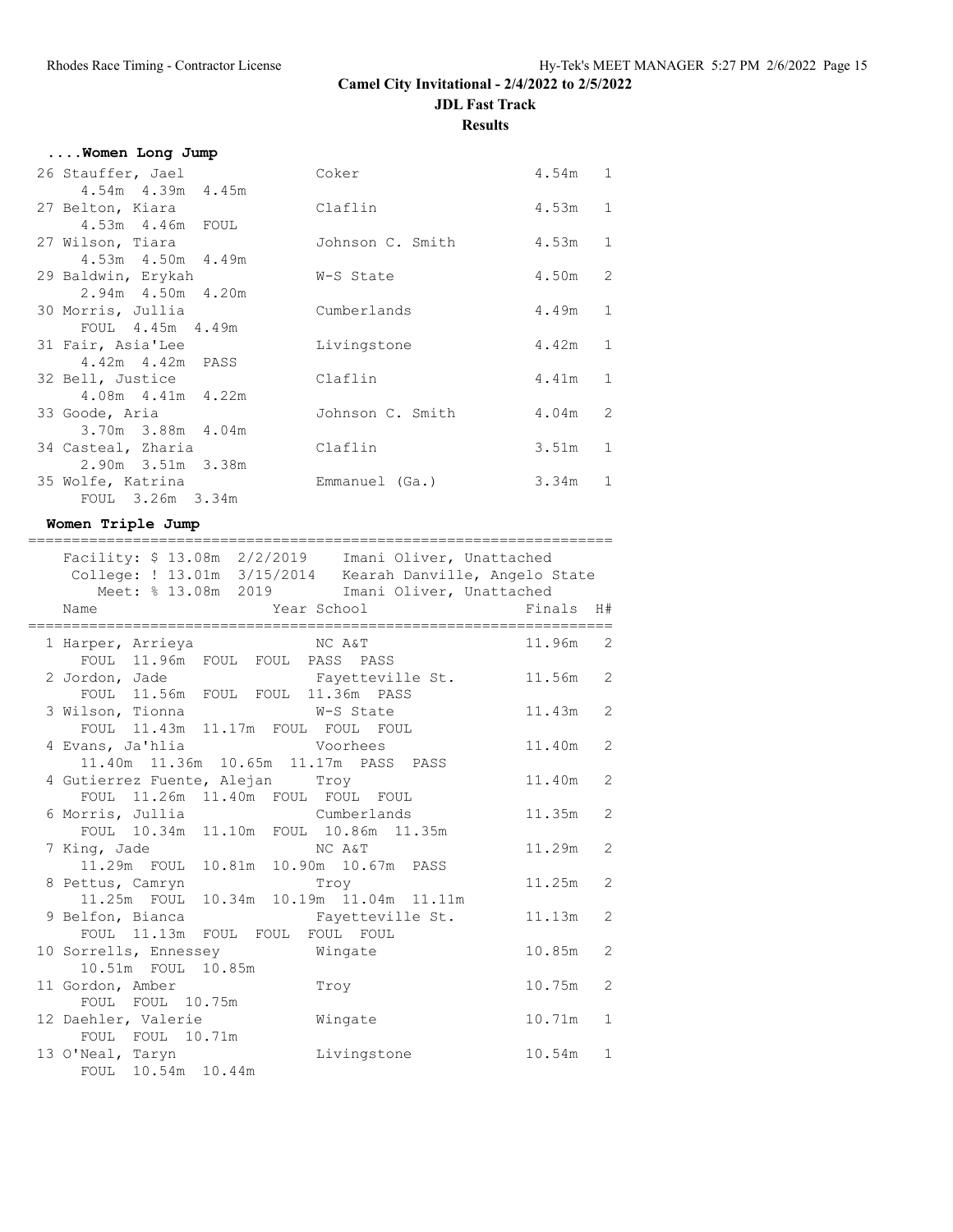**Results**

| Women Triple Jump           |               |        |   |
|-----------------------------|---------------|--------|---|
| 13 Lowe, Jayda              | Voorhees      | 10.54m | 1 |
| 10.54m FOUL 10.42m          |               |        |   |
| 15 Barrow, Kyndall          | W-S State     | 10.35m | 1 |
| 10.00m 10.24m 10.35m        |               |        |   |
| 16 Morgan, Kara             | William Peace | 10.00m | 1 |
| 9.02m FOUL 10.00m           |               |        |   |
| -- Hansen, Caroline         | Emory         | FOUL   | 1 |
| FOUL FOUL FOUL              |               |        |   |
| -- Le'Det, Lydia            | Cumberlands   | FOUL   | 1 |
| FOUL<br>FOUL<br>FOUL        |               |        |   |
| -- Littleton, Kieana        | Voorhees      | FOUL   | 1 |
| FOUL<br><b>FOUL</b><br>FOUL |               |        |   |
| -- Hester, Nia              | W-S State     | FOUL   | 1 |
| FOUL<br><b>FOUL</b><br>FOUL |               |        |   |

# **Women Shot Put**

| Facility: \$ 17.84m 2/8/2020 Raven Saunders, Nike                                                       | ================ |                |
|---------------------------------------------------------------------------------------------------------|------------------|----------------|
| College: ! 16.29m 3/5/2016  Portious Warren, Central Arizon<br>Meet: % 17.84m 2020 Raven Saunders, Nike |                  |                |
| Name                                                                                                    | Finals           | H#<br>seeeee   |
| Wake Forest<br>1 Lynch, Janese<br>13.66m FOUL 14.92m FOUL FOUL                                          | 14.92m           | 3              |
| 2 Dawson, Chanel Make Forest<br>14.21m FOUL 14.09m FOUL FOUL 14.38m                                     | 14.38m           | 3              |
| 3 Gera, Isabella Make Forest<br>12.86m  13.10m  13.60m  13.65m  14.14m  FOUL                            | 14.14m           | 3              |
| 4 Giles, Ashlyn Make Forest<br>13.67m FOUL FOUL 13.40m FOUL FOUL                                        | 13.67m           | 3              |
| 5 Crawford, Danielle Mingate<br>13.30m  13.10m  12.60m  12.45m  12.79m  12.31m                          | 13.30m           | 3              |
| 6 Marsico, Letizia and High Point<br>12.11m  12.87m  12.81m  13.29m  FOUL  FOUL                         | 13.29m           | 3              |
| 7 Grosinske, Abby Troy<br>12.39m  2.61m  12.76m  FOUL  11.60m  13.22m                                   | 13.22m           | 3              |
| 8 Carlton, Lauryn Elon<br>13.17m FOUL 13.02m 12.86m 12.95m 13.13m                                       | 13.17m           | 3              |
| 9 Kennedy, Leah<br>Troy                                                                                 | 12.73m           | 3              |
| 12.41m  12.40m  FOUL  12.48m  12.73m  12.35m<br>10 Platt, Carly<br>Wingate<br>FOUL 12.20m 11.53m        | 12.20m           | 2              |
| 11 McGoogan, Kaitlin<br>Elon<br>11.85m FOUL FOUL                                                        | 11.85m           | 2              |
| 12 Campbell, DeMya<br>W-S State<br>10.83m  11.57m  11.72m                                               | 11.72m           | 2              |
| 13 Roche, Bekki<br>Lenoir-Rhyne<br>10.94m 11.68m FOUL                                                   | 11.68m           | 3              |
| 14 Lampe, Asia<br>W-S State<br>FOUL 11.27m 11.56m                                                       | 11.56m           | 2              |
| 15 Travis, Summer<br>Cumberlands                                                                        | 11.46m           | $\overline{2}$ |
| 11.46m  10.83m  11.26m<br>16 Jackson, Olivia<br>Lenoir-Rhyne<br>FOUL 10.70m 11.19m                      | 11.19m           | $\overline{2}$ |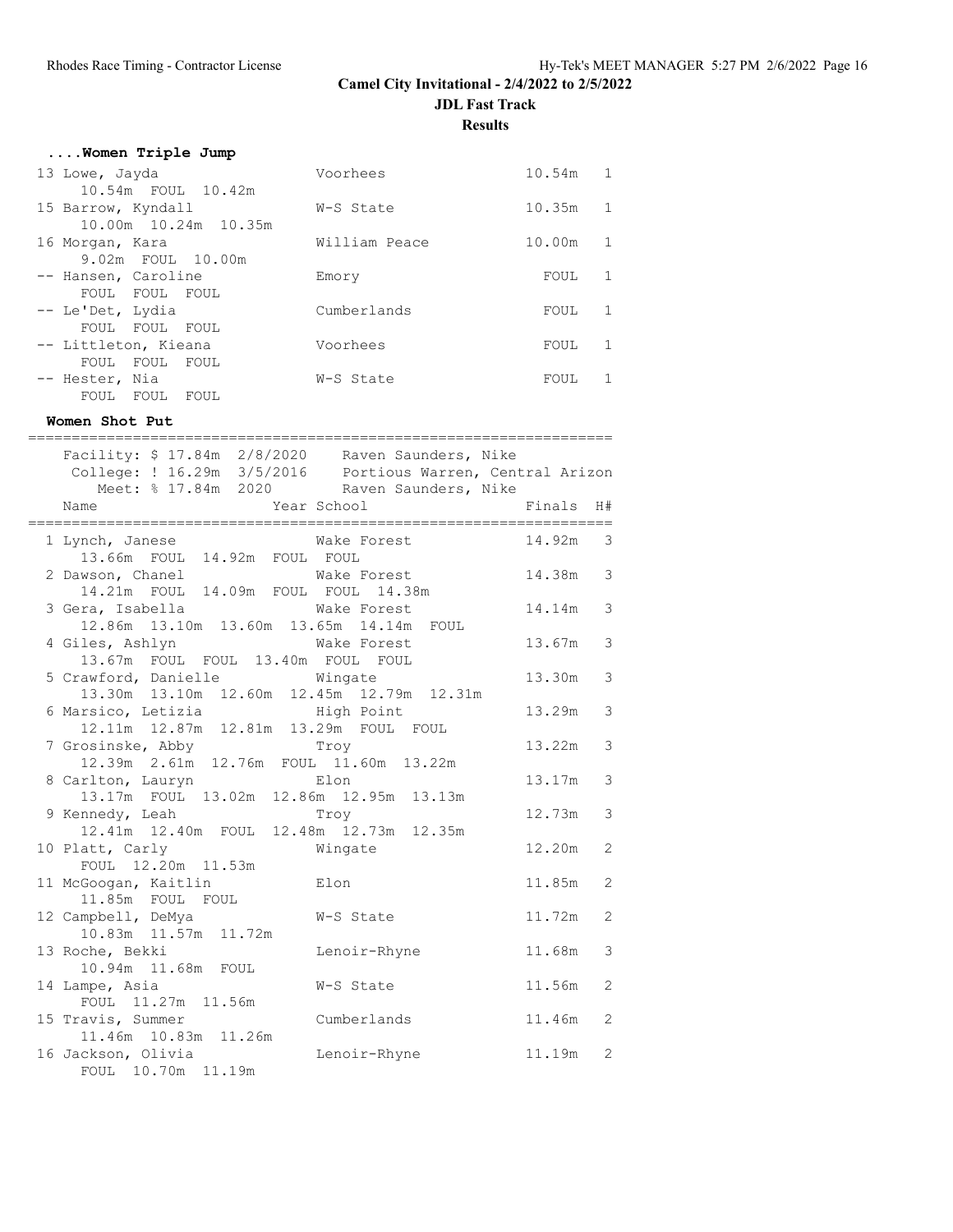## **....Women Shot Put**

| 17 McEachern, Victoria                                       | Wingate          | 11.18m | 2            |
|--------------------------------------------------------------|------------------|--------|--------------|
| FOUL FOUL 11.18m<br>18 Palmer, Christina<br>FOUL 10.96m FOUL | Queens (Nc)      | 10.96m | 2            |
| 19 Watkins, Makayla<br>10.89m FOUL FOUL                      | NC A&T           | 10.89m | 2            |
| 20 Stevenson, Delores<br>10.36m  10.62m  10.73m              | Cumberlands      | 10.73m | 2            |
| 20 Farmer, Alyssa<br>10.73m FOUL FOUL                        | W-S State        | 10.73m | 2            |
| 22 Long, Tatyana<br>10.63m FOUL 9.98m                        | Catawba          | 10.63m | $\mathbf{1}$ |
| 23 Lamond, Toni<br>FOUL 10.23m 10.24m                        | High Point       | 10.24m | $\mathbf{1}$ |
| 24 Webb, Kyra<br>9.48m 10.20m 10.00m                         | Fayetteville St. | 10.20m | $\mathbf{1}$ |
| 25 Krupa, Alyssa<br>FOUL FOUL 9.46m                          | Catawba          | 9.46m  | $\mathbf{1}$ |
| 26 Townes, Eriana<br>8.14m 9.26m FOUL                        | W-S State        | 9.26m  | $\mathbf{1}$ |
| 27 McCollough, Ikia<br>8.75m 9.13m 8.12m                     | Coker            | 9.13m  | $\mathbf{1}$ |
| 28 Walker, Marlesia<br>8.99m 8.77m 8.41m                     | Lenoir-Rhyne     | 8.99m  | 1            |
| 29 Smith, Inshan-Nae<br>FOUL 8.41m 8.34m                     | Livingstone      | 8.41m  | $\mathbf{1}$ |
| 30 Styrmisdottir, Julia<br>FOUL 7.13m 7.92m                  | Emmanuel (Ga.)   | 7.92m  | 1            |
| 31 Barnes, Alexa<br>7.74m FOUL FOUL                          | Queens (Nc)      | 7.74m  | 1            |
|                                                              |                  |        |              |

#### **Women Weight Throw**

| Facility: \$23.58m 1/29/2016 Amber Campbell, Unattached<br>College: ! 21.18m 2/26/2017 Marthaline Cooper, Winthrop<br>Meet: % 23.58m 2016 Amber Campbell, Unattached |            |                |
|----------------------------------------------------------------------------------------------------------------------------------------------------------------------|------------|----------------|
| Year School and the Material<br>Name                                                                                                                                 | Finals H#  |                |
| <b>Elon</b><br>1 McGoogan, Kaitlin<br>18.30m FOUL 18.12m FOUL 18.11m 18.47m                                                                                          | 18.47m 2   |                |
| Elon<br>2 Carlton, Lauryn<br>15.91m FOUL 17.65m 16.12m 17.11m 17.12m                                                                                                 | 17.65m 2   |                |
| 3 Beasley, Kayla NC State<br>15.80m 16.94m FOUL FOUL FOUL FOUL                                                                                                       | $16.94m$ 2 |                |
| 4 Gera, Isabella Make Forest<br>15.77m FOUL 16.08m 16.22m FOUL 16.44m                                                                                                | 16.44m     | 2              |
| 5 Jenkins, Jasmine NC A&T<br>16.14m FOUL FOUL FOUL FOUL FOUL                                                                                                         | $16.14m$ 2 |                |
| 6 Andreassen, Katrina Make Forest<br>15.46m 15.58m 16.13m FOUL FOUL 15.99m                                                                                           | 16.13m     | $\overline{2}$ |
| Cumberlands<br>7 Travis, Summer<br>14.75m 15.07m 14.20m FOUL 16.01m 15.32m                                                                                           | 16.01m 2   |                |
| 8 Hart, Mahkayla NC State<br>FOUL FOUL 15.74m 15.70m FOUL FOUL                                                                                                       | 15.74m 2   |                |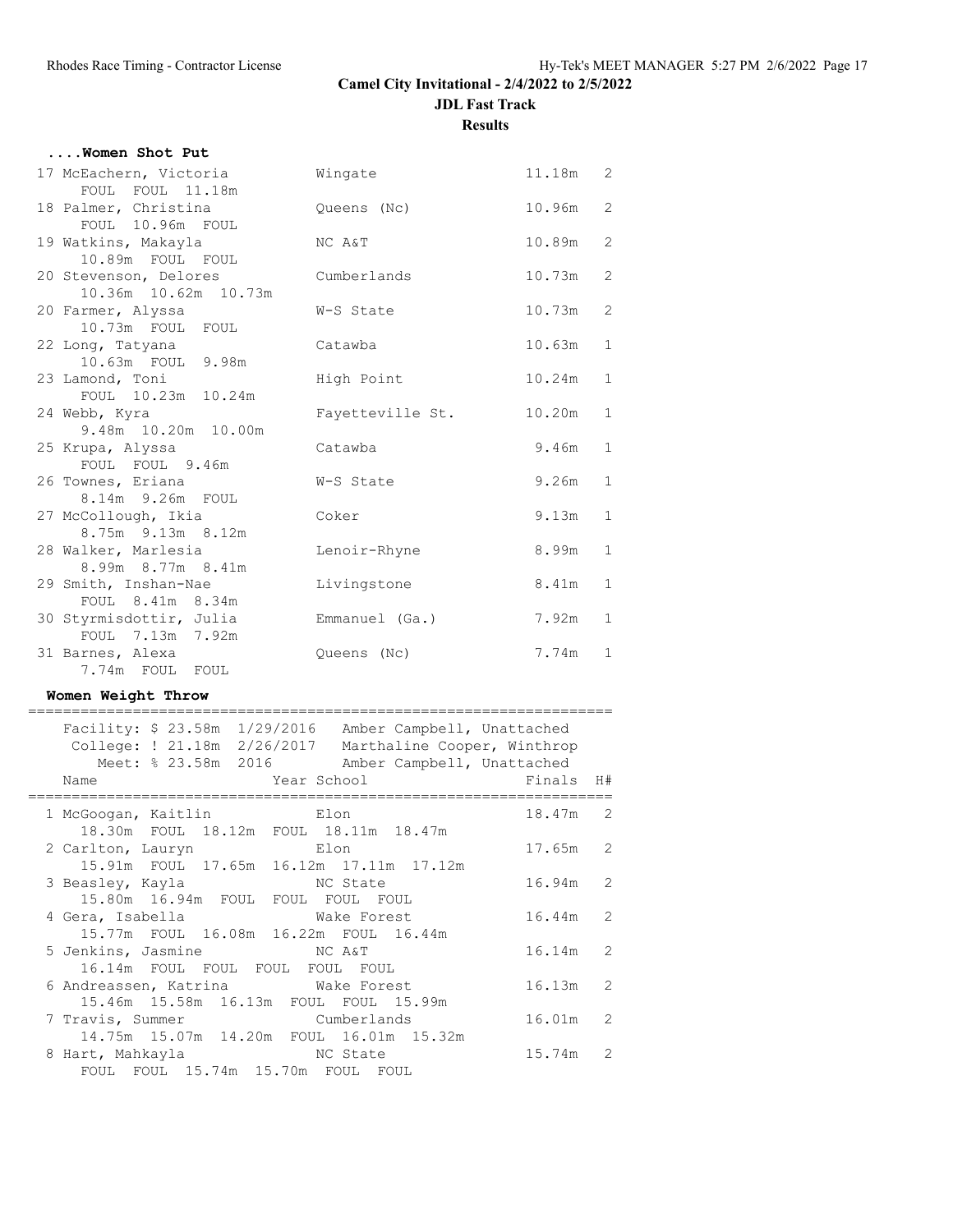**Results**

## **....Women Weight Throw**

| 9 Strazdite, Kristine                      | Elon                | 15.22m | 2            |
|--------------------------------------------|---------------------|--------|--------------|
| 14.32m FOUL 15.22m FOUL 14.80m FOUL        |                     |        |              |
| 10 Platt, Carly                            | Wingate             | 14.91m | $\mathbf{1}$ |
| 14.91m  14.65m  FOUL                       |                     |        |              |
| 11 Roche, Bekki                            | Lenoir-Rhyne        | 14.67m | $\mathbf{1}$ |
| 14.67m  14.30m  FOUL                       |                     |        |              |
| 12 Nelson, Zaria                           | Claflin             | 14.57m | $\mathbf{1}$ |
| 14.57m  14.47m  13.36m                     |                     |        |              |
| 13 Swepson, Candace<br>FOUL 14.56m 14.50m  | Catawba             | 14.56m | 2            |
| 14 Grosinske, Abby                         |                     | 14.21m | $\mathbf{1}$ |
| 12.12m  12.05m  14.21m                     | Troy                |        |              |
| 15 Crawford, Danielle                      | Wingate             | 13.96m | $\mathbf{2}$ |
| 13.24m 13.96m 13.90m                       |                     |        |              |
| 16 Kennedy, Leah                           | Troy                | 13.94m | 2            |
| FOUL 13.34m 13.94m                         |                     |        |              |
| 17 Jackson, Olivia                         | Lenoir-Rhyne        | 13.86m | 2            |
| FOUL 13.86m 12.97m                         |                     |        |              |
| 18 Giles, Ashlyn                           | Wake Forest         | 13.53m | $\mathbf{1}$ |
| 12.69m  13.53m  FOUL                       |                     |        |              |
| 19 McEachern, Victoria                     | Wingate             | 13.25m | $\mathbf{1}$ |
| 12.99m  12.14m  13.25m                     |                     |        |              |
| 20 Lamond, Toni                            | High Point          | 12.93m | $\mathbf{1}$ |
| 12.93m  12.68m  12.67m                     |                     |        |              |
| 21 McCollough, Ikia                        | Coker               | 12.31m | $\mathbf{1}$ |
| 11.41m  12.31m  12.31m                     |                     |        |              |
| 22 Stevenson, Delores                      | Cumberlands         | 12.27m | $\mathbf{1}$ |
| 11.55m  12.18m  12.27m                     |                     |        |              |
| 23 Palmer, Christina                       | Queens (Nc)         | 12.25m | $\mathbf{1}$ |
| FOUL 12.25m FOUL<br>24 Scattergood, Amanda | High Point          | 12.17m | $\mathbf{1}$ |
| FOUL 11.96m<br>12.17m                      |                     |        |              |
| 25 Long, Tatyana                           | Catawba             | 12.12m | $\mathbf{1}$ |
| 12.12m FOUL 12.10m                         |                     |        |              |
| 26 Walker, Marlesia                        | Lenoir-Rhyne        | 11.94m | $\mathbf{1}$ |
| 11.55m 10.88m 11.94m                       |                     |        |              |
| 27 Willis, Alicia                          | Birmingham-Southern | 8.92m  | $\mathbf{1}$ |
| FOUL 8.92m FOUL                            |                     |        |              |
| -- Wright, Makala                          | NC State            | FOUL   | 2            |
| FOUL FOUL FOUL                             |                     |        |              |

## **Women 60 Meter Dash Qualifying**

| Name | Facility: \$<br>College: !<br>Meet: % 7.25 2016                                                                                                     | 7.18 1/20/2013<br>7.31 2/16/2019 | Barbara Pierre, Unattached<br>Kiara Grant, Norfolk State<br>Dezerea Bryant, Unattached<br>Year School | Finals                                               | H#                                                           |
|------|-----------------------------------------------------------------------------------------------------------------------------------------------------|----------------------------------|-------------------------------------------------------------------------------------------------------|------------------------------------------------------|--------------------------------------------------------------|
|      | 1 Witherspoon, Mallory<br>2 Goode, Anyha<br>3 Barbarosh, Jessica<br>4 Belfon, Bianca<br>5 Tudor, Alexandra<br>6 Carnevale, Kate<br>7 Fair, Asia'Lee |                                  | Catawba<br>W-S State<br>Emory<br>Fayetteville St.<br>Elon<br>Davidson<br>Livingstone                  | 7.94<br>8.01<br>8.02<br>8.03<br>8.05<br>8.06<br>8.07 | 3<br>1<br>1<br>$\mathbf{1}$<br>$\mathbf{1}$<br>$\mathcal{L}$ |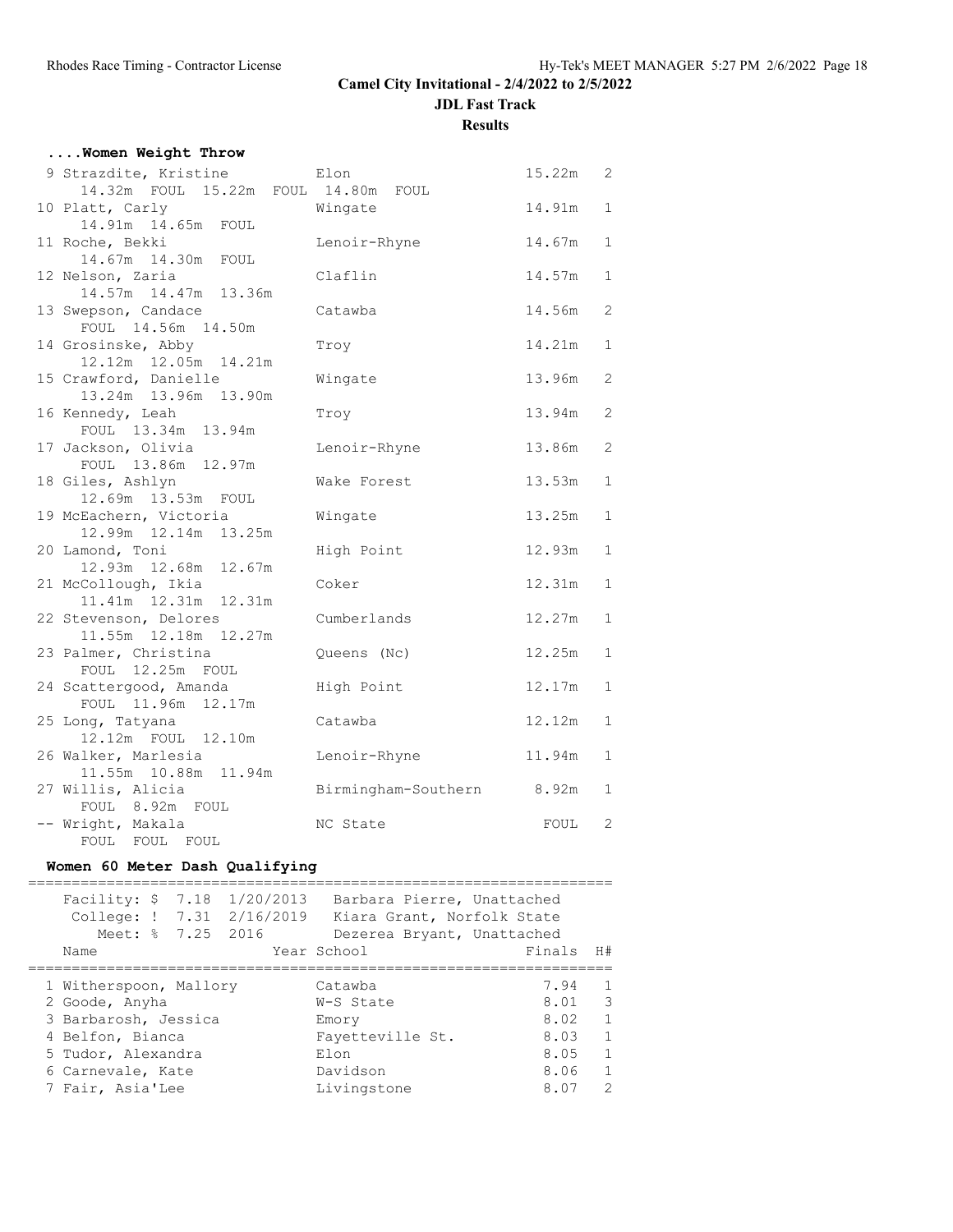**JDL Fast Track**

**Results**

| women oo meter basn guarriying |                          |      |                |         |
|--------------------------------|--------------------------|------|----------------|---------|
| 8 Blau, Cassandra              | Davidson                 | 8.09 | 1              |         |
| 9 Exum, Nya                    | Coker                    | 8.11 |                | 2 8.101 |
| 9 Fuller, Jonnica              | Claflin                  | 8.11 |                | 4 8.101 |
| 11 Smith, Inshan-Nae           | Livingstone              | 8.13 | 2              |         |
| 12 Maxwell, Akeena             | Catawba                  | 8.16 | $\overline{2}$ |         |
| 13 Corso, Meghan               | Davidson                 | 8.17 | 4              |         |
| 14 Dianno, Maura               | Emory                    | 8.18 | 3              |         |
| 15 Hinson, Ayani               | Cumberlands              | 8.19 | $\overline{3}$ |         |
| 16 Dyer, Danielle              | Elon                     | 8.20 | 3              |         |
| 17 Addison, Kori               | Catawba                  | 8.22 | $\overline{2}$ |         |
| 18 Pringle, Jordan             | High Point               | 8.24 | 4              |         |
| 19 Battle, Moena               | Emmanuel (Ga.)           | 8.25 | 6              |         |
| 20 Moede, Jannah               | Birmingham-Southern 8.28 |      | 5              |         |
| 21 Jackson, Alera              | Coker                    | 8.29 |                | 4 8.287 |
| 22 Brown, Makeshria            | Unattached               | 8.29 |                | 5 8.289 |
| 23 Quattlebaum, Laronda        | Unattached               | 8.30 |                | 5 8.293 |
| 24 Jones, Kierra               | Catawba                  | 8.30 |                | 3 8.294 |
| 25 Leopold, Mina               | Emory                    | 8.31 | 2              |         |
| 26 Lottimore, Syriah           | Coker                    | 8.35 | 3              |         |
| 27 Barrow, Kyndall             | W-S State                | 8.37 |                | 3 8.363 |
| 28 Oates, Taniyah              | W-S State                | 8.37 |                | 68.369  |
| 29 Baldwin, Erykah             | W-S State                | 8.38 | 5              |         |
| 30 English, Ayanna             | Coker                    | 8.40 | $\overline{4}$ |         |
| 31 Thompson, Bryanna           | Unattached               | 8.51 | 6              |         |
| 32 Stauffer, Jael              | Coker                    | 8.52 | 5              |         |
| 33 George, Madison             | Elon                     | 8.58 | 5              |         |
| 34 Bell, Justice               | Claflin                  | 8.60 | 6              |         |
| 35 Allsbrook, Tyshana          | Livingstone              | 8.61 | 6              |         |
| 36 Black, Oshamiya             | W-S State                | 8.69 |                | 68.683  |
| 37 Evans, Niya                 | Unattached               | 8.69 |                | 1 8.685 |
| 38 Johnson, Katie              | Emmanuel (Ga.)           | 8.88 | 5              |         |
| 39 Singleton, Ashe             | Claflin                  | 8.90 | 6              |         |
| -- Reed, Jaida                 | Cumberlands              | FS   | 4              |         |

#### **Women 800 Meter Run Elite**

| Facility: $$1:59.26$ 2/2/2019<br>College: ! 2:03.31 2/4/2017<br>Meet: % 1:59.26 2019 | Ajee' Wilson, adidas<br>Hanna Green, Virginia Tech<br>Ajee' Wilson, adidas |                 |
|--------------------------------------------------------------------------------------|----------------------------------------------------------------------------|-----------------|
| Name                                                                                 | Year School                                                                | Finals          |
|                                                                                      |                                                                            |                 |
| 1 Wilson, Ajee'                                                                      | Adidas                                                                     | 2:01.39! \$7000 |
| 2 Lipsey, Charlene                                                                   | Adidas                                                                     | 2:03.03! \$4000 |
| 3 Butler, Lindsey                                                                    | Virginia Tech                                                              | 2:05.03         |
| 4 Tobias, Valery                                                                     | Texas                                                                      | 2:05.33         |
| 5 Giesing, Isabella                                                                  | Umass Lowell                                                               | 2:05.76         |
| 6 Marvin, Megan                                                                      | Furman                                                                     | 2:08.07         |
| -- Kopp, Maddie                                                                      | Under Armour Dt.c                                                          | DNF             |
|                                                                                      |                                                                            |                 |

# **....Women 60 Meter Dash Qualifying**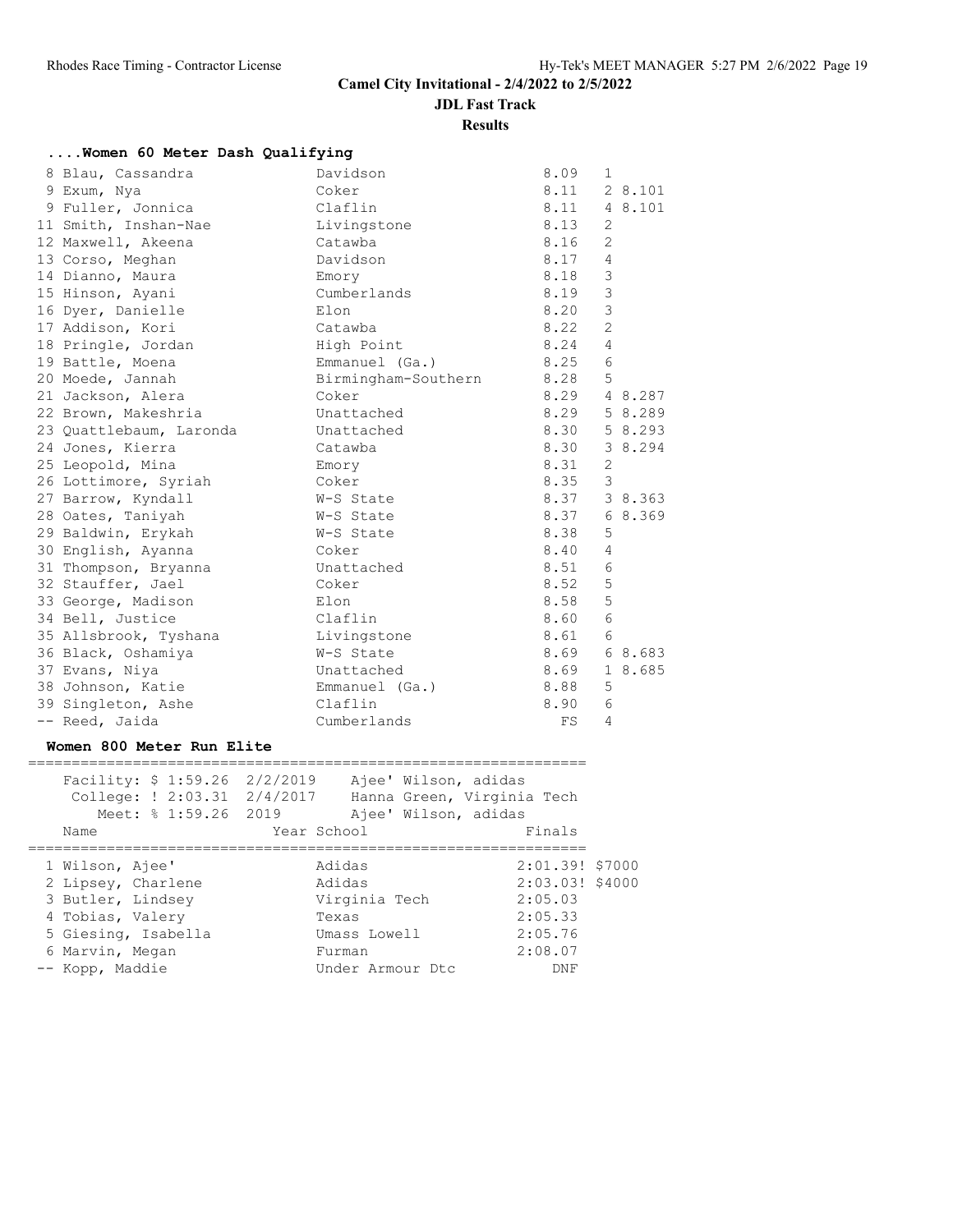**JDL Fast Track**

**Results**

**Women 1 Mile Run Elite**

|                            | Facility: \$ 4:22.66 1/31/2015 Shannon Rowbury, Nike Orego |             |                             |                 |        |
|----------------------------|------------------------------------------------------------|-------------|-----------------------------|-----------------|--------|
|                            | College: ! 4:36.10 2/18/2017 Grace Barnett, Clemson        |             |                             |                 |        |
|                            | Meet: % 4:22.66 2015                                       |             | Shannon Rowbury, Nike Orego |                 |        |
|                            | Name                                                       | Year School |                             | Finals          |        |
|                            |                                                            |             |                             |                 |        |
|                            | 1 Henes, Elly                                              | Adidas      |                             | 4:38.66 \$6000  |        |
|                            | 2 Richards, Emily                                          |             | Hoka One One                | 4:38.68         | \$4000 |
|                            | 3 Leather, Ellie                                           |             | Cincinnati                  | 4:39.58         |        |
|                            | 4 Bush, Samantha                                           |             | NC State                    | 4:40.09         |        |
|                            | 5 Barnett, Mia                                             |             | Virginia                    | 4:40.45         |        |
|                            | 6 Gearing, Jenna                                           |             | Kentucky                    | 4:41.01         |        |
|                            | 7 Smith, Rachel                                            |             | Hoka One One                | $4:42.11$ \$400 |        |
|                            | 8 Torino, Leigha                                           |             | Virginia Tech               | 4:42.13         |        |
|                            | 9 Richards, Kaley                                          |             | Umass Lowell                | 4:42.22         |        |
|                            | 10 Herman, Tori                                            |             | Kentucky                    | 4:42.65         |        |
|                            | 11 Ballowe, Hannah                                         |             | Virginia Tech               | 4:45.14         |        |
|                            | 12 LaTour, Sarah                                           |             | NC State                    | 4:52.27         |        |
|                            | -- Segrave, Hannah                                         |             | New Balance                 | DNF             |        |
| Women 3000 Meter Run Elite |                                                            |             |                             |                 |        |
|                            |                                                            |             |                             |                 |        |
|                            | Facility: \$ 8:51.49 2/8/2020                              |             | Jenny Simpson, New Balance  |                 |        |

| College: ! 9:01.26 1/30/2016 Wesley Frazier, NC State |                            |                  |  |
|-------------------------------------------------------|----------------------------|------------------|--|
| Meet: % 8:51.49 2020                                  | Jenny Simpson, New Balance |                  |  |
| Name                                                  | Year School                | Finals           |  |
|                                                       |                            |                  |  |
| 1 Henes, Elly                                         | Adidas                     | 8:57.83! \$7000  |  |
| 2 Chmiel, Kelsey                                      | NC State                   | 8:59.96!         |  |
| 3 Smith, Rachel                                       | Hoka One One               | $9:05.08$ \$2000 |  |
| 4 Hays, Alexandra                                     | NC State                   | 9:05.12          |  |
| 5 Shaw, Savannah                                      | NC State                   | 9:06.22          |  |
| 6 Shanahan, Danielle                                  | Hoka Naz Elite             | $9:09.03$ \$500  |  |
| 7 Reinhart, Michaela                                  | Duke                       | 9:11.66          |  |
| 8 Fegans, Nicole                                      | Georgia Tech               | 9:14.13          |  |
| 9 Curtis-Collins, Mackenna                            | Wake Forest                | 9:14.95          |  |
| 10 Ritter, Celine                                     | Lee (Tenn.)                | 9:22.46          |  |
| 11 Ackley, Adelyn                                     | Liberty                    | 9:24.96          |  |
| 12 Graham, Bethany                                    | Furman                     | 9:25.00          |  |
| 13 Alanis, Fatima                                     | Queens (Nc)                | 9:26.37          |  |
| -- Segrave, Hannah                                    | New Balance                | DNF              |  |

#### **Women 200 Meter Dash Seeded**

| Facility: $$23.80$ $3/15/2014$<br>Meet: % 24.13 2020                          | Danielle Williams, Johnson C Smi<br>College: ! 23.80 3/15/2014 Danielle Williams, Johnson C Smi<br>Kayla Davis, Unattached |                                  |                                                     |
|-------------------------------------------------------------------------------|----------------------------------------------------------------------------------------------------------------------------|----------------------------------|-----------------------------------------------------|
| Name                                                                          | Year School                                                                                                                | Finals H#                        |                                                     |
| 1 Alston, Jharna<br>2 Florence, Nilaja<br>3 Frost, Naveyh<br>4 Garrett, Akala | $Emmanuel$ $(Ga.)$<br>NC A&T<br>Trov<br>Unattached                                                                         | 24.97<br>25.16<br>25.19<br>25.25 | $\overline{1}$<br>$\sqrt{1}$<br>$\overline{4}$<br>2 |
| 5 Kelly, Maya                                                                 | Trov                                                                                                                       | 25.37                            | 3                                                   |
| 6 Wilcox, Meghan                                                              | Elon                                                                                                                       | 25.59                            | .5                                                  |
| 7 Southern, Aisha                                                             | NC A&T                                                                                                                     | 25.60                            |                                                     |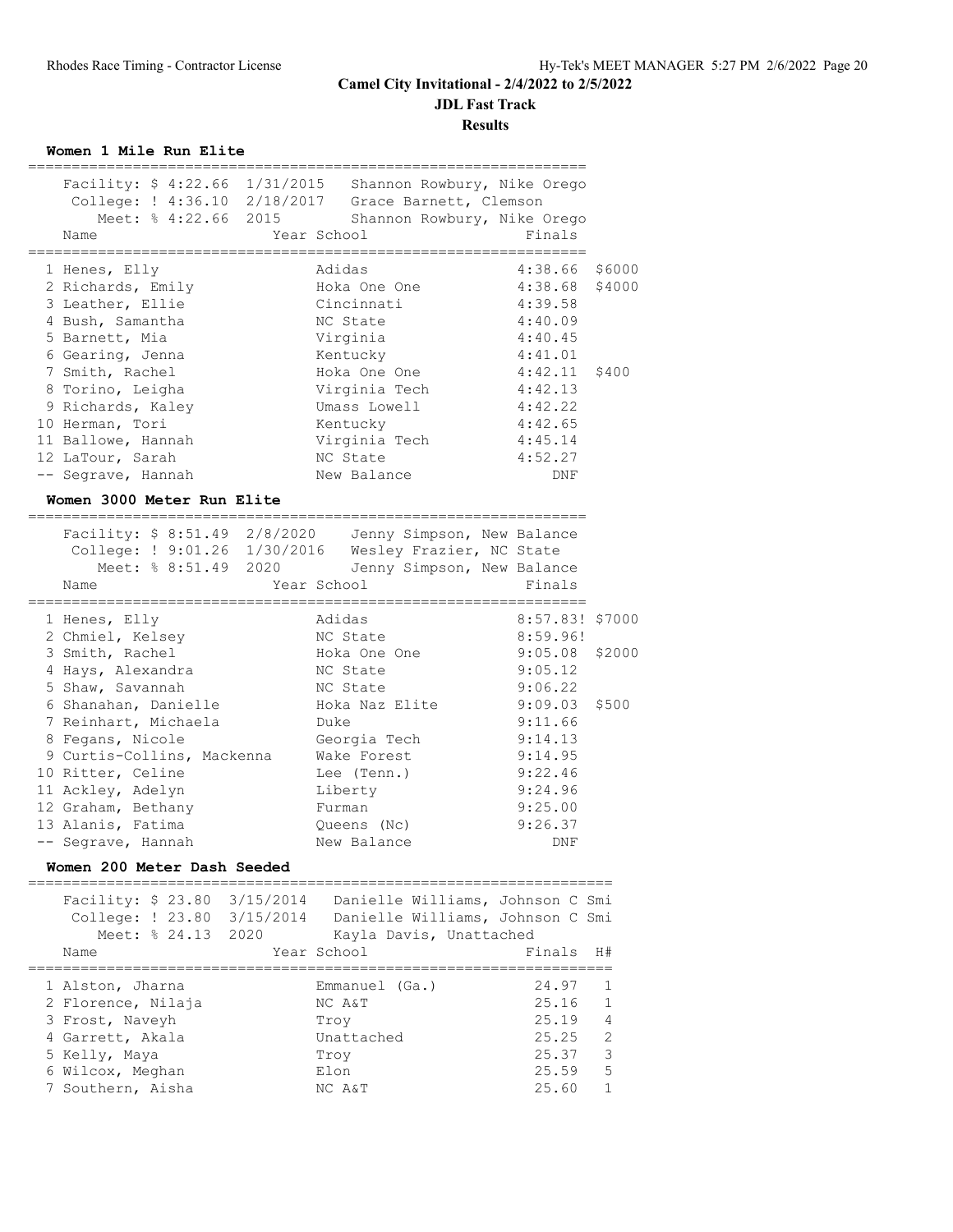**JDL Fast Track**

**Results**

## **....Women 200 Meter Dash Seeded**

| 8 Griffin, Jaera      | NC A&T           | 25.66 | 4        |
|-----------------------|------------------|-------|----------|
| 9 Marshall, Kierra    | Davidson         | 25.76 | 4 25.757 |
| 9 Haywood, Jordan     | Elon             | 25.76 | 5 25.757 |
| 11 Johnson, Mya       | Fayetteville St. | 25.91 | 2        |
| 12 Carnevale, Kate    | Davidson         | 26.07 | 2        |
| 13 McCall, Reagan     | Trov             | 26.22 | 3        |
| 14 Barbarosh, Jessica | Emory            | 26.48 | 4        |
| 15 Edwards, Aniya     | Unattached       | 26.83 | 5        |
| 16 Lowe, Ashlee       | Oueens (Nc)      | 26.84 | 3        |

#### **Women 400 Meter Dash Seeded**

| Facility: \$ 52.96 1/26/2019 Kayla Davis, Unattached<br>College: ! 53.90 3/15/2014 Kayon Robinson, Adams State<br>Meet: % 54.64 2020<br>Name | Kayla Davis, Unattached<br>Year School | Finals H# |               |          |
|----------------------------------------------------------------------------------------------------------------------------------------------|----------------------------------------|-----------|---------------|----------|
|                                                                                                                                              |                                        |           |               |          |
| 1 Frederick, Nia                                                                                                                             | NC A&T                                 | 56.29     | 3             |          |
| 2 Adams, Zoe                                                                                                                                 | Claflin                                | 57.23     | 3             |          |
| 3 Barrows, Aliya                                                                                                                             | Elon                                   | 57.34     | $\mathcal{P}$ |          |
| 4 DiPierdomenico, Tessa                                                                                                                      | Elon                                   | 58.00     | 4             |          |
| 5 Davis, Anna                                                                                                                                | Davidson                               | 58.07     | 3             |          |
| 6 Frank, Vennessa                                                                                                                            | Troy                                   | 58.18     | $\mathcal{P}$ |          |
| 7 Rodriguez, Brianna                                                                                                                         | Unattached                             | 58.32     |               | 4 58.313 |
| 8 Perry, Mykayla                                                                                                                             | NC A&T                                 | 58.32     |               | 1 58.315 |
| 9 Drometer, Riley                                                                                                                            | Elon                                   | 58.83     | 4             |          |
| 10 Humphries, Marquia                                                                                                                        | Davidson                               | 59.29     | $\mathcal{L}$ |          |
| 11 Jons, Piper                                                                                                                               | Elon                                   | 59.47     |               |          |
| 12 Bendolph, Kamryn                                                                                                                          | Birmingham-Southern                    | 1:00.69   | 4             |          |
| 13 Edwards, Aniya                                                                                                                            | Unattached                             | 1:01.58   | 3             |          |

#### **Boys 1 Mile Run Middle School**

| Name                   | Year School | Finals  |
|------------------------|-------------|---------|
| 1 Bates, Hunter        | Unattached  | 5:02.00 |
| 2 Lawson, George       | Unattached  | 5:03.74 |
| 3 Fiore, Daniel        | Unattached  | 5:03.95 |
| 4 Weeks, Corbin        | Unattached  | 5:07.33 |
| 5 Longhurst, Whit      | Unattached  | 5:18.45 |
| 6 Wilhjelm, Brock      | Unattached  | 5:26.41 |
| 7 Tsegay, Faneal       | Unattached  | 5:26.52 |
| 8 Jones, Charlie       | Unattached  | 5:30.97 |
| 9 Roehrenbeck, William | Unattached  | 5:35.65 |
| 10 Tilley, Will        | Unattached  | 5:39.63 |
| 11 Kimbrough, Miles    | Unattached  | 5:39.76 |
| 12 Stempkowski, Logan  | Unattached  | 5:43.24 |
| 13 Hentz, Jackson      | Unattached  | 5:44.03 |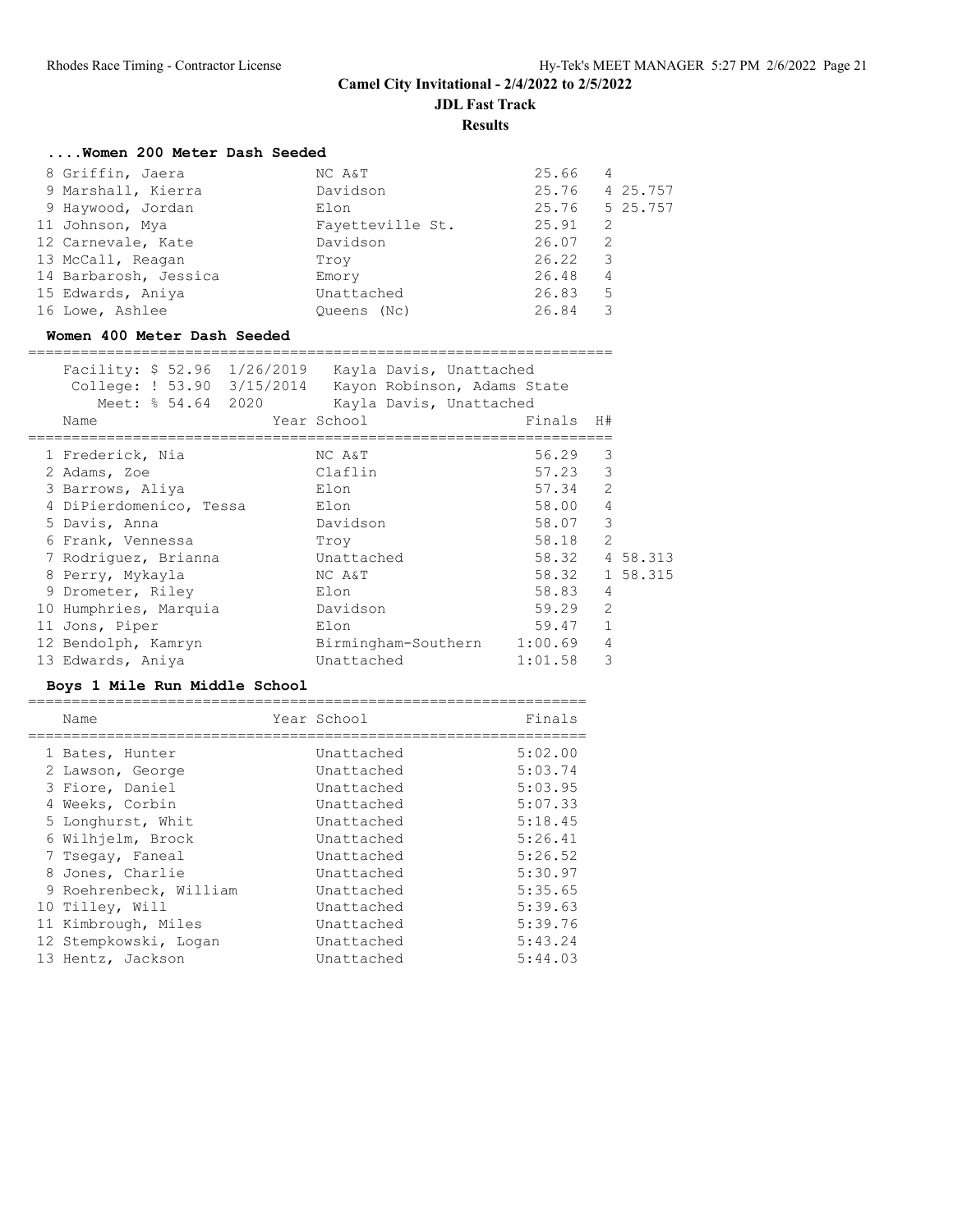**JDL Fast Track**

**Results**

**Men 60 Meter Dash**

|        | Facility: \$ 6.61 2016 R Gittens/S McLean, Unattached/N      |                                                                  |               |              |  |
|--------|--------------------------------------------------------------|------------------------------------------------------------------|---------------|--------------|--|
|        | College: ! 6.62 3/5/2016  Keitavious Walter, Hinds CC        |                                                                  |               |              |  |
|        | Meet: % 6.61 2016 Ramon Gittens, Unattached                  |                                                                  |               |              |  |
|        | Name                                                         | Year School                                                      | Prelims H#    |              |  |
|        |                                                              |                                                                  |               |              |  |
|        | Preliminaries<br>1 Mitchell, Jaylan                          | Unattached                                                       | 6.68Q         | 2            |  |
|        | 2 Ewers, Andre                                               | Puma                                                             | $6.74Q$ 1     |              |  |
|        |                                                              | Nike                                                             | 6.770 3 6.767 |              |  |
|        | 3 Belcher, Chris                                             |                                                                  |               |              |  |
|        | 4 Dudley, Deron                                              | High Point                                                       | $6.88Q$ 4     |              |  |
|        | 5 Myers, Ian                                                 | Unattached                                                       | 6.77q 1 6.770 |              |  |
|        | 6 Bond, Andrew                                               | Unattached                                                       | 6.81q         | 2            |  |
|        | 7 Hicklin, Brandon                                           | NC A&T                                                           | 6.83q         | 3            |  |
|        | 8 Cannon, Kenneth                                            | Voorhees                                                         | 6.87q         | 3            |  |
|        | 9 Croom-McFadden, Malcolm                                    | NC A&T                                                           | 6.95          | 4            |  |
|        | 10 Gumbs, Jaeden                                             | NC A&T                                                           | 6.98          | 2            |  |
|        | 11 Bando, Elyon                                              | Cumberlands                                                      | 7.02          | $\mathbf{1}$ |  |
|        | 12 Walker, Blake                                             | Emmanuel (Ga.)                                                   | 7.03          | $\mathbf{1}$ |  |
|        | 13 Price, Jackson                                            | Emory                                                            | 7.07          | 4            |  |
|        | 14 Cunningham, Cameron                                       | Livingstone                                                      | 7.11          | 2            |  |
|        | 15 McKeever, Cheneniah                                       | Voorhees                                                         | 7.12          | 3            |  |
|        | 16 Cobb, Ken                                                 | Cumberlands                                                      | 7.13          | 3 7.122      |  |
|        | 17 Holiday, Jaylin                                           | Emmanuel (Ga.)                                                   | 7.13          | 2 7.123      |  |
|        | 18 German, Jerimil                                           | Coker                                                            | 7.13          | 2 7.125      |  |
|        | 19 Payne, Jordan                                             | Lenoir-Rhyne                                                     | 7.13 3 7.126  |              |  |
|        | 20 Johnson, Jayvion                                          | Unattached                                                       | 7.13 2 7.130  |              |  |
|        | 21 Good, Diallo                                              | NC A&T                                                           | 7.14          | 2 7.134      |  |
|        | 22 Robinson, Alex                                            | Troy                                                             | 7.14 4 7.140  |              |  |
|        | 22 Bangura, Sulaimane                                        | Emmanuel (Ga.)                                                   | 7.14          | 1 7.140      |  |
|        | 24 Nnamdi, Chukwuma                                          | Emmanuel (Ga.)                                                   | 7.15          | 4            |  |
|        | 25 Perry, Kailen                                             | Unattached                                                       | 7.16          | 4            |  |
|        | 26 Chavers, Matthew                                          | Cumberlands                                                      | 7.17          | 3            |  |
|        | 27 Allen III, Freddie                                        | High Point                                                       | 7.33          | $\mathbf{1}$ |  |
|        | 28 Franklin, Chase                                           | Wingate                                                          | 7.52          | 3            |  |
|        | Men 60 Meter Dash                                            |                                                                  |               |              |  |
|        | ._________________________________<br>Facility: \$ 6.61 2016 | _______________________________<br>R Gittens/S McLean, Unattache |               |              |  |
|        |                                                              |                                                                  |               |              |  |
|        | Meet: % 6.61 2016                                            | Ramon Gittens, Unattached                                        |               |              |  |
|        |                                                              |                                                                  |               |              |  |
|        | Name                                                         | Year School Finals                                               |               |              |  |
| Finals |                                                              |                                                                  |               |              |  |
|        | 1 Mitchell, Jaylan                                           | Unattached                                                       | 6.61\$        |              |  |
|        | 2 Belcher, Chris                                             | Nike                                                             | 6.68          |              |  |
|        | 3 Ewers, Andre                                               | Puma                                                             | 6.72          |              |  |
|        | 4 Dudley, Deron                                              | High Point                                                       | 6.78          |              |  |
|        | 5 Myers, Ian                                                 | Unattached                                                       | 6.79          |              |  |
|        | 6 Bond, Andrew                                               | Unattached                                                       | 6.80          |              |  |
|        | 7 Cannon, Kenneth                                            | Voorhees                                                         | 6.89          |              |  |
|        |                                                              |                                                                  |               |              |  |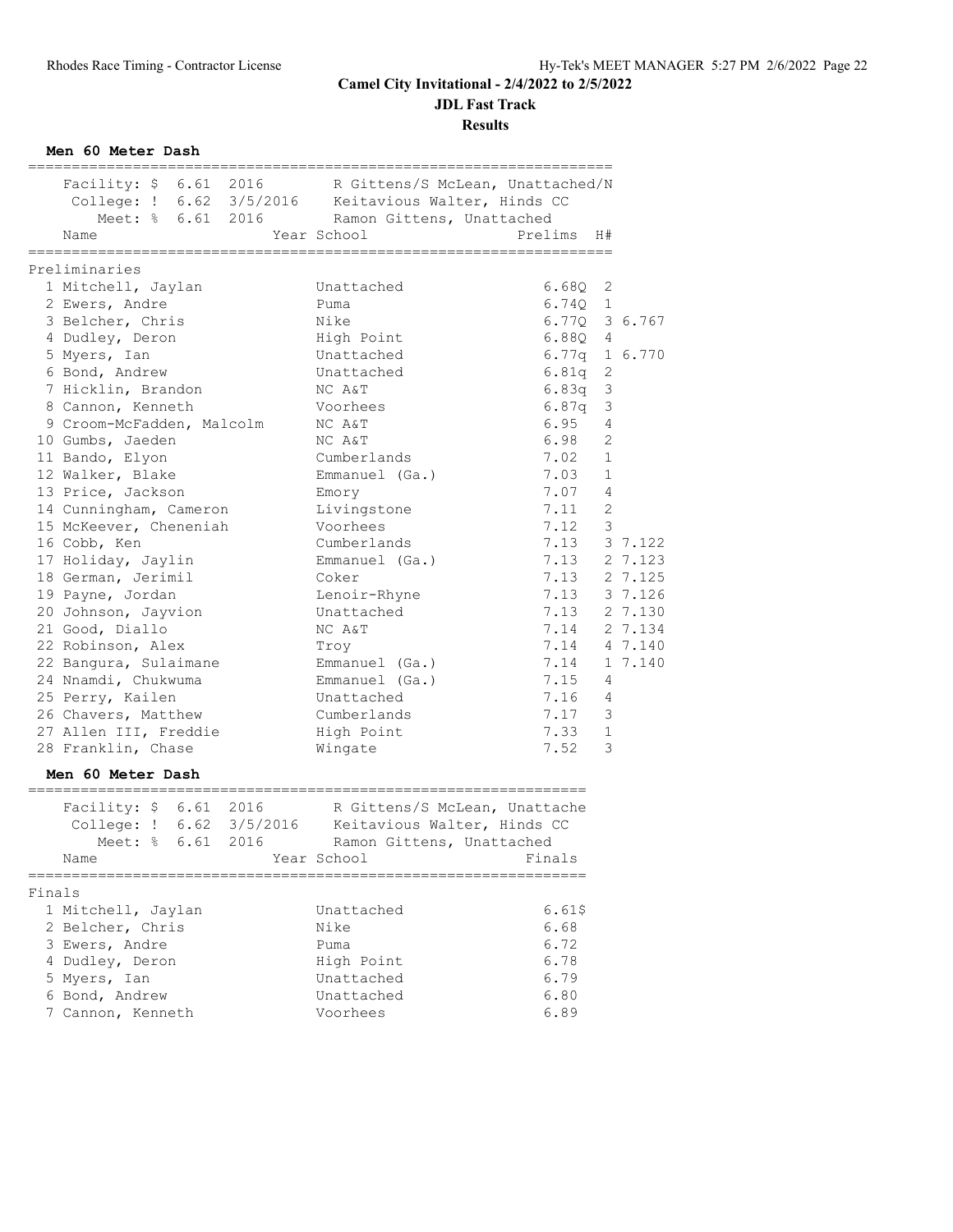**JDL Fast Track**

**Results**

**Men 200 Meter Dash**

| Facility: \$ 21.08 3/15/2014 Lamar Hargrove, Tiffin |                               |                  |                         |                |
|-----------------------------------------------------|-------------------------------|------------------|-------------------------|----------------|
| College: ! 21.08 3/15/2014 Lamar Hargrove, Tiffin   |                               |                  |                         |                |
| Meet: % 21.77 2018                                  | Jared Hayes, Troy             |                  |                         |                |
| Name                                                | Year School                   | Finals           | H#                      |                |
| 1 Perryman, Ahmad                                   | Emmanuel (Ga.)                | 22.62            | 11                      |                |
| 2 Johnson, Jayvion                                  | Unattached                    | 22.63            | 3                       |                |
| 3 Rolle, Dionysius                                  | Queens (Nc)                   | 22.92            | 2                       |                |
| 4 Gaither, Cory                                     | Davidson                      | 22.94            | $\overline{\mathbf{3}}$ |                |
| 5 Strader, Keilan                                   | Livingstone                   | 22.95            | $\mathcal{E}$           |                |
| 6 Cunningham, Cameron                               | Livingstone                   | 22.98 4          |                         |                |
| 7 Simpkins, Gary                                    | Coker                         | 23.03 2          |                         |                |
| 8 Brown, DaJoiion                                   | Voorhees                      | 23.07 4 23.063   |                         |                |
| 9 Warstler, Josh                                    | Catawba                       |                  |                         | 23.07 5 23.066 |
| 10 Smith, Jayden                                    | Davidson                      | 23.08            | 2                       |                |
| 11 Kee, Nathan                                      | Voorhees                      | 23.20            | 6                       |                |
| 12 Britt, Aidan                                     | High Point                    | 23.23            | $\overline{4}$          |                |
| 13 Ryba, Sam                                        | Emory                         | 23.25            | 4                       |                |
| 14 Henderson, Jaiden                                | Claflin                       | 23.32            | 5                       |                |
| 15 Wagner, Tyler                                    | Livingstone                   | 23.33            | 1                       |                |
| 16 Blackmon, Jacobi                                 | Voorhees                      | 23.35            | 8                       |                |
| 17 Moore, Tristan                                   |                               | 23.42            | 7                       |                |
| 18 Weaver, Reece                                    | Emory<br>Birmingham-Southern  | 23.57            | $\mathbf{1}$            |                |
| 19 Morgan, Jocolbi                                  | Claflin                       | 23.63            | 11                      |                |
| 20 Schittenhelm, Mark                               | Queens (Nc)                   | 23.69            | 5                       |                |
| 21 Mintzer, Matthew                                 | Emory                         | 23.73            | 5                       |                |
|                                                     | William Peace                 | 23.74 8          |                         |                |
| 22 Wilkes, Kenny                                    |                               |                  | 7                       |                |
| 23 Tillman, Kam                                     | William Peace                 | 23.83<br>23.87 6 |                         |                |
| 24 Mayfield, William                                | Catawba                       |                  |                         |                |
| 25 Franklin, Chase                                  | Wingate                       | 23.90            | 11                      |                |
| 26 Womble, Solomon                                  | William Peace                 | 23.93 7          |                         |                |
| 27 McCoy, Tyler                                     | Coker                         |                  |                         | 23.99 8 23.983 |
| 28 Mazzetti, Reilly                                 | High Point                    | 23.99 6 23.988   |                         |                |
| 29 Harris, Jermaine                                 | Claflin                       | 24.15            | 11                      |                |
| 30 Holiday, Jaylin                                  | Emmanuel (Ga.)                | 24.49            | 2                       |                |
| 31 Nunn, Jonathan                                   | Livingstone                   | 24.53            | 9                       |                |
| 32 Nnamdi, Chukwuma                                 | Emmanuel (Ga.)                | 24.69            | $\mathbf{1}$            |                |
| 33 Costner, Isaiah                                  | William Peace                 | 24.97            | 9                       |                |
| 34 Brathwaite, Darrell                              | Voorhees                      | 25.12            | 9                       |                |
| 35 Pendergrass, Steven                              | Voorhees                      | 26.00            | 10                      |                |
| Men 400 Meter Dash                                  |                               |                  |                         |                |
| Facility: \$ 46.81 2/25/2012                        | Dane Hyatt, Unattached        |                  |                         |                |
| College: ! 47.24 2/25/2012                          | Josh Edmonds, St. Augustine's |                  |                         |                |
| 2018<br>Meet: % 47.89                               | Dajuan Harding, NC A&T        |                  |                         |                |
| Name                                                | Year School                   | Finals           | H#                      |                |
|                                                     |                               |                  |                         |                |
| 1 Britt, Aidan                                      | High Point                    | 51.34            | 1                       |                |
| 2 Brown, DaJoiion                                   | Voorhees                      | 51.65            | 2                       |                |

 3 Markos, Amit Davidson 52.75 1 4 Molitor, Ben Anderson (Sc) 52.93 1 5 Henderson, Jaiden Claflin 53.06 2 6 Kee, Nathan Voorhees 53.26 4 7 Mayfield, William Catawba 53.34 2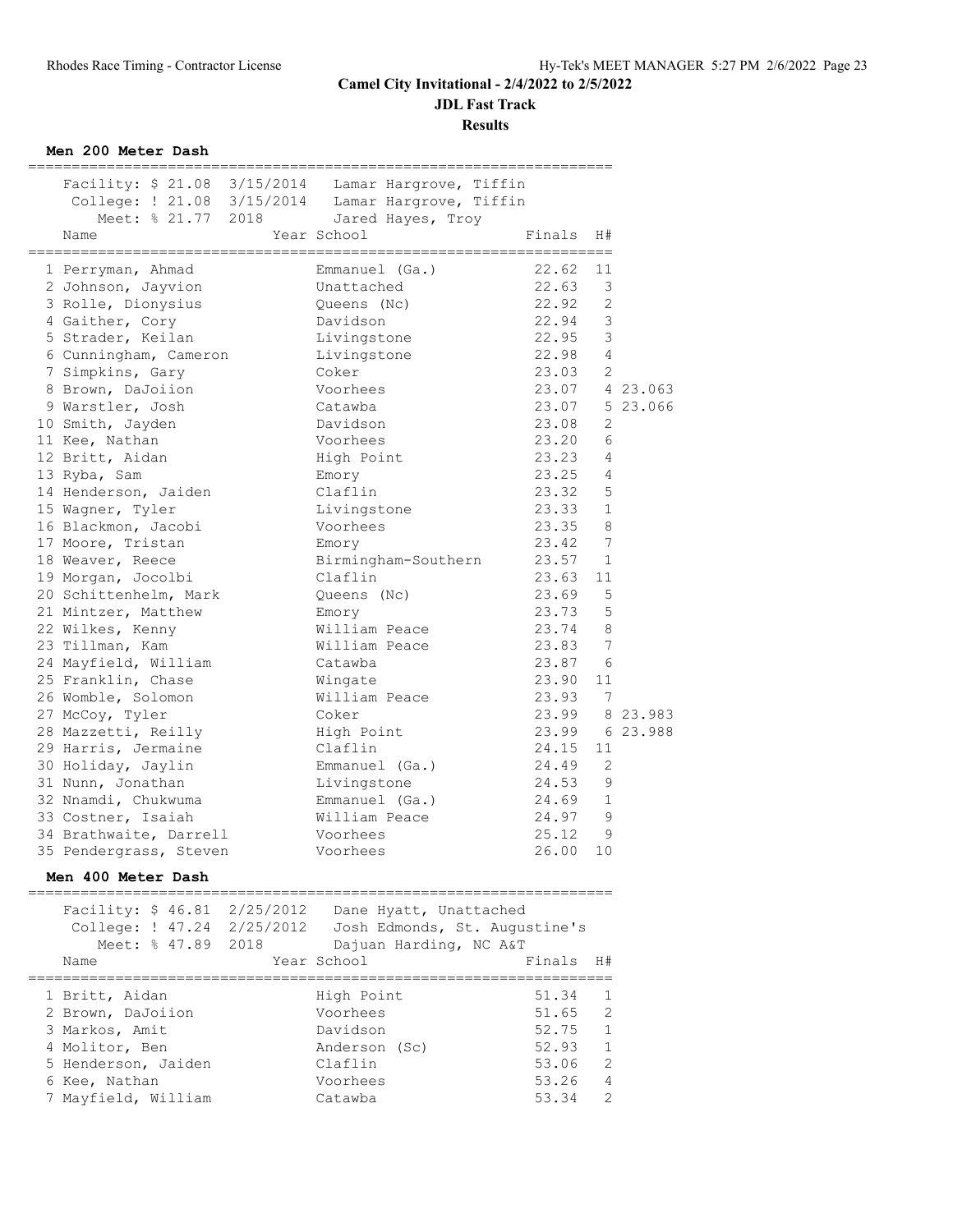| Men 400 Meter Dash      |               |       |                          |
|-------------------------|---------------|-------|--------------------------|
| 8 Mazzetti, Reilly      | High Point    | 53.37 | 1                        |
| 9 Brown, DeMarquez      | Cumberlands   | 53.43 | $\overline{c}$           |
| 10 Johnson, Tyler       | Catawba       | 53.50 | $\mathcal{S}$            |
| 11 Watlington, LaCarlos | Claflin       | 53.82 | $\mathbf{1}$             |
| 12 Slaughter, Jeremy    | Cumberlands   | 53.96 | $\overline{\phantom{a}}$ |
| 13 Todd, Sean           | William Peace | 54.21 | $\overline{\phantom{a}}$ |
| 14 Costner, Isaiah      | William Peace | 54.49 | $\overline{4}$           |
| 15 Gilbert, Louis       | Livingstone   | 54.82 | $\overline{\phantom{a}}$ |
| 16 Fox, William         | William Peace | 55.13 | $\overline{4}$           |
| 17 Blackburn, Jackson   | High Point    | 55.20 | $\overline{4}$           |
| 18 Stafford, Ke'Shawn   | Cumberlands   | 55.51 | $\overline{\phantom{a}}$ |
| 19 Mitchell, Josh       | Unattached    | 56.04 | $\overline{4}$           |
| 20 Willcox, Xavier      | Voorhees      | 57.45 | $\overline{4}$           |

#### **Men 600 Meter Run**

| Facility: \$ 1:17.98<br>College: ! 1:19.21<br>Meet: % 1:17.98<br>Name | 2/7/2020<br>3/5/2016<br>2020<br>Year School | CJ Jones, District Track Club<br>Jaymes Dennison, Monroe Colleg<br>CJ Jones, District Track Club | Finals  | H#             |
|-----------------------------------------------------------------------|---------------------------------------------|--------------------------------------------------------------------------------------------------|---------|----------------|
| 1 Johnson, Alan                                                       | Troy                                        |                                                                                                  | 1:21.27 | 1              |
| 2 Dean, Dawit                                                         |                                             | Emory                                                                                            | 1:23.12 | $\mathbf{1}$   |
| 3 Bemis, Ethan                                                        |                                             | Catawba                                                                                          | 1:23.39 | $\mathbf{1}$   |
| 4 Belz, Chris                                                         |                                             | Emory                                                                                            | 1:23.65 | $\mathbf{1}$   |
| 5 Parham, Justin                                                      | Troy                                        |                                                                                                  | 1:23.71 | $\mathbf{1}$   |
| 6 Rhymer, Everette                                                    |                                             | Catawba                                                                                          | 1:24.47 | 2              |
| 7 Oettl, Raphael                                                      |                                             | Davidson                                                                                         | 1:26.47 | $\mathbf{1}$   |
| 8 Riner, Griffin                                                      |                                             | Birmingham-Southern                                                                              | 1:27.36 | 3              |
| 9 Wilkes, Beck                                                        |                                             | Birmingham-Southern                                                                              | 1:27.37 | 3              |
| 10 Hernandez, Brandon                                                 |                                             | Unc-Greensboro                                                                                   | 1:28.13 | $\overline{2}$ |
| 11 Grant, Jordan                                                      |                                             | Catawba                                                                                          | 1:29.28 | 2              |
| 12 Barrata, Anthony                                                   |                                             | Catawba                                                                                          | 1:38.45 | 3              |

#### **Men 800 Meter Run**

| Facility: \$ 1:45.92<br>College: !1:48.94<br>Meet: % 1:49.51 2020<br>Name | 2/2/2019<br>2/4/2017<br>Year School | Clayton Murphy, Nike Oregon Pr<br>Eliud Rutto, Mid Tenn State<br>Ouamel Prince, District Track | Finals H# |                |
|---------------------------------------------------------------------------|-------------------------------------|------------------------------------------------------------------------------------------------|-----------|----------------|
| 1 Fajardo, Roberto                                                        |                                     | Lincoln Memorial                                                                               | 1:53.51   | 1              |
| 2 Spurrier, Luke                                                          |                                     | Unattached                                                                                     | 1:54.00   | $\mathbf{1}$   |
| 3 Wright, Adam                                                            |                                     | Queens (Nc)                                                                                    | 1:54.12   | $\mathbf{1}$   |
| 4 Ludwick, Gabriel                                                        |                                     | High Point                                                                                     | 1:55.09   | $\mathbf{1}$   |
| 5 House, Jonny                                                            |                                     | High Point                                                                                     | 1:55.46   | $\mathbf{1}$   |
| 6 Perretta, Tom                                                           |                                     | Emory                                                                                          | 1:56.37   | $\mathbf{1}$   |
| 7 Judge, Hayden                                                           |                                     | Lee (Tenn.)                                                                                    | 1:58.66   | $\overline{2}$ |
| 8 Rhymer, Everette                                                        |                                     | Catawba                                                                                        | 1:58.81   | 3              |
| 9 Himes, Aaron                                                            |                                     | Lee (Tenn.)                                                                                    | 1:58.96   | $\overline{2}$ |
| 10 Edwards, Clark                                                         |                                     | Christopher Newport                                                                            | 1:59.11   | $\overline{2}$ |
| 11 McNeill, Laderique                                                     |                                     | Campbell                                                                                       | 1:59.11   | $\mathfrak{D}$ |
| 12 Caveney, Aaron                                                         |                                     | Unattached                                                                                     | 1:59.96   | $\overline{4}$ |
| 13 Brychta, Jiri                                                          |                                     | Queens (Nc)                                                                                    | 2:00.30   | $\overline{4}$ |
| 14 Hatcher, Jacob                                                         |                                     | Lee (Tenn.)                                                                                    | 2:00.40   | $\overline{4}$ |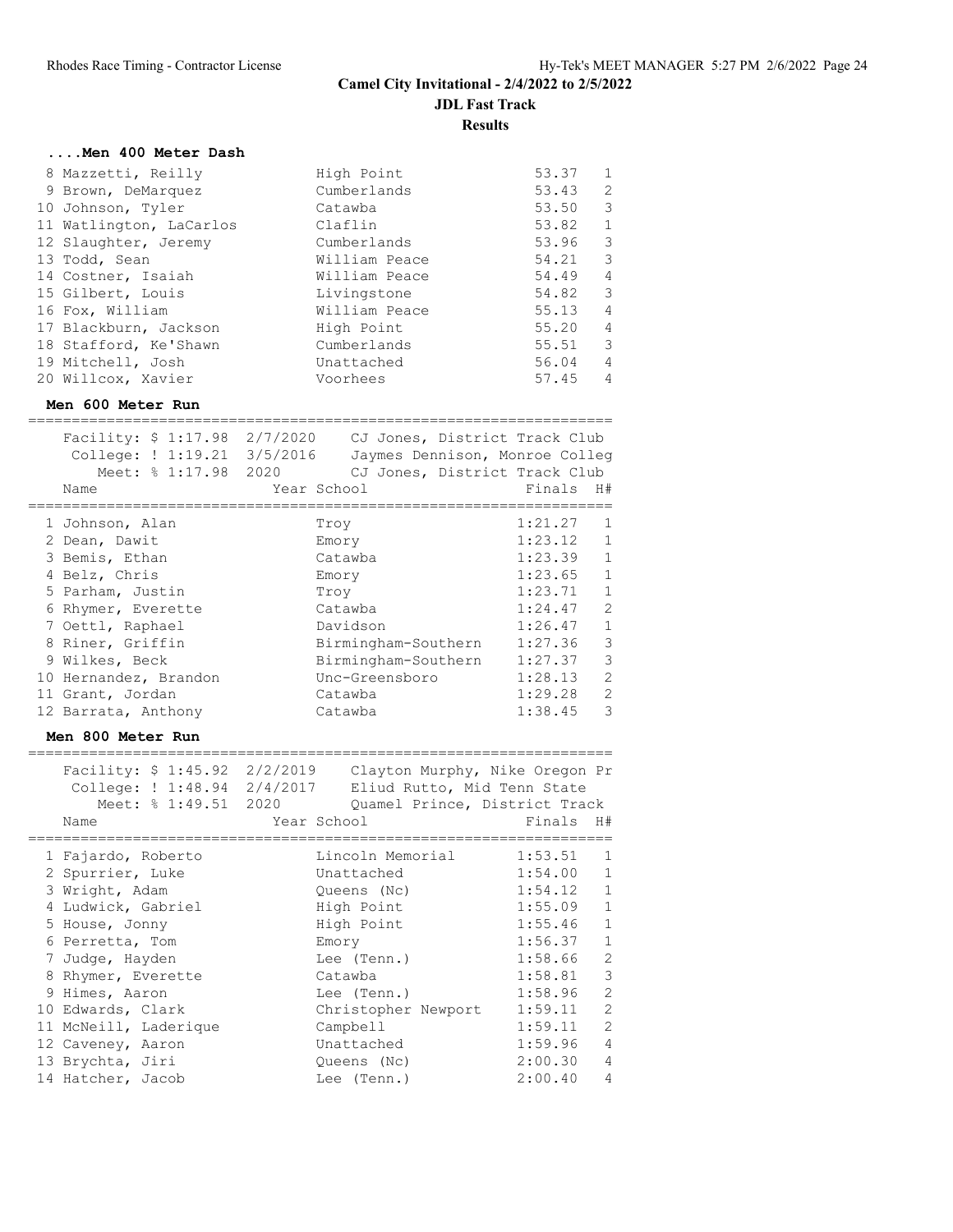## **....Men 800 Meter Run**

| 15 Albright, Cooper | Christopher Newport | 2:00.56     | 2                        |
|---------------------|---------------------|-------------|--------------------------|
| 16 Andrews, Mahlige | Coker               | 2:00.96     | $\overline{4}$           |
| 17 Crowe, DeShawn   | Cumberlands         | 2:01.00     | $\overline{\phantom{a}}$ |
| 18 Ruiz, Chris      | Wash & Lee          | 2:01.10     | $\mathbf{2}$             |
| 19 Gilbride, Aidan  | Mount Olive         | 2:01.27 3   |                          |
| 20 Guthery, Caleb   | Lee (Tenn.)         | 2:01.33 3   |                          |
| 21 Aris, Ben        | Wingate             | 2:01.54 3   |                          |
| 22 Adkins, Jacob    | Livingstone         | 2:01.65 5   |                          |
| 23 Floyd, Noah      | Davidson            | 2:02.28     | $\sqrt{4}$               |
| 24 Duvall, Brenton  | Christopher Newport | 2:02.37 3   |                          |
| 25 Mahnke, David    | Anderson (Sc)       | $2:02.99$ 3 |                          |
| 26 Corrigan, Ethan  | East Carolina       | 2:03.63 5   |                          |
| 27 Adams, Tyler     | Campbell            | 2:04.17     | $\mathbf{2}$             |
| 28 Todd, Sean       | William Peace       | $2:05.98$ 5 |                          |
| 29 Levin, Jordan    | High Point          | 2:06.75     | $\overline{4}$           |
| 30 Thigpen, Jaylen  | Emmanuel (Ga.)      | 2:17.81     | 5                        |
| 31 Thomas, Connor   | William Peace       | 2:20.45     | $\mathsf S$              |
| 32 Gao, Richard     | Lenoir-Rhyne        | 2:31.82     | $\mathsf S$              |
| -- Tyndale, Jake    | Wingate             | DNF         | 3                        |

===================================================================

#### **Men 1000 Meter Run**

| Facility: \$ 2:24.02 2/20/2021<br>College: ! 2:27.47 12/1/2012<br>Meet: % 2:24.02 2021<br>Name | Year School |                | Robert Heppenstall, District T<br>Thomas Bojanowski, Wake Forest<br>Robert Heppenstall, District T<br>Finals H# |                |
|------------------------------------------------------------------------------------------------|-------------|----------------|-----------------------------------------------------------------------------------------------------------------|----------------|
| 1 Degenero, Raphael                                                                            |             | Davidson       | 2:31.42                                                                                                         | $\mathbf{1}$   |
| 2 Muldoon, Jack                                                                                |             | Davidson       | 2:32.25                                                                                                         | $\mathbf{1}$   |
| 3 Ferguson, Graham                                                                             |             | High Point     | 2:33.16                                                                                                         | $\mathbf{1}$   |
| 4 Branch, Dylan                                                                                |             | Montreat       | 2:33.25                                                                                                         | $\,$ 1         |
| 5 Botter, Lorenzo                                                                              |             | High Point     | 2:34.06                                                                                                         | $\overline{c}$ |
| 6 Thoma, Nicholas                                                                              |             | Unc-Greensboro | 2:34.45                                                                                                         | $1\,$          |
| 7 Marvin, Michael                                                                              | Troy        |                | 2:35.08                                                                                                         | $\mathbf{1}$   |
| 8 Breiter, Grahm                                                                               |             | Davidson       | 2:35.26                                                                                                         | $\mathbf 1$    |
| 9 Keck, Colin                                                                                  |             | Unc-Greensboro | 2:36.05                                                                                                         | $\mathbf 1$    |
| 10 Armstrong, Chance                                                                           | Troy        |                | 2:37.38                                                                                                         | $\overline{c}$ |
| 11 Barajas, Chase                                                                              |             | High Point     | 2:37.43                                                                                                         | $\mathbf{1}$   |
| 12 Kleiderer, Connor                                                                           |             | Unattached     | 2:37.54                                                                                                         | $\mathbf{2}$   |
| 13 Woodward, Kyle                                                                              |             | Cumberlands    | 2:39.25                                                                                                         | $\mathbf{2}$   |
| 14 Silver, Caleb                                                                               |             | Montreat       | 2:41.00                                                                                                         | $\mathbf{1}$   |
| 15 Corrigan, Ethan                                                                             |             | East Carolina  | 3:00.02                                                                                                         | $\mathbf{2}$   |
| 16 Riggs, Isaac                                                                                |             | Lenoir-Rhyne   | 3:01.78                                                                                                         | $\mathbf{2}$   |
| 17 Orr, Connor                                                                                 |             | Lenoir-Rhyne   | 3:03.41                                                                                                         | $\mathbf{2}$   |
| 18 Davis, Ethan                                                                                |             | William Peace  | 3:15.97                                                                                                         | 2              |
|                                                                                                |             |                |                                                                                                                 |                |

# **Men 1 Mile Run**

|                |  |                      | Facility: \$ 3:53.85 2/3/2018 | Edward Cheserek, Skechers      |                          |  |  |
|----------------|--|----------------------|-------------------------------|--------------------------------|--------------------------|--|--|
|                |  |                      | College: ! 3:59.57 2/3/2018   | Vincent Ciattei, Virginia Tech |                          |  |  |
|                |  | Meet: % 4:04.86 2018 |                               | Daniel Wallis, Queens (NC)     |                          |  |  |
| Name           |  |                      | Year School                   |                                | Finals H#                |  |  |
|                |  |                      |                               |                                |                          |  |  |
| 1 Gomez, Cruz  |  |                      |                               | Texas                          | $4:01.69$ <sup>8</sup> 1 |  |  |
| 2 Allen, Dylan |  |                      |                               | Kentucky                       | $4:04.06%$ 1             |  |  |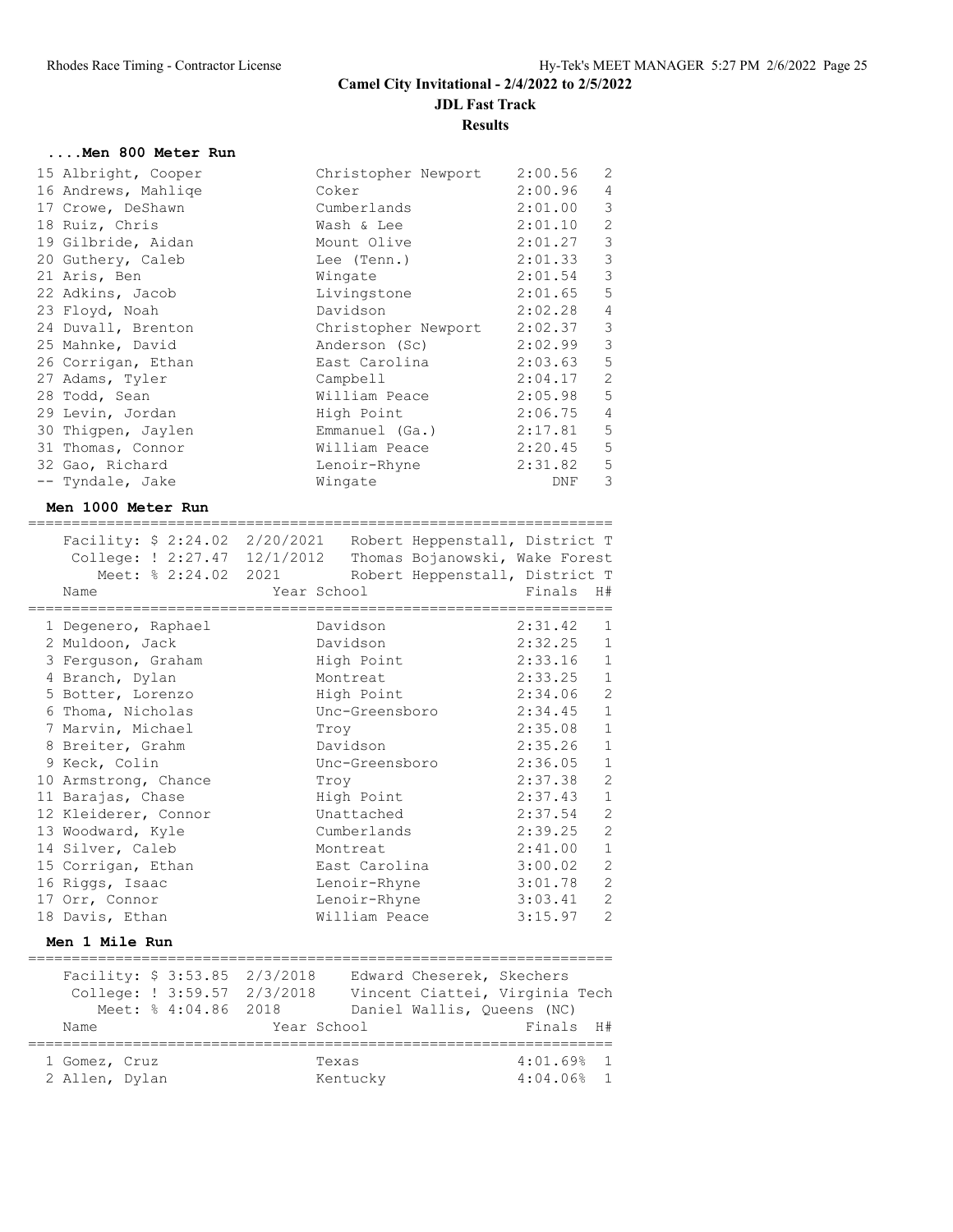#### **....Men 1 Mile Run**

| 3               | Reniewicki, John                       |
|-----------------|----------------------------------------|
| $\overline{4}$  | Gardner, Brett                         |
| 5               |                                        |
| $6\phantom{.}6$ | Koekemoer, Travis<br>Rettschlag, Jakob |
| $\overline{7}$  | O'Mara, Colin                          |
| - 8             | Alexander, Colin                       |
| 9               | Epps, Ares                             |
| 10              | Himes, Aaron                           |
| 11              | Dingman, Jack                          |
| 12              | Judge, Hayden                          |
| 13              | Wakefield, Charlie                     |
| 14              | Bemis, Ethan                           |
| 15              | Christopher, Dylan                     |
| 16              | Jones, Tristen                         |
| 17              | Nesi, Joel                             |
| 18              | Barry, Zach                            |
| 19              | Osborne, Chase                         |
| 20              | Ferrante, Daniel                       |
| 21              | Freeland, Leo                          |
| 22              | Cheema, Marcus                         |
| 23              |                                        |
| 24              | Ferguson, Graham<br>McGee, MarQuise    |
| 25              | Botter, Lorenzo                        |
|                 |                                        |
| 26<br>27        | Kunze, Henning                         |
|                 | Rodriguez, Adan                        |
| 28              | Branch, Dylan                          |
| 29              | Martin, Brandon                        |
| 30              | McAndrew, Bryce                        |
| 31              | Chin, Jalen                            |
| 32              | Richardson, Jordan                     |
| 33              | Brake, Bennett                         |
| 34              | Ramirez, Francisco                     |
| 35              | Sutcliffe, Thomas                      |
| 36              | Miller, Luke                           |
| 37              | Roberts, Jonathan                      |
| 38              | Pickering, Jacob                       |
| 39              | Knepshield, Thomas                     |
| 40              | Lyons, Matt                            |
| 41              | Mouat, Gavin                           |
| 42              | Shew, Andy                             |
| 43              | Navarro, Josh                          |
| 44              | Lootens, Alec                          |
| 45              | Ferrante, Nathanael                    |
| 46              | Barajas,<br>Chase                      |
| 47              | Fingerhut, Josh                        |
| 48              | Surratt, Brent                         |
| 49              | Verrett, Connor                        |
| 50              | Barrios,<br>Felipe                     |
| 51              | Williams,<br>Devon                     |
| 52              | Buckner,<br>Silas                      |
| 53              | Brychta,<br>Jiri                       |
| 54              | Watson, Nick                           |
| 55              | Burgess, Michael                       |
| 56              | Robinson, Holden                       |
| 57              | Silver, Caleb                          |
|                 |                                        |

| 3 Reniewicki, John     | Under Armour                | 4:07.44     | $\mathbf{1}$    |
|------------------------|-----------------------------|-------------|-----------------|
| 4 Gardner, Brett       | NC State                    | 4:08.37     | $\mathbf{1}$    |
| 5 Koekemoer, Travis    |                             | 4:09.79     | $\mathbf{1}$    |
|                        | Campbell                    |             | $\mathbf{1}$    |
| 6 Rettschlag, Jakob    | Wingate                     | 4:10.55     |                 |
| 7 O'Mara, Colin        | Unattached                  | 4:12.37     | $\mathbf{1}$    |
| 8 Alexander, Colin     | Unc-Greensboro              | 4:14.95     | 2               |
| 9 Epps, Ares           | NC State                    | 4:17.21     | $\mathbf{1}$    |
| 10 Himes, Aaron        | Lee (Tenn.)                 | 4:17.31     | 2               |
| 11 Dingman, Jack       | East Carolina               | 4:17.77     | 2               |
| 12 Judge, Hayden       | Lee (Tenn.)                 | 4:19.59     | 2               |
| 13 Wakefield, Charlie  | Wingate                     | 4:19.73     | 2               |
| 14 Bemis, Ethan        | Catawba                     | 4:19.73     | $\overline{4}$  |
| 15 Christopher, Dylan  | Unc-Greensboro              | 4:19.78     | 3               |
| 16 Jones, Tristen      | Queens (Nc)                 | 4:19.82     | $\mathcal{E}$   |
| 17 Nesi, Joel          | Flagler                     | 4:20.09     | 2               |
| 18 Barry, Zach         | Unattached                  | 4:20.32     | 2               |
| 19 Osborne, Chase      | East Carolina               | 4:20.44     | 2               |
| 20 Ferrante, Daniel    | Christopher Newport         | 4:20.59     | 2               |
| 21 Freeland, Leo       | Wingate                     | 4:20.83 1   |                 |
|                        |                             | 4:21.55     |                 |
| 22 Cheema, Marcus      | Emory                       |             | $\mathcal{S}$   |
| 23 Ferguson, Graham    | High Point                  | 4:21.90     | $\mathcal{E}$   |
| 24 McGee, MarQuise     | Unattached                  | 4:22.36     | $\mathcal{E}$   |
| 25 Botter, Lorenzo     | High Point                  | 4:23.94     | $\overline{2}$  |
| 26 Kunze, Henning      | Wingate                     | 4:24.08     | $5\phantom{.0}$ |
| 27 Rodriguez, Adan     | Lee (Tenn.)                 | 4:24.34     | 3               |
| 28 Branch, Dylan       | Montreat                    | 4:24.99     | $\overline{4}$  |
| 29 Martin, Brandon     | Emmanuel (Ga.)              | 4:25.54     | $\overline{4}$  |
| 30 McAndrew, Bryce     | Unattached                  | 4:25.68     | 3               |
| 31 Chin, Jalen         | NC A&T                      | 4:25.70     | $\overline{4}$  |
| 32 Richardson, Jordan  | NC A&T                      | 4:25.83     | 4               |
| 33 Brake, Bennett      | Troy                        | 4:25.85 6   |                 |
| 34 Ramirez, Francisco  | Flagler                     | 4:26.15     | 5               |
| 35 Sutcliffe, Thomas   | Anderson (Sc)               | 4:26.17     | $\mathcal{S}$   |
| 36 Miller, Luke        | Christopher Newport 4:26.23 |             | $\mathsf S$     |
| 37 Roberts, Jonathan   | Anderson (Sc)               | 4:26.52     | 6               |
| 38 Pickering, Jacob    | Wingate                     | 4:26.94     | 5               |
|                        |                             | 4:26.97     | 3               |
| 39 Knepshield, Thomas  | Unc-Greensboro              |             |                 |
| 40 Lyons, Matt         | Flagler                     | $4:27.09$ 4 |                 |
| 41 Mouat, Gavin        | Unattached                  | 4:27.47     | $\overline{4}$  |
| 42 Shew, Andy          | Emory                       | 4:29.15     | - 6             |
| 43 Navarro, Josh       | Unattached                  | 4:29.28     | 5               |
| 44 Lootens, Alec       | Unattached                  | 4:29.84     | 6               |
| 45 Ferrante, Nathanael | Christopher Newport         | 4:30.89     | 2               |
| 46 Barajas, Chase      | High Point                  | 4:30.89     | 5               |
| 47 Fingerhut, Josh     | Wash & Lee                  | 4:30.97     | 5               |
| 48 Surratt, Brent      | Wingate                     | 4:31.12     | 6               |
| 49 Verrett, Connor     | Wash & Lee                  | 4:31.28     | 5               |
| 50 Barrios, Felipe     | Emmanuel (Ga.)              | 4:32.57     | 4               |
| 51 Williams, Devon     | NC A&T                      | 4:32.68     | 6               |
| 52 Buckner, Silas      | Unattached                  | 4:33.23     | $\mathsf S$     |
| 53 Brychta, Jiri       | Queens (Nc)                 | 4:36.59     | 6               |
| 54 Watson, Nick        | Wash & Lee                  | 4:36.99     | 6               |
| 55 Burgess, Michael    | Anderson (Sc)               | 4:37.04     | 7               |
| 56 Robinson, Holden    | Wash & Lee                  | 4:37.66     | 7               |
| 57 Silver, Caleb       | Montreat                    | 4:38.35     | 6               |
|                        |                             |             |                 |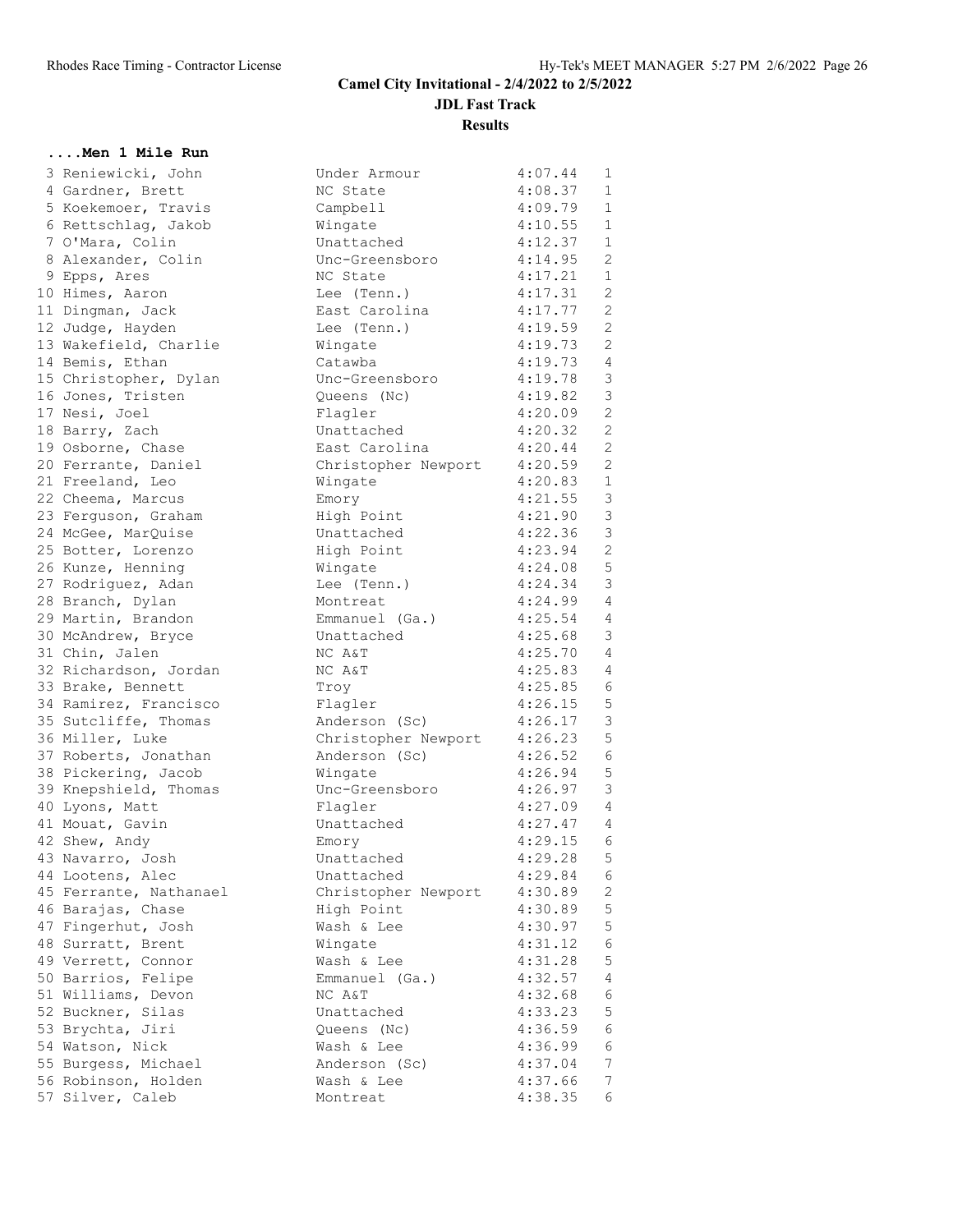## **....Men 1 Mile Run**

| 58 McGuffin, Chris    | Flagler         | 4:39.03 | 6              |
|-----------------------|-----------------|---------|----------------|
| 59 Williams, David    | Anderson (Sc)   | 4:41.02 | $\overline{7}$ |
| 60 Incardona, Sean    | Lenoir-Rhyne    | 4:41.06 | $\epsilon$     |
| 61 Scheid, Luke       | Flagler         | 4:41.10 | $\mathsf S$    |
| 62 Sepulveda, Ignacio | Unattached      | 4:42.48 | 4              |
| 63 Mace, Bryson       | Anderson (Sc)   | 4:45.11 | 7              |
| 64 Joanico, Arat      | Coker           | 4:45.98 | 7              |
| 65 Rapp, Matt         | Unattached      | 4:54.98 | 7              |
| 66 Thigpen, Jaylen    | Emmanuel (Ga.)  | 5:02.63 | 7              |
| 67 Fryson, Curtxavier | Livingstone     | 5:02.71 | 7              |
| 68 Zeigler, Josh      | Coker           | 5:05.59 | 7              |
| -- McNeill, Laderique | Campbell        | DNF     | 2              |
| -- Bates, Austin      | Coker           | DNF     | 7              |
| -- Taranto, Adrian    | Livingstone     | DNF     | 7              |
| -- Nowak, Craiq       | Unattached      | DNF     | 1              |
| -- Shimukowa, Charles | Mtn South Elite | DNF     | 1              |
| -- Sielatycki, Ted    | East Carolina   | DNF     | 4              |
| -- Hatcher, Jacob     | Lee (Tenn.)     | DNF     | 3              |
| -- Thoma, Joseph      | Unc-Greensboro  | DNF     | 4              |
| -- Atkin, Sam         | Unattached      | DNF     | $\mathbf{1}$   |
|                       |                 |         |                |

===================================================================

#### **Men 3000 Meter Run**

| Facility: \$ 7:45.49 2/4/2017 Paul Chelimo, US Army<br>College: ! 7:53.72 2/8/2020 Peter Seufer, Virginia Tech<br>Meet: % 8:09.24 2020<br>Name | Year School<br>----------------- |                  | Antonio Lopez Segura, Virginia<br>Finals<br>--------------- | H#             |
|------------------------------------------------------------------------------------------------------------------------------------------------|----------------------------------|------------------|-------------------------------------------------------------|----------------|
| 1 Becker, Jan Lukas                                                                                                                            |                                  | Oueens (Nc)      | 8:12.69                                                     | $\mathbf{1}$   |
| 2 Boutte, Mathurin                                                                                                                             |                                  | Queens (Nc)      | 8:13.95                                                     | 1              |
| 3 Bouchrak, El Hocine                                                                                                                          |                                  | High Point       | 8:16.19                                                     | $\mathbf{1}$   |
| 4 Keogh, Eric                                                                                                                                  |                                  | Queens (Nc)      | 8:16.97                                                     | $\mathbf{1}$   |
| 5 Mrochen, Bastian                                                                                                                             |                                  | Wingate          | 8:17.64                                                     | $\mathbf{1}$   |
| 6 Smith, Tai                                                                                                                                   |                                  | Wingate          | 8:18.71                                                     | $\mathbf{1}$   |
| 7 Curtin, Fearghal                                                                                                                             |                                  | Unattached       | 8:22.93                                                     | $\mathbf{1}$   |
| 8 Stone, Will                                                                                                                                  |                                  | Lee (Tenn.)      | 8:23.48                                                     | 2              |
| 9 Nutter, Scott                                                                                                                                |                                  | Wingate          | 8:23.77                                                     | $\mathbf{1}$   |
| 10 Lowry, Dylan                                                                                                                                |                                  | Unattached       | 8:24.38                                                     | $\mathbf{1}$   |
| 11 Schmidt, Daniel                                                                                                                             |                                  | Wingate          | 8:24.58                                                     | 2              |
| 12 Bayona, Jan                                                                                                                                 |                                  | Wingate          | 8:26.83                                                     | $\overline{2}$ |
| 13 Kopmels, Cas                                                                                                                                |                                  | Mount Olive      | 8:26.91                                                     | $\mathbf{1}$   |
| 14 Vaughan, Spain                                                                                                                              |                                  | Anderson (Sc)    | 8:27.22                                                     | 2              |
| 15 Sauers, Yonas                                                                                                                               |                                  | Wingate          | 8:28.68                                                     | $\overline{2}$ |
| 16 Fowler, Matthew                                                                                                                             |                                  | Catawba          | 8:29.31                                                     | $\overline{2}$ |
| 17 Guthery, Casey                                                                                                                              |                                  | Lee (Tenn.)      | 8:30.70                                                     | $\overline{c}$ |
| 18 Osborne, Chase                                                                                                                              |                                  | East Carolina    | 8:31.31                                                     | $\overline{2}$ |
| 19 Sigei, Gidion                                                                                                                               |                                  | Lincoln Memorial | 8:31.55                                                     | $\mathfrak{Z}$ |
| 20 Valdez, Saul                                                                                                                                |                                  | Wingate          | 8:31.70                                                     | $\overline{c}$ |
| 21 Le Grix, Titouan                                                                                                                            |                                  | Wingate          | 8:32.41                                                     | $\overline{c}$ |
| 22 Moore, Spencer                                                                                                                              |                                  | Emory            | 8:32.80                                                     | 3              |
| 23 Nadeborn, Felix                                                                                                                             |                                  | Wingate          | 8:32.82                                                     | $\overline{c}$ |
| 24 Russell, Matthew                                                                                                                            |                                  | East Carolina    | 8:32.94                                                     | 3              |
| 25 Ramirez-Ramos, Erick                                                                                                                        |                                  | Catawba          | 8:33.95                                                     | $\overline{c}$ |
| 26 Quillen, Philip                                                                                                                             |                                  | Anderson (Sc)    | 8:34.34                                                     | 3              |
| 27 Thoma, Joseph                                                                                                                               |                                  | Unc-Greensboro   | 8:35.23                                                     | $\overline{4}$ |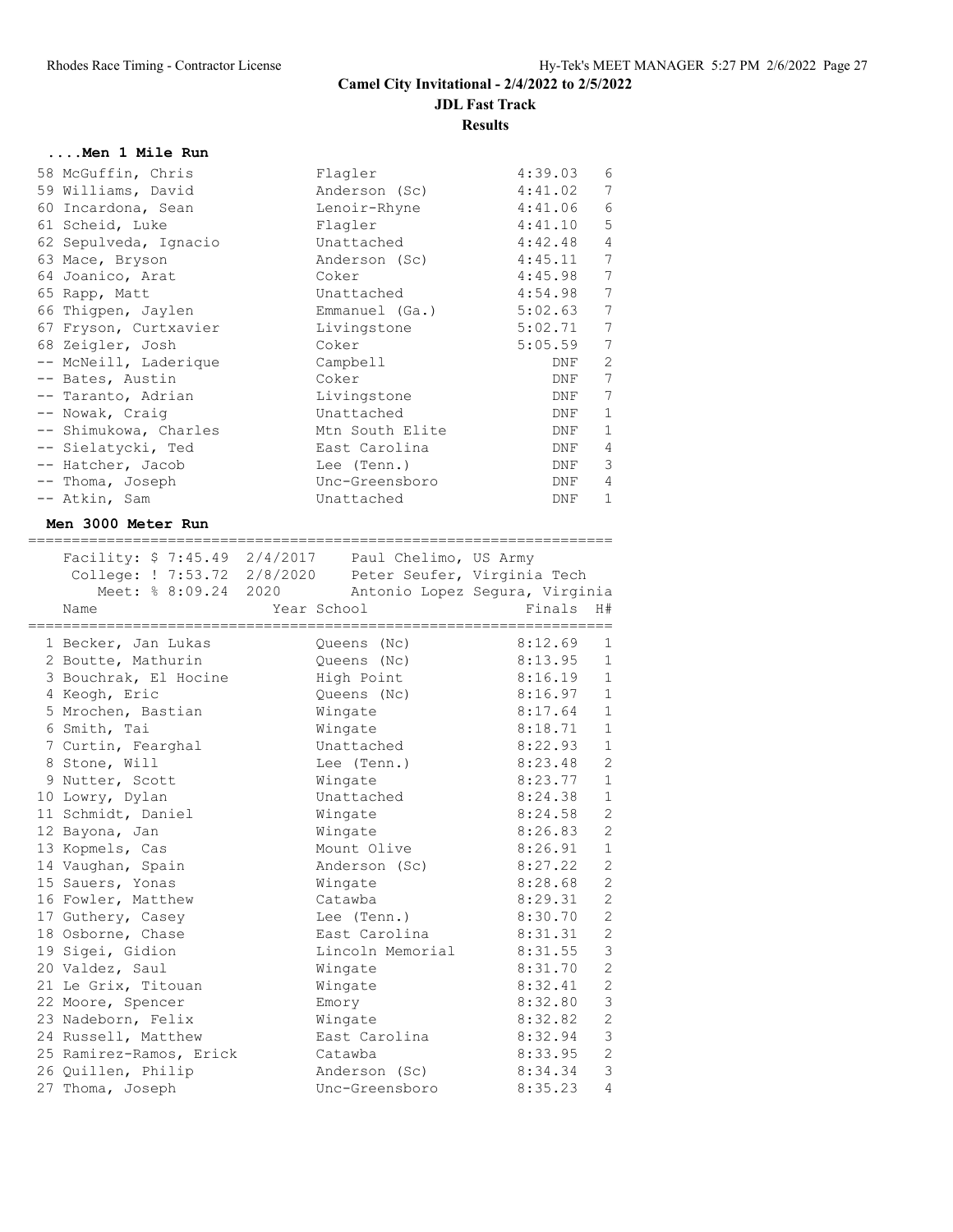## **....Men 3000 Meter Run**

| 28 Ally, Miles           | NC State                    | 8:36.02     | 1              |
|--------------------------|-----------------------------|-------------|----------------|
| 29 Pahnke, Andrew        | Emory                       | 8:36.26     | 4              |
| 30 Pecore, Justin        | Emory                       | 8:39.40     | 4              |
| 31 Similton, Daniel      | Anderson (Sc)               | 8:39.60     | 4              |
| 32 Sielatycki, Ted       | East Carolina               | 8:39.69     | $\mathcal{S}$  |
| 33 Hernandez, Demarco    | Emmanuel (Ga.)              | 8:40.51     | $\overline{4}$ |
| 34 Zapherson, Michael    | Unc-Greensboro              | 8:42.13     | 3              |
| 35 Johns, Mason          | Lincoln Memorial 8:42.28    |             | $\overline{4}$ |
| 36 Levario, Chris        | Scad Atlanta                | 8:42.57     | 4              |
| 37 McCauley, Colin       | East Carolina               | 8:42.92     | 3              |
| 38 Kiptoo, Dennis        | Campbell                    | 8:43.13     | $\mathcal{E}$  |
| 39 Miles, Dalton         | Wingate                     | 8:43.36     | 2              |
| 40 Harless, Ezekiel      | Lee (Tenn.)                 | 8:46.02     | $\overline{4}$ |
| 41 Haggard, Alex         | Scad Atlanta                | $8:46.05$ 4 |                |
| 42 Vogel, John           | Christopher Newport 8:46.49 |             | $\mathcal{E}$  |
| 43 Sandel, Joey          | Unattached                  | 8:47.29     | $\mathcal{S}$  |
| 44 Way, Oliver           | Wingate                     | 8:47.89     | 2              |
| 45 Fernandez, Christian  | Flagler                     | 8:48.86     | $\overline{4}$ |
| 46 Koning, Kyler         | High Point                  | 8:49.26     | $\overline{3}$ |
| 47 Hageman, Ethan        | East Carolina               | 8:50.01     | $\mathcal{E}$  |
| 48 Fingerhut, Josh       | Wash & Lee                  | 8:51.10     | $\overline{4}$ |
| 49 Long, Ethan           | Unc-Greensboro              | 8:52.29     | 5              |
| 50 Burns, Brannon        | Catawba                     | 8:55.68     | 5              |
| 51 Nelson, Ty            | Anderson (Sc)               | 8:55.85     | 5              |
| 52 Tolarchyk, Nicholas   | Christopher Newport 8:57.99 |             | 5              |
| 53 Derick, Bryce         | Scad Atlanta                | 8:58.44     | 6              |
| 54 Kelly, Patrick        | High Point                  | 8:59.32     | $\overline{4}$ |
| 55 Lombard, Rievan       | Campbell                    | 8:59.60     | 5              |
| 56 Moran, Shane          | Mount Olive                 | 8:59.62     | 6              |
| 57 Jacobs, Jackson       | Wash & Lee                  | 9:02.00     | $\overline{4}$ |
| 58 Fuller, Evan          | Flagler                     | 9:02.02     | 5              |
| 59 Seifert, Logan        | Flaqler                     | 9:05.71 4   |                |
| 60 Watson, Nick          | Wash & Lee                  | 9:06.17     | 5              |
| 61 Eide, Jon             | Flagler                     | 9:08.72     | $\overline{4}$ |
| 62 Hernandez-Perez, Luis | Mount Olive                 | 9:11.95     | 6              |
| 63 Clarke, Kyle          | Wash & Lee                  | 9:12.04     | - 6            |
| 64 Speeney, Eric         | Christopher Newport         | 9:13.83     | $-5$           |
| 65 Stephens, Griffin     | Emmanuel (Ga.)              | 9:16.02 5   |                |
| 66 Thomas, Max           | Wash & Lee                  | 9:16.24     | 5              |
| 67 Ross, Gavin           | Flagler                     | $9:23.46$ 6 |                |
| 68 Julian, Noah          | Lenoir-Rhyne                | 9:31.55     | 6              |
| 69 Hickman, Harrison     | Lenoir-Rhyne                | 9:33.44     | 6              |
| 70 Mengich, Kevin        | Cumberlands                 | 9:40.22     | 6              |
| 71 Wright, Zac           | Emmanuel (Ga.)              | 9:47.10     | 6              |
| 72 Riggs, Eli            | Lenoir-Rhyne                | 9:48.38     | 6              |
| 73 Steele, Daniel        | William Peace               | 9:59.84     | 6              |
| 74 Connick, Spencer      | Unc-Greensboro              | 10:00.26    | 6              |
| 75 Marsh, Jacob          | Lenoir-Rhyne                | 10:09.70    | 6              |
| 76 Fryson, Curtxavier    | Livingstone                 | 10:14.75    | 6              |
| -- Robertson, Jordan     | Emmanuel (Ga.)              | DNF         | 5              |
| -- Taranto, Adrian       | Livingstone                 | DNF         | 6              |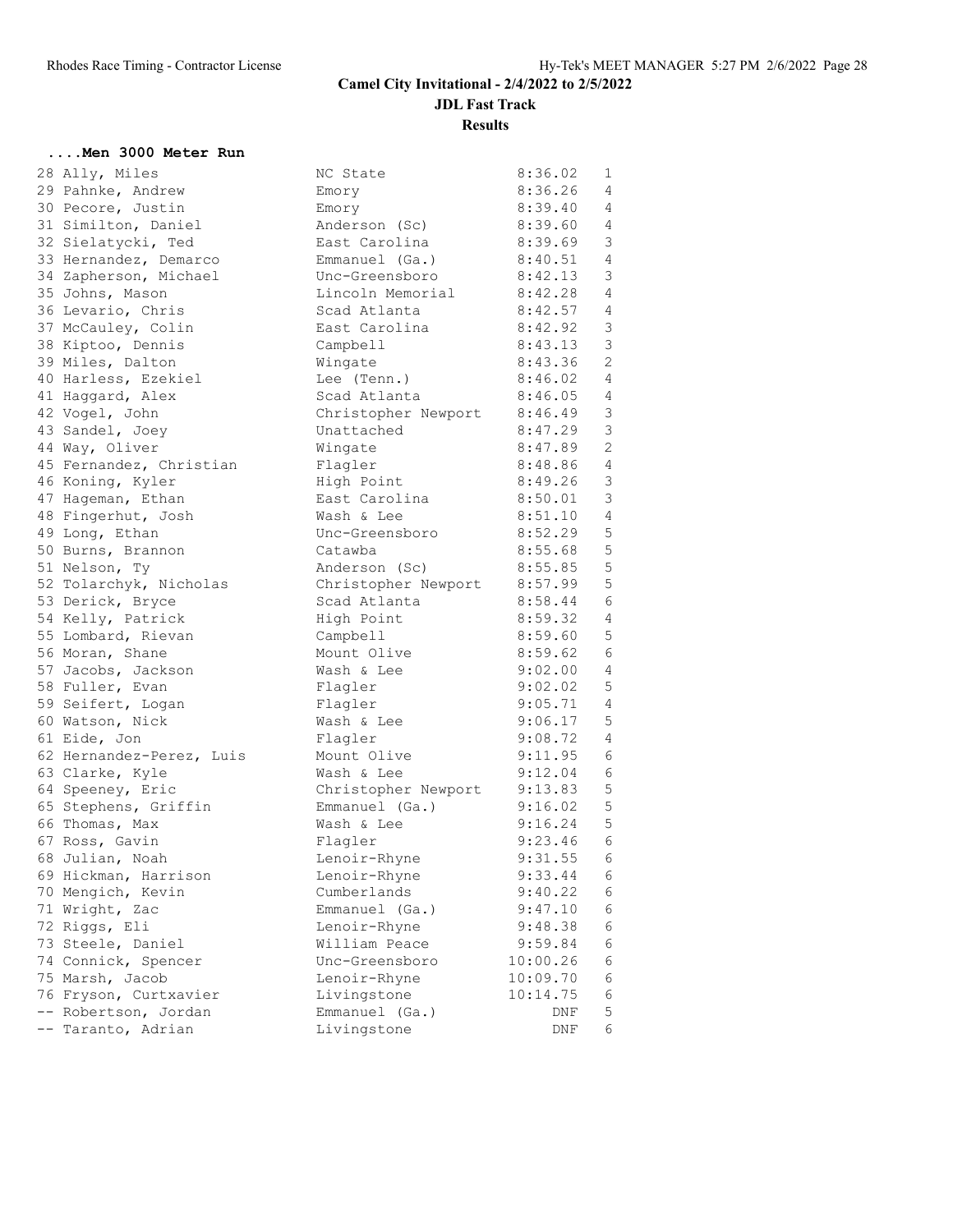**Results**

**Men 5000 Meter Run**

| Facility: \$ 13:41.89 2/19/2021 Aaron Bienenfeld, Cincinnati |              |                              |          |                |         |
|--------------------------------------------------------------|--------------|------------------------------|----------|----------------|---------|
| College: ! 13:41.89 2/19/2021 Aaron Bienenfeld, Cincinnati   |              |                              |          |                |         |
| Meet: % 13:41.89 2021                                        |              | Aaron Bienenfeld, Cincinnati |          |                |         |
| Name                                                         | Year School  |                              | Finals   | H#             |         |
|                                                              |              |                              |          |                |         |
| 1 Eagleson, Caleb                                            | Lee (Tenn.)  |                              | 14:33.77 | 1              |         |
| 2 Martin, Jonathan                                           | Unattached   |                              | 14:52.37 | 1              |         |
| 3 Steinau, Hunter                                            | High Point   |                              | 14:54.37 | 1              |         |
| 4 Martin, Matthew                                            | Unattached   |                              | 14:56.57 | 1              |         |
| 5 Rodriguez, Adan                                            | Lee (Tenn.)  |                              | 15:02.52 | 2              |         |
| 6 Miller, Ian                                                | High Point   |                              | 15:03.00 | $\mathbf{1}$   |         |
| 7 Eckenroad, Silas                                           | Lee (Tenn.)  |                              | 15:03.09 | 1              |         |
| 8 Budgen, Lewis                                              | Lenoir-Rhyne |                              | 15:06.95 | $\mathbf{2}$   |         |
| 9 Stamey, Ethan                                              | Montreat     |                              | 15:07.88 | $\mathbf 1$    |         |
| 10 Evans, David                                              | Emory        |                              | 15:08.75 | $\overline{2}$ |         |
| 11 Smucker, Spencer                                          | High Point   |                              | 15:12.45 | $\mathbf 1$    |         |
| 12 Shanahan, Jay                                             | Davidson     |                              | 15:18.82 | $\mathbf{1}$   |         |
| 13 Olpin, Tristan                                            | Emory        |                              | 15:22.31 | $\overline{c}$ |         |
| 14 Hamilton, William                                         | Montreat     |                              | 15:23.16 | $\mathbf{2}$   |         |
| 15 Williams, Devon                                           | NC A&T       |                              | 15:32.82 | 2              |         |
| 16 Kimble, Morris                                            |              |                              | 15:34.78 | $\mathbf 1$    |         |
|                                                              | NC A&T       |                              |          | $\overline{2}$ |         |
| 17 Richardson, Jordan                                        | NC A&T       |                              | 15:41.67 | $\overline{2}$ |         |
| 18 Ajala, Oussama                                            | Catawba      |                              | 15:44.12 |                |         |
| 19 Di Iorio, Tony                                            | Emory        |                              | 15:44.29 | $\mathbf{2}$   |         |
| 20 Burke, Matthew                                            | Emory        |                              | 15:45.09 | $\mathbf{2}$   |         |
| 21 Gray, Stephen                                             | High Point   |                              | 15:45.34 | $\mathbf 1$    |         |
| 22 Blackwell, Tommy                                          | Catawba      |                              | 15:46.39 | $\mathbf{2}$   |         |
| 23 Whitehead, Andrew                                         | Catawba      |                              | 15:57.13 | $\overline{2}$ |         |
| 24 Roberts, Sam                                              | Queens (Nc)  |                              | 16:05.70 | $\overline{c}$ |         |
| -- Lucas, Brett                                              | Emory        |                              | DNF      | $\mathbf 1$    |         |
| -- Reed, Dawson                                              | Lee (Tenn.)  |                              | DNF      | $\mathbf{1}$   |         |
| Men 60 Meter Hurdles                                         |              |                              |          |                |         |
| Facility: \$ 7.55 1/31/2015 Aleec Harris, adidas             |              |                              |          |                |         |
| College: ! 7.63 2/4/2017 Michael Dickson, NC A&T             |              |                              |          |                |         |
| Meet: % 7.55 2015 Aleec Harris, Adidas                       |              |                              |          |                |         |
| Name                                                         | Year School  |                              | Prelims  | H#             |         |
|                                                              |              |                              |          |                |         |
| Preliminaries                                                |              |                              |          |                |         |
| 1 McGriff, Cedric                                            | NC A&T       |                              | 7.87Q    | 2              |         |
| 2 Poole, Cory                                                | NC A&T       |                              | 7.94Q    | 1              |         |
| 3 Gaither, Cory                                              | Davidson     |                              | 8.15Q    |                | 4 8.143 |
| 4 Martin-Rogers, Julian                                      | Troy         |                              | 8.15Q    |                | 5 8.145 |
| 5 Smith, Jayden                                              | Davidson     |                              | 8.20Q    | 3              |         |
| 6 Vickers, Eugene                                            | Troy         |                              | 8.19q    | $\mathbf{1}$   |         |
| 7 Warstler, Josh                                             | Catawba      |                              | 8.35q    | $\mathsf S$    |         |
| 8 Seals, Erich                                               | Unattached   |                              | 8.36q    |                | 3 8.351 |
| 9 Benson, Jordan                                             | Davidson     |                              | 8.36     |                | 4 8.359 |
| 10 Nulty, Thomas                                             | Wingate      |                              | 8.42     | 3              |         |
| 11 Bynum, Isaac                                              | Davidson     |                              | 8.51     | $\mathbf 1$    |         |
|                                                              |              |                              |          |                |         |

 12 Daley, Leonardo Cumberlands 8.54 5 13 Bradford, David Livingstone 8.59 5 14 Burton, Terris and High Point 8.72 2 15 Werner, Lucas **Emory** Emory 8.81 3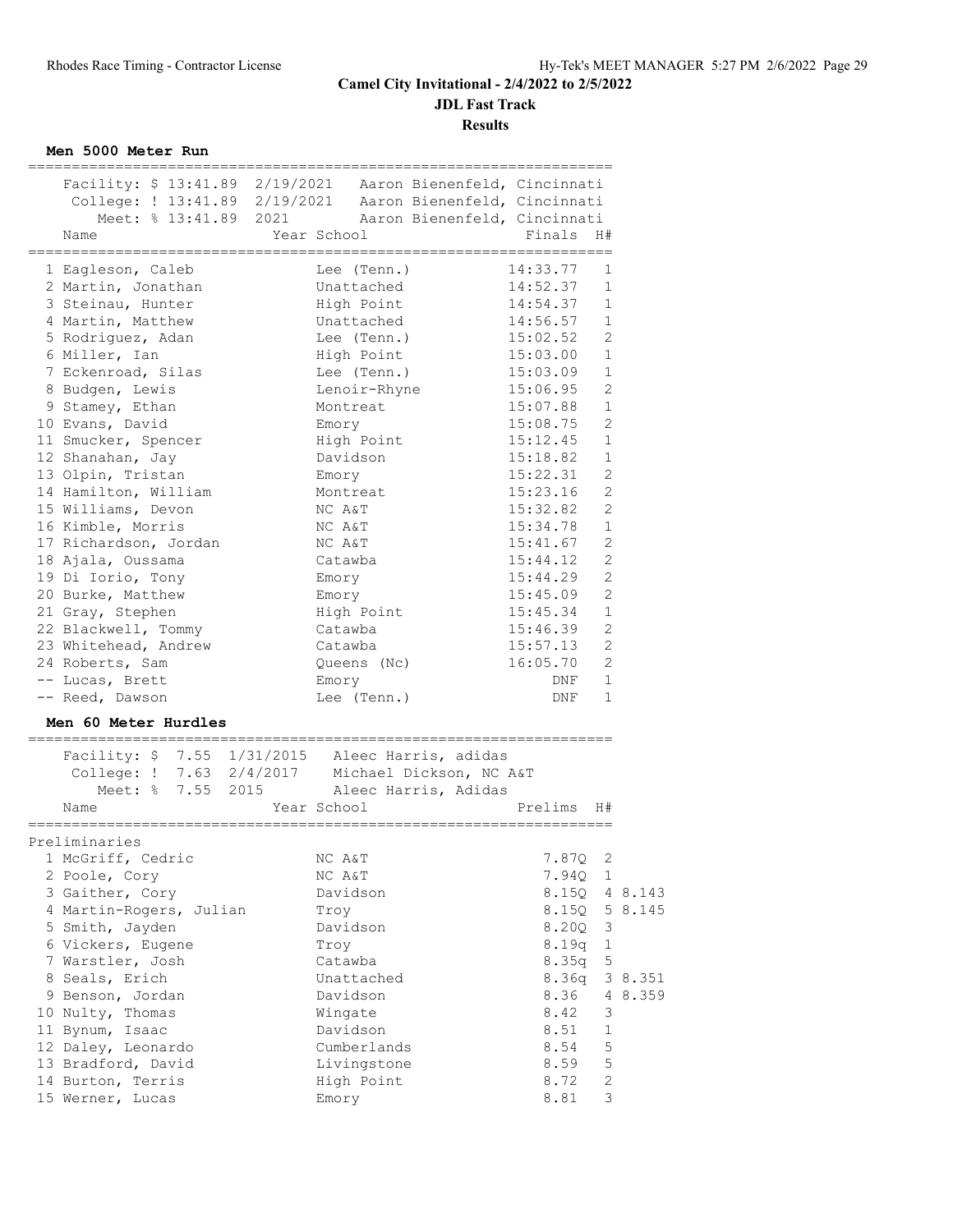#### **Results**

#### **....Men 60 Meter Hurdles**

| 16 Peebles, TJ (William)                     | Unattached       | 8.85  | 4                |
|----------------------------------------------|------------------|-------|------------------|
| 17 Anderson, Jack                            | Troy             | 8.90  | 1 8.892          |
| 18 Compton, Elijah Mingate                   |                  | 8.90  | 2 8.898          |
| 19 Tchyombo, Andy                            | Cumberlands      | 8.92  | $\mathbf 1$      |
| 20 Strachan, Trent                           | High Point       | 8.95  | $\overline{4}$   |
| 21 Holmes, Darius                            | Claflin          | 9.00  | 4                |
| 22 Warhurst, Andrew Birmingham-Southern 9.01 |                  |       | 59.006           |
| 23 Green, Brandon                            | Cumberlands 9.01 |       | 4 9.008          |
| 24 McCoy, Tyler                              | Coker            | 9.01  | 2 9.009          |
| 25 Mungo, Jayden                             | Livingstone      | 9.12  | $\overline{4}$   |
| 26 Blackburn, Jackson and High Point         |                  |       | $9.19$ 3 9.186   |
| 27 Schittenhelm, Mark Cueens (Nc)            |                  |       | $9.19$ 2 9.188   |
| 28 Schultz, Tyler Contr-Rhyne                |                  | 9.24  | 3                |
| 29 Scott, Graham                             | Emory            | 9.33  | $\overline{2}$   |
| 30 Mills, Evan                               | High Point       | 9.36  | $\overline{4}$   |
| 31 Miller, Alex                              | Cumberlands      | 9.38  | 2                |
| 32 Patrick, Quandarious Claflin              |                  | 9.40  | 3                |
| 33 Watlington, LaCarlos Claflin              |                  | 9.45  | 5                |
| 34 Gossett, William Emory                    |                  | 9.46  | $\mathbf{1}$     |
| 35 Ridenhour, Timothy Livingstone            |                  | 10.87 | 5                |
| -- Lewis, Brandon                            | High Point       | DQ —  | 1 Hooked hurdles |

#### **Men 60 Meter Hurdles**

|        | Name                    |  | Facility: $$7.55$ $1/31/2015$<br>College: ! 7.63 2/4/2017<br>Meet: % 7.55 2015 | Aleec Harris, adidas<br>Michael Dickson, NC A&T<br>Aleec Harris, Adidas<br>Year School | Finals |
|--------|-------------------------|--|--------------------------------------------------------------------------------|----------------------------------------------------------------------------------------|--------|
| Finals |                         |  |                                                                                |                                                                                        |        |
|        | 1 Poole, Cory           |  |                                                                                | NC A&T                                                                                 | 7.87   |
|        | 2 McGriff, Cedric       |  |                                                                                | NC A&T                                                                                 | 7.98   |
|        | 3 Smith, Jayden         |  |                                                                                | Davidson                                                                               | 8.05   |
|        | 4 Gaither, Cory         |  |                                                                                | Davidson                                                                               | 8.08   |
|        | 5 Martin-Rogers, Julian |  |                                                                                | Trov                                                                                   | 8.15   |
|        | 6 Vickers, Eugene       |  |                                                                                | Trov                                                                                   | 8.16   |
|        | 7 Warstler, Josh        |  |                                                                                | Catawba                                                                                | 8.25   |
|        | 8 Seals, Erich          |  |                                                                                | Unattached                                                                             | 8.39   |

#### **Men 4x400 Meter Relay**

| Meet: % 3:11.12 2015 | Facility: \$ 3:11.12 1/31/2015 , GW Express/Nike<br>Hyatt, Bingham, Gibson, Jackson<br>College: ! 3:12.35 2/15/2014 , North Carolina<br>Sutton, Alowonle, Ways, Lipsey<br>, GW Express/Nike<br>Hyatt, Bingham, Gibson, Jackson |
|----------------------|--------------------------------------------------------------------------------------------------------------------------------------------------------------------------------------------------------------------------------|
| School               | Finals<br>H#                                                                                                                                                                                                                   |
| 1 NC A&T 'A'         | $3:18.08$ 1                                                                                                                                                                                                                    |
| 1) Hayles, Reheem    | 2) Nya, Brandon                                                                                                                                                                                                                |
| 3) Chambers, Shemar  | 4) Croom-McFadden, Malcolm                                                                                                                                                                                                     |
| 2 High Point 'A'     | $3:18.18$ 1                                                                                                                                                                                                                    |
| 1) Burton, Terris    | 2) Dupell III, Bobby                                                                                                                                                                                                           |
| 3) Dudley, Deron     | Gore, Paul                                                                                                                                                                                                                     |

===================================================================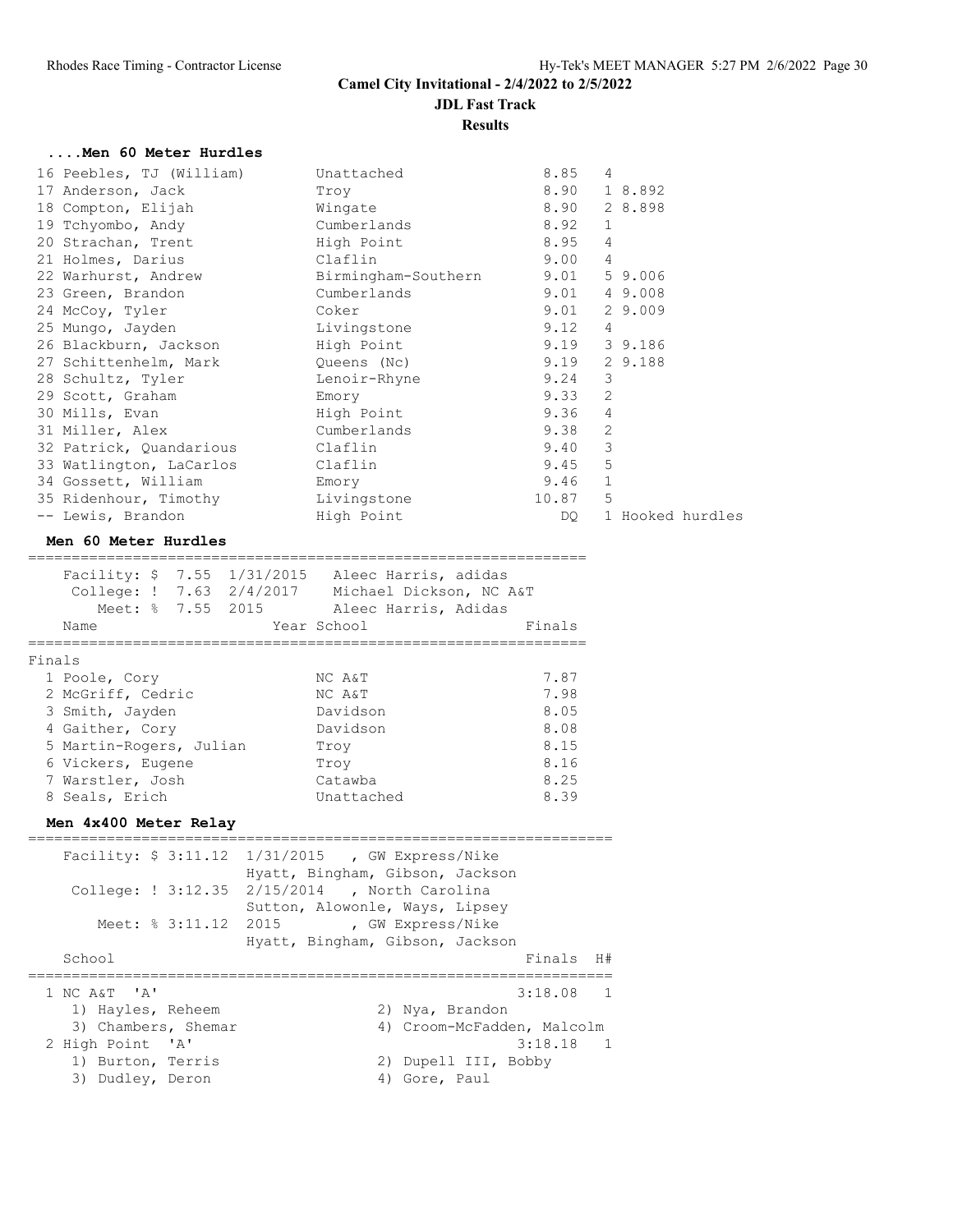#### **JDL Fast Track Results**

## **....Men 4x400 Meter Relay**

| 3 Troy 'A'                                   |                                  | 3:18.98                 | $\mathbf{1}$           |
|----------------------------------------------|----------------------------------|-------------------------|------------------------|
| 1) McCleskey, Jordan                         |                                  | 2) Robinson, Alex       |                        |
| 3) Johnson, Alan                             |                                  | 4) Armstrong, Chance    |                        |
| 4 Emmanuel (Ga.) 'A'                         |                                  | 3:26.63                 | 2                      |
| 1) Campbell, Josiah                          |                                  | 2) Bangura, Sulaimane   |                        |
| 3) Walker, Blake                             |                                  | 4) Hargrove, Ethan      |                        |
| 5 Wingate 'A'                                |                                  | 3:28.56                 | $\mathbf{1}$           |
| 1) Nulty, Thomas                             |                                  | 2) Tiller, Joshua       |                        |
| 3) Allen, Tico                               |                                  | 4) Franklin, Chase      |                        |
| 6 Emory 'A'                                  |                                  | 3:28.70                 | 1                      |
| 1) Dean, Dawit                               |                                  | 2) Moore, Tristan       |                        |
| 3) Fost, Liam                                |                                  | 4) Ryba, Sam            |                        |
| 7 Livingstone 'A'                            |                                  | 3:29.89                 | 1                      |
| 1) Adkins, Jacob                             |                                  | 2) Strader, Keilan      |                        |
| 3) Mungo, Jayden                             |                                  | 4) Bradford, David      |                        |
| 8 Emory 'B'                                  |                                  | 3:37.50                 | 2                      |
| 1) Werner, Lucas                             |                                  | 2) Point-Du-Jour, Geoff |                        |
| 3) Scott, Graham                             |                                  | 4) Gossett, William     |                        |
| 9 High Point 'B'                             |                                  | 3:40.57                 | 2                      |
| 1) Britt, Aidan                              |                                  | 2) Mills, Evan          |                        |
| 3) Lewis, Brandon                            |                                  | 4) Binkley, Stephen     |                        |
| 10 Livingstone 'B'                           |                                  | 3:41.19                 | 2                      |
| 1) Gilbert, Louis                            |                                  | 2) Cunningham, Cameron  |                        |
| 3) Smith, Timothy                            |                                  | 4) McPherson, Terrance  |                        |
| -- William Peace 'A'                         |                                  | DO.                     | 2 out of zone 1st exch |
| 1) Wilkes, Kenny                             |                                  | 2) Todd, Sean           |                        |
| 3) Artis, Jo'Sean                            |                                  | 4) Tillman, Kam         |                        |
| Men Distance Medley                          |                                  |                         |                        |
|                                              |                                  |                         |                        |
| Facility: $$9:34.24$ $2/18/2017$ , Ole Miss  |                                  |                         |                        |
| College: ! 9:34.24 2/18/2017                 | , Ole Miss                       |                         |                        |
| Meet: % 9:37.07 2021                         | , Miami (OH)                     |                         |                        |
|                                              | McLear, Finnegan, Schroff, Torpy |                         |                        |
| School                                       |                                  | Finals                  |                        |
|                                              |                                  |                         |                        |
| 1 Lee (Tenn.) 'A'                            |                                  | 9:51.31                 |                        |
| 1) Bix, Carson                               |                                  | 2) McCain, Jeremiah     |                        |
| 3) Lagat, Titus                              |                                  | 4) Noble, Christian     |                        |
| 2 Anderson (Sc)<br>$^{\prime}$ A $^{\prime}$ |                                  | 10:21.32                |                        |
| 1) Sutcliffe, Thomas                         |                                  | 2) Molitor, Ben         |                        |
| 3) Mahnke, David                             |                                  | 4) Vaughan, Spain       |                        |
| 3 Emmanuel (Ga.) 'A'                         |                                  | 10:34.86                |                        |
| 1) Hargrove, Ethan                           |                                  | 2) Bangura, Sulaimane   |                        |
| 3) Barrios, Felipe                           |                                  | 4) Martin, Brandon      |                        |

4 Cumberlands 'A' 10:58.43

1) Mengich, Kevin 2) Fabela, Justin 3) Crowe, DeShawn 1988 (4) Woodward, Kyle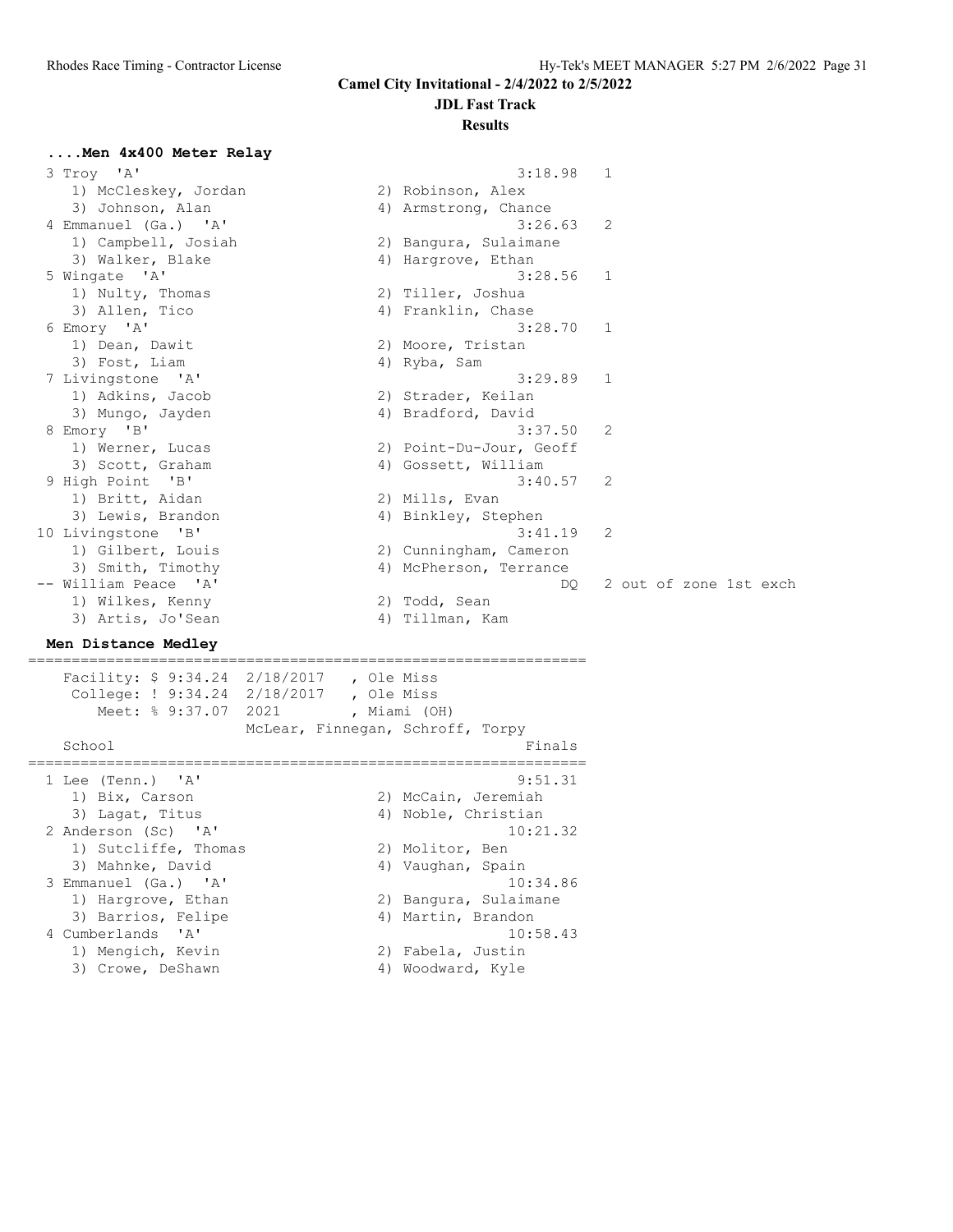**JDL Fast Track**

**Results**

**Men High Jump**

| =====================                                                                                                                                                                             | ============   |        |
|---------------------------------------------------------------------------------------------------------------------------------------------------------------------------------------------------|----------------|--------|
| Facility: \$ 2.24m 12/1/2012 Kris Kornegay-Gober, NC State<br>College: ! 2.24m 12/1/2012 Kris Kornegay-Gober, NC State<br>Meet: % 2.20m 2019 Kris Kornegay-Gober, Unattach<br>Year School<br>Name |                | Finals |
| 1 Jones, Tony<br>1.85 1.90 1.95 2.00 2.05 2.10<br>PPP PPP PPP PPP XO XXX                                                                                                                          | Wake Forest    | 2.05m  |
| 2 Byers, Kolt<br>1.85 1.90 1.95 2.00 2.05<br>O O XXO XO XXX                                                                                                                                       | High Point     | 2.00m  |
| 3 Burke, Jason<br>1.85 1.90 1.95 2.00<br>PPP XO OXXX                                                                                                                                              | Emmanuel (Ga.) | 1.95m  |
| 4 Henshey, Brett<br>1.85 1.90 1.95<br>PPP O XXX                                                                                                                                                   | Emory          | 1.90m  |
| 5 Byrd, Kenneth<br>1.85 1.90 1.95<br>XO XO XXX                                                                                                                                                    | Unattached     | J1.90m |
| 6 Benson, Jordan<br>1.85 1.90 1.95<br>XXO XO XXX                                                                                                                                                  | Davidson       | J1.90m |
| 7 Anderson, Jack<br>1.85 1.90 1.95<br>O XXO XXX                                                                                                                                                   | Troy           | J1.90m |
| 8 Harris, Jermaine<br>1.85 1.90<br>O XXX                                                                                                                                                          | Claflin        | 1.85m  |
| -- Wilkes, Kenny<br>1.85 1.90<br>PPP XXX                                                                                                                                                          | William Peace  | NH.    |
| -- Morgan, Jocolbi<br>1.85<br>XXX                                                                                                                                                                 | Claflin        | NH.    |
| -- Point-Du-Jour, Geoff<br>1.85<br>XXX                                                                                                                                                            | Emory          | NH     |
| -- Lewis, Brandon<br>1.85<br>XXX                                                                                                                                                                  | High Point     | NH     |
| -- Patrick, Quandarious<br>1.85<br>XXX                                                                                                                                                            | Claflin        | NH.    |

#### **Men Pole Vault**

|                                              | Facility: $$5.46m$ 2/1/2019<br>College: ! 5.35m 12/8/2019        |  |  |                    |              |                |     | Scott Houston, Unattached<br>Keon Howe, Charlotte |        |   |   |        |  |
|----------------------------------------------|------------------------------------------------------------------|--|--|--------------------|--------------|----------------|-----|---------------------------------------------------|--------|---|---|--------|--|
|                                              |                                                                  |  |  | Meet: % 5.46m 2019 |              |                |     | Scott Houston, Unattached                         |        |   |   |        |  |
|                                              | Name                                                             |  |  |                    |              | Year School    |     |                                                   |        |   |   | Finals |  |
| $5.50m$ \$<br>Unattached<br>1 Houston, Scott |                                                                  |  |  |                    |              |                |     |                                                   |        |   |   |        |  |
|                                              | 3.65 3.80 3.95 4.10 4.25 4.40 4.55 4.70 4.85 5.10 5.30 5.50 5.65 |  |  |                    |              |                |     |                                                   |        |   |   |        |  |
|                                              | P                                                                |  |  | P                  | $\mathsf{P}$ | $\overline{P}$ | P P |                                                   | $\cap$ | ∩ | ∩ |        |  |
|                                              |                                                                  |  |  |                    |              |                |     |                                                   |        |   |   |        |  |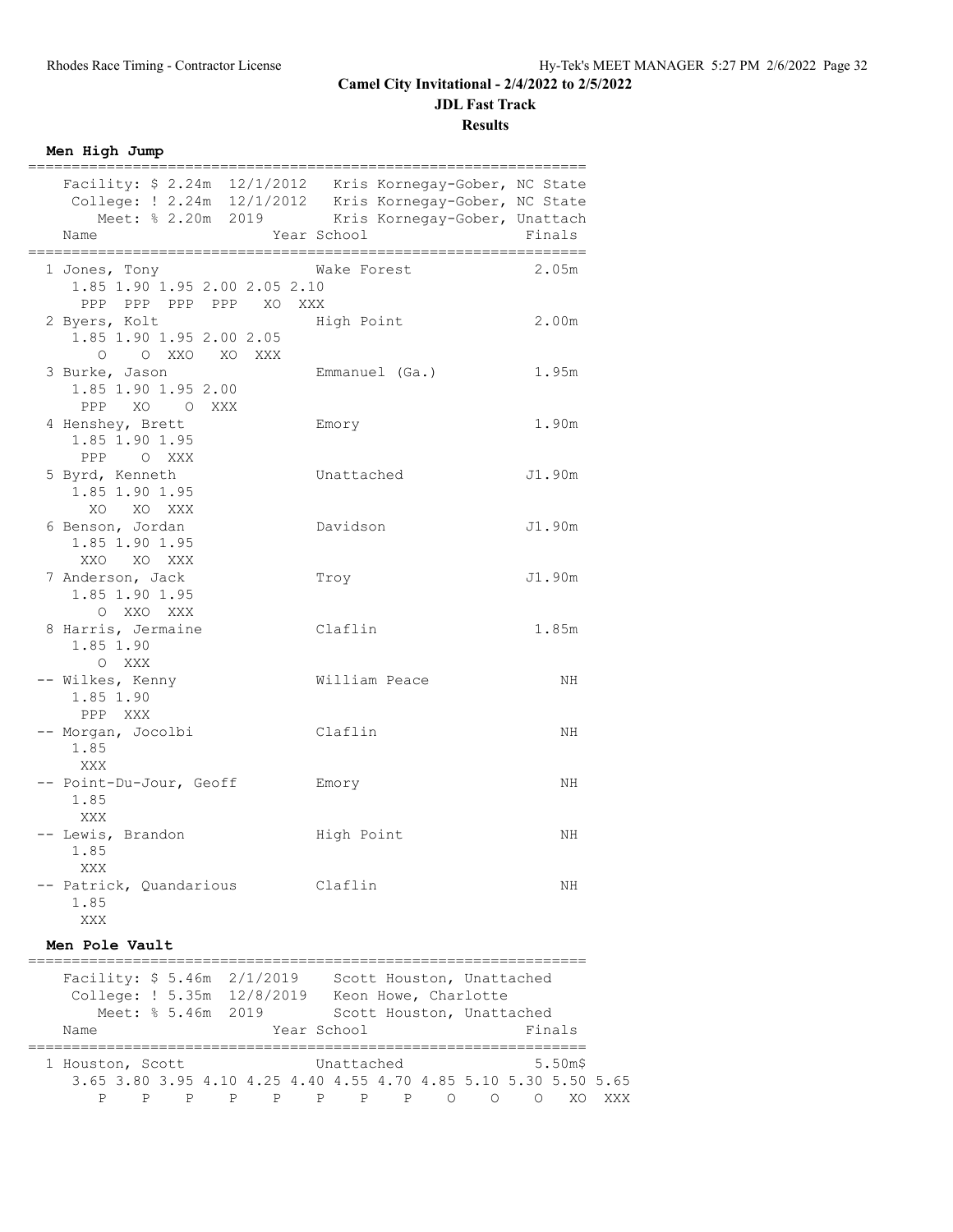**JDL Fast Track**

**Results**

## **....Men Pole Vault**

| 2 Byrd, Kenneth Chattached          |                                              | 4.70m  |
|-------------------------------------|----------------------------------------------|--------|
|                                     | 3.65 3.80 3.95 4.10 4.25 4.40 4.55 4.70 4.85 |        |
|                                     | P P P P XO O XXO O XXX                       |        |
| 3 Craig, Adam                       | High Point                                   | 4.55m  |
|                                     | 3.65 3.80 3.95 4.10 4.25 4.40 4.55 4.70      |        |
|                                     | P P P XO O O O XXX                           |        |
|                                     | 4 Karicher, Mike Lenoir-Rhyne                | J4.55m |
|                                     | 3.65 3.80 3.95 4.10 4.25 4.40 4.55 4.70      |        |
|                                     | P P P XO O O XXO XXX                         |        |
| 5 Byers, Kolt                       | High Point                                   | 4.40m  |
| 3.65 3.80 3.95 4.10 4.25 4.40 4.55  |                                              |        |
| P P P O O XO XXX                    |                                              |        |
|                                     | 6 Petrey, Tristan Cumberlands                | 4.25m  |
| 3.65 3.80 3.95 4.10 4.25 4.40       |                                              |        |
| P P P P XO XXX                      |                                              |        |
|                                     | 7 Flint, Tucker Commanuel (Ga.)              | J4.25m |
| 3.65 3.80 3.95 4.10 4.25 4.40       |                                              |        |
| P P O XO XXO XXX                    |                                              |        |
| 8 Holliday, Cole Migh Point         |                                              | 4.10m  |
| 3.65 3.80 3.95 4.10 4.25            |                                              |        |
| P P O XO XXX                        |                                              |        |
| 9 Binkley, Stephen High Point       |                                              | 3.95m  |
| 3.65 3.80 3.95 4.10                 |                                              |        |
| O XO XXO XXX                        |                                              |        |
| 10 Slusser, Kade                    | Cumberlands                                  | 3.80m  |
| 3.65 3.80 3.95                      |                                              |        |
| O XO XXX                            |                                              |        |
| 11 Holden Wingate, William Davidson |                                              | J3.80m |
| 3.65 3.80 3.95                      |                                              |        |
| XO XO XXX                           |                                              |        |
| 12 Kopp, Andy                       | Wingate                                      | J3.80m |
| 3.65 3.80 3.95                      |                                              |        |
| O XXO XXX                           |                                              |        |
| -- Nicholson, Daniel                | Lenoir-Rhyne                                 | NH     |
| 3.65 3.80 3.95 4.10                 |                                              |        |
| P P P XXX                           |                                              |        |

#### **Men Long Jump**

| Facility: $$7.81m 11/16/2013$<br>College: ! 7.76m 2/21/2014 Andre Dorsey, Kennesaw State<br>Meet: % 7.52m 2016<br>Name | Mikese Morse, Unattached<br>Kenneth Fisher, Bethune-Cookman<br>Year School | Finals H# |
|------------------------------------------------------------------------------------------------------------------------|----------------------------------------------------------------------------|-----------|
|                                                                                                                        |                                                                            |           |
| 1 Adams, Tyson                                                                                                         | Unattached                                                                 | 7.38m 3   |
| 7.38m 7.27m 7.04m 7.03m 6.86m 6.93m                                                                                    |                                                                            |           |
| 2 Odums, Marcus                                                                                                        | NC State                                                                   | $6.97m$ 3 |
| 6.52m 6.97m 6.37m 6.56m 6.95m 6.96m                                                                                    |                                                                            |           |
| 3 Morgan, Jocolbi                                                                                                      | Claflin                                                                    | $6.84m$ 3 |
| FOUL 6.84m 6.60m 6.69m 6.76m 6.55m                                                                                     |                                                                            |           |
| 4 Heyward, Jakheem                                                                                                     | Voorhees                                                                   | $6.77m$ 2 |
| FOUL 6.34m 6.44m FOUL 4.07m 6.77m                                                                                      |                                                                            |           |
| 4 Sistruck, William                                                                                                    | NC State                                                                   | 6.77m 3   |
| FOUL 6.74m 6.77m FOUL 6.54m 6.75m                                                                                      |                                                                            |           |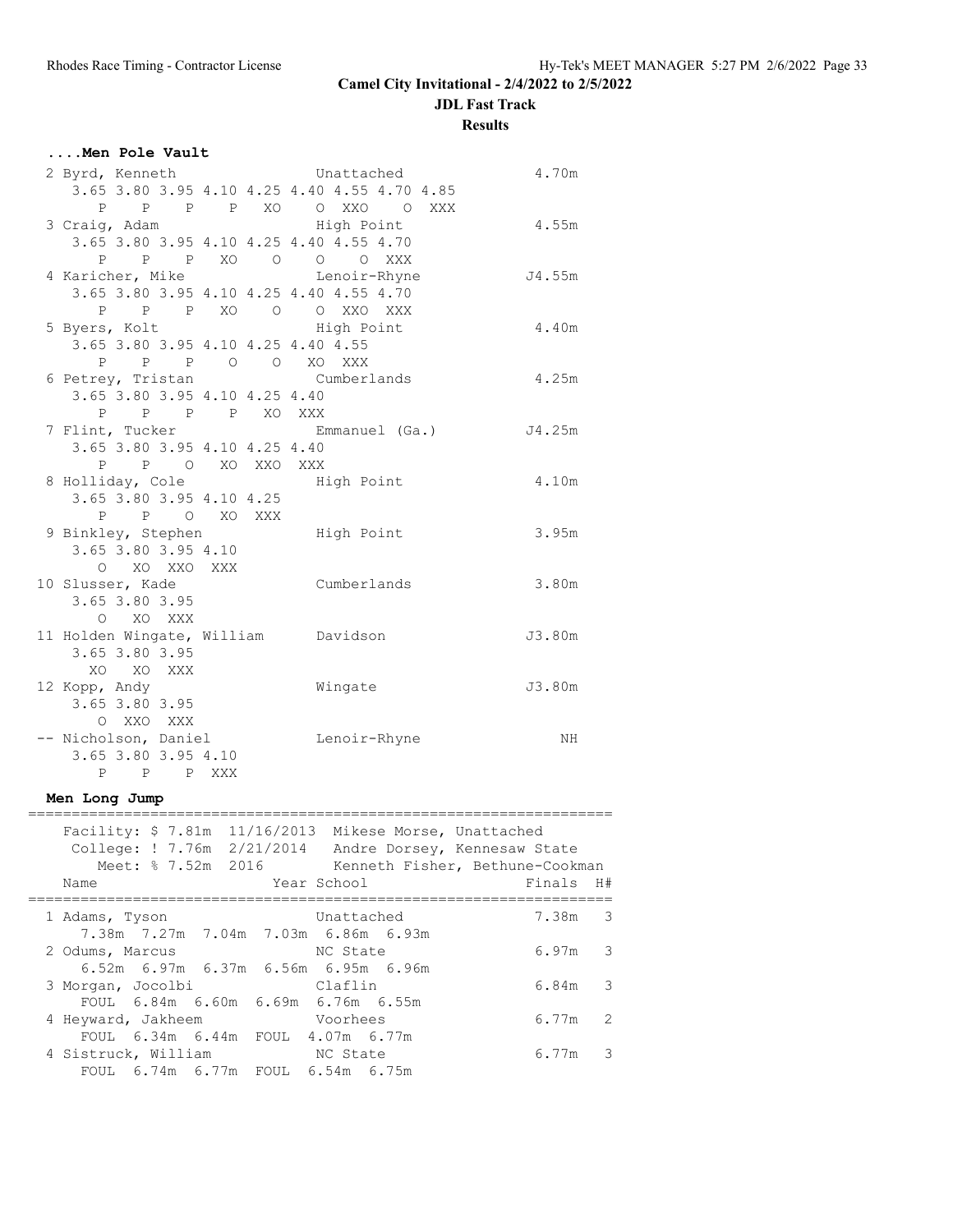**Results**

## **....Men Long Jump**

| 6 Reed, Aeneas                          | NC A&T              | 6.74m | 3            |
|-----------------------------------------|---------------------|-------|--------------|
| FOUL 6.74m 6.68m FOUL FOUL FOUL         |                     |       |              |
| 7 Jones, Jordan                         | Birmingham-Southern | 6.73m | 2            |
| 6.68m 6.54m 6.25m 6.67m 4.99m 6.73m     |                     |       |              |
| 8 Coaxum, Larry                         | High Point          | 6.69m | 3            |
| 6.52m 6.57m 6.45m 6.26m 5.20m 6.69m     |                     |       |              |
| 9 Chavers, Matthew                      | Cumberlands         | 6.67m | 3            |
| 4.96m 6.67m PASS 6.11m 6.29m 5.06m      |                     |       |              |
| 10 Wideman, William                     | Birmingham-Southern | 6.42m | 3            |
| 6.40m 6.42m 6.40m                       |                     |       |              |
| 11 Ameres, Dylan                        | Davidson            | 6.37m | 2            |
| 6.37m FOUL 6.37m<br>12 Mills, Evan      | High Point          | 6.32m | 2            |
| 6.32m 6.21m 6.15m                       |                     |       |              |
| 12 Burke, Jason                         | Emmanuel (Ga.)      | 6.32m | $\mathbf{1}$ |
| 5.97m 6.27m 6.32m                       |                     |       |              |
| 14 Cannon, Kenneth                      | Voorhees            | 6.28m | 3            |
| 6.28m PASS PASS                         |                     |       |              |
| 15 Henson, Michael                      | High Point          | 6.21m | 2            |
| FOUL 6.21m FOUL                         |                     |       |              |
| 16 Zhai, John                           | Emory               | 6.18m | $\mathbf{1}$ |
| 6.00m 6.18m 5.98m                       |                     |       |              |
| 17 Ye, Raymond                          | Emory               | 6.14m | 2            |
| 6.14m 5.41m FOUL                        |                     |       |              |
| 18 Gomez-Wilson, Javier                 | Catawba             | 6.05m | 3            |
| 6.05m FOUL FOUL                         |                     |       |              |
| 19 Wood, Kevin                          | Emmanuel (Ga.)      | 6.04m | 2            |
| FOUL FOUL 6.04m                         |                     | 5.88m | 2            |
| 20 Johnson, Jayden<br>5.88m 5.59m 5.66m | Wingate             |       |              |
| 21 Mungo, Jayden                        | Livingstone         | 5.68m | $\mathbf{1}$ |
| 5.68m  4.76m  5.57m                     |                     |       |              |
| 22 Chen, Logan                          | Emory               | 5.56m | 2            |
| FOUL 5.56m 5.54m                        |                     |       |              |
| 23 Patrick, Quandarious                 | Claflin             | 5.54m | $\mathbf{1}$ |
| 5.54m 5.34m 5.43m                       |                     |       |              |
| 24 Powell, Chandler                     | Cumberlands         | 5.42m | $\mathbf{1}$ |
| 5.42m 5.41m 5.19m                       |                     |       |              |
| 25 Beam, Sincere                        | Coker               | 5.36m | $\mathbf{1}$ |
| 5.36m  4.98m  5.21m                     |                     |       |              |
| 26 Bussey, Christian                    | Livingstone         | 5.25m | $\mathbf{1}$ |
| 5.25m 4.94m 4.88m                       |                     |       |              |
| -- Hicklin, Brandon                     | NC A&T              | FOUL  | 3            |
| FOUL PASS PASS                          |                     |       |              |

#### **Men Triple Jump**

|                     |                     | Facility: \$ 15.85m 2/3/2018 |                                     | Michael Tiller, Unattached  |  |
|---------------------|---------------------|------------------------------|-------------------------------------|-----------------------------|--|
|                     |                     | College: ! 15.83m 12/5/2015  |                                     | Anthony Campbell, Charlotte |  |
|                     | Meet: % 15.85m 2018 |                              |                                     | Michael Tiller, Unattached  |  |
| Name                |                     |                              | Year School                         | Finals H#                   |  |
|                     |                     |                              |                                     |                             |  |
| 1 Reeders, Clarence |                     |                              | Christopher Newport                 | 13.61m 2                    |  |
|                     |                     |                              | FOUL 13.33m 13.61m FOUL FOUL 13.35m |                             |  |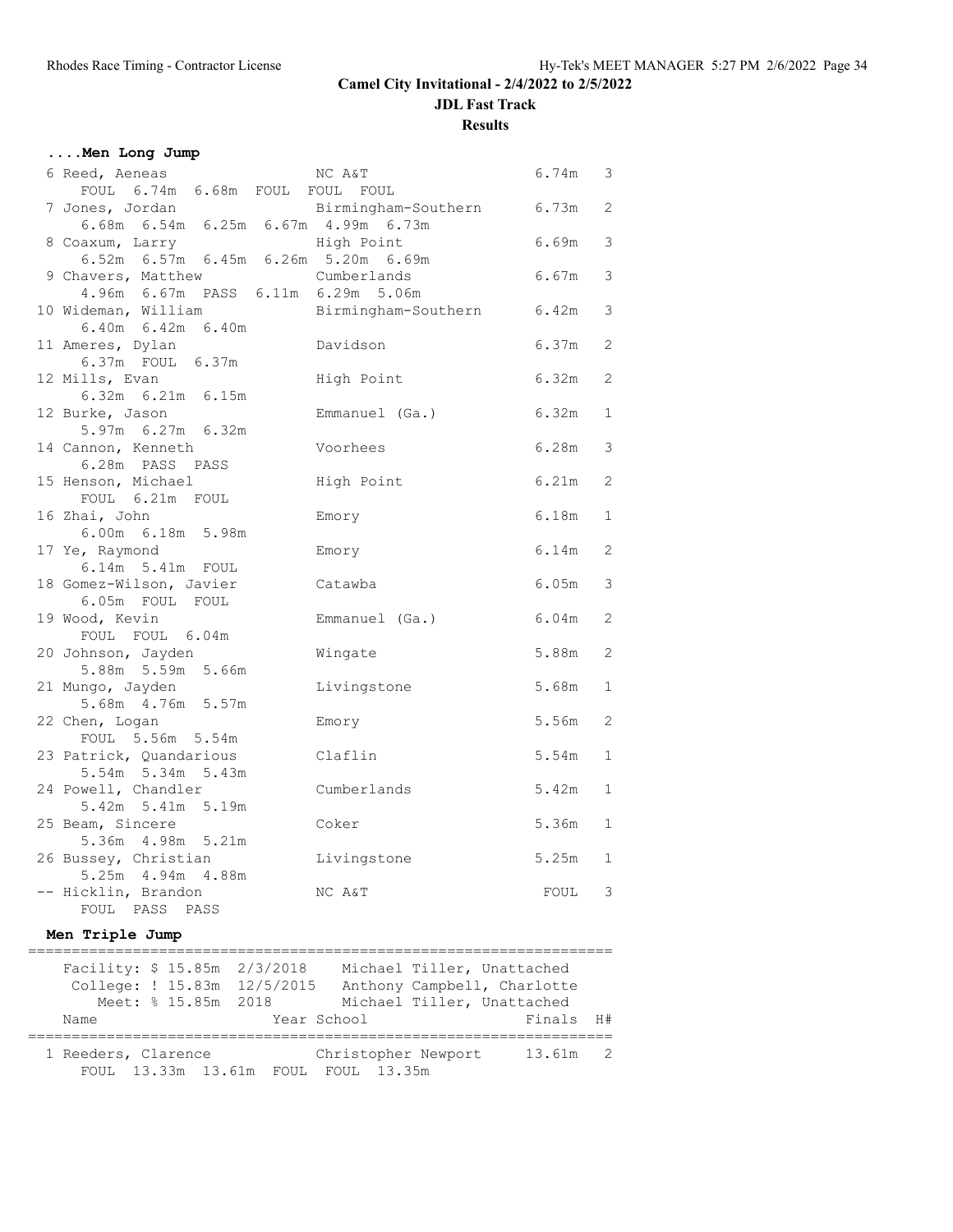**JDL Fast Track**

**Results**

## **....Men Triple Jump**

| 2 Adams, Tyson Unattached                      |              | 12.88m   | $\mathbf{2}$   |
|------------------------------------------------|--------------|----------|----------------|
| FOUL FOUL 12.88m 12.09m FOUL 12.51m            |              |          |                |
| 3 Ridenhour, Timothy Livingstone               |              | 12.78m 1 |                |
| FOUL 12.57m 12.11m 12.78m 11.91m 12.68m        |              |          |                |
|                                                |              | 12.76m   | 2              |
| 12.24m  12.76m  FOUL  12.43m  FOUL  12.62m     |              |          |                |
| 5 Johnson, Jayden Mingate                      |              | 12.75m   | $\overline{c}$ |
| 12.69m  12.54m  12.75m  FOUL  11.69m  12.58m   |              |          |                |
| 6 Johnson, Jacob             Cumberlands       |              | 12.54m   | $\mathbf{1}$   |
| 12.18m  11.95m  12.54m  12.02m  11.99m  11.82m |              |          |                |
| 7 Beam, Sincere Coker                          |              | 12.50m   | $1\,$          |
| 12.27m  12.15m  12.10m  11.95m  12.14m  12.50m |              |          |                |
| 8 Sumner, Malekei kan Lenoir-Rhyne             |              | 12.38m   | $\mathbf{1}$   |
| 12.38m FOUL FOUL 11.74m FOUL 11.91m            |              |          |                |
| 9 Wilkes, Kenny Milliam Peace                  |              | 12.26m   | $\mathbf{1}$   |
| 12.21m  12.22m  12.26m  11.82m  11.98m  12.17m |              |          |                |
|                                                |              | 12.02m   | 2              |
| 12.00m FOUL 12.02m                             |              |          |                |
| -- Ameres, Dylan                               | Davidson     | FOUL     | 2              |
| FOUL FOUL FOUL                                 |              |          |                |
| -- Powell, Chandler                            | Cumberlands  | FOUL     | $\mathbf{1}$   |
| FOUL FOUL FOUL                                 |              |          |                |
| -- McDaniel, Cameron                           | Lenoir-Rhyne | FOUL     | 2              |
| FOUL FOUL FOUL                                 |              |          |                |
| -- Schultz, Tyler                              | Lenoir-Rhyne | FOUL     | 1              |
| FOUL FOUL FOUL                                 |              |          |                |

#### **Men Shot Put**

=================================================================== Facility: \$ 19.50m 3/15/2014 Wesley Lavong, Adams State

| College: ! 19.50m 3/15/2014 Wesley Lavong, Adams State<br>Meet: % 18.22m 2015 Jake Deaton, Unattached |            |  |
|-------------------------------------------------------------------------------------------------------|------------|--|
| Year School <a> Finals H#<br/>Name</a>                                                                |            |  |
| 1 Van Niekerk, Chris Migh Point 18.52m% 2<br>17.77m  17.58m  17.92m  18.52m  FOUL  FOUL               |            |  |
| FOUL FOUL 17.02m 16.92m 17.90m 18.18m                                                                 |            |  |
| 3 Ellis, Mason Make Forest 15.66m 2<br>15.66m FOUL 15.64m FOUL FOUL FOUL                              |            |  |
| 4 Mathis, Connor Wake Forest<br>15.48m  15.62m  FOUL  15.59m  FOUL  FOUL                              | $15.62m$ 2 |  |
| 5 Osbourne, Javon Troy<br>FOUL FOUL 15.33m FOUL FOUL 14.44m                                           | $15.33m$ 2 |  |
| 6 Alexander, Carlos Contracted<br>FOUL 15.03m FOUL FOUL 14.80m 14.63m                                 | $15.03m$ 2 |  |
| 7 Rutledge, Nash Troy<br>14.85m  14.52m  13.58m  13.91m  FOUL  FOUL                                   | 14.85m 2   |  |
| 8 Kalliske, Tom Wingate<br>FOUL 14.48m FOUL 14.11m 14.42m 14.17m                                      | 14.48m 2   |  |
| 9 Hatley, Dalton Channel Lenoir-Rhyne<br>14.12m 14.14m FOUL FOUL 13.74m 14.04m                        | 14.14m 2   |  |
| 10 Reese, Morgan Troy<br>13.51m  13.88m  13.94m                                                       | 13.94m 2   |  |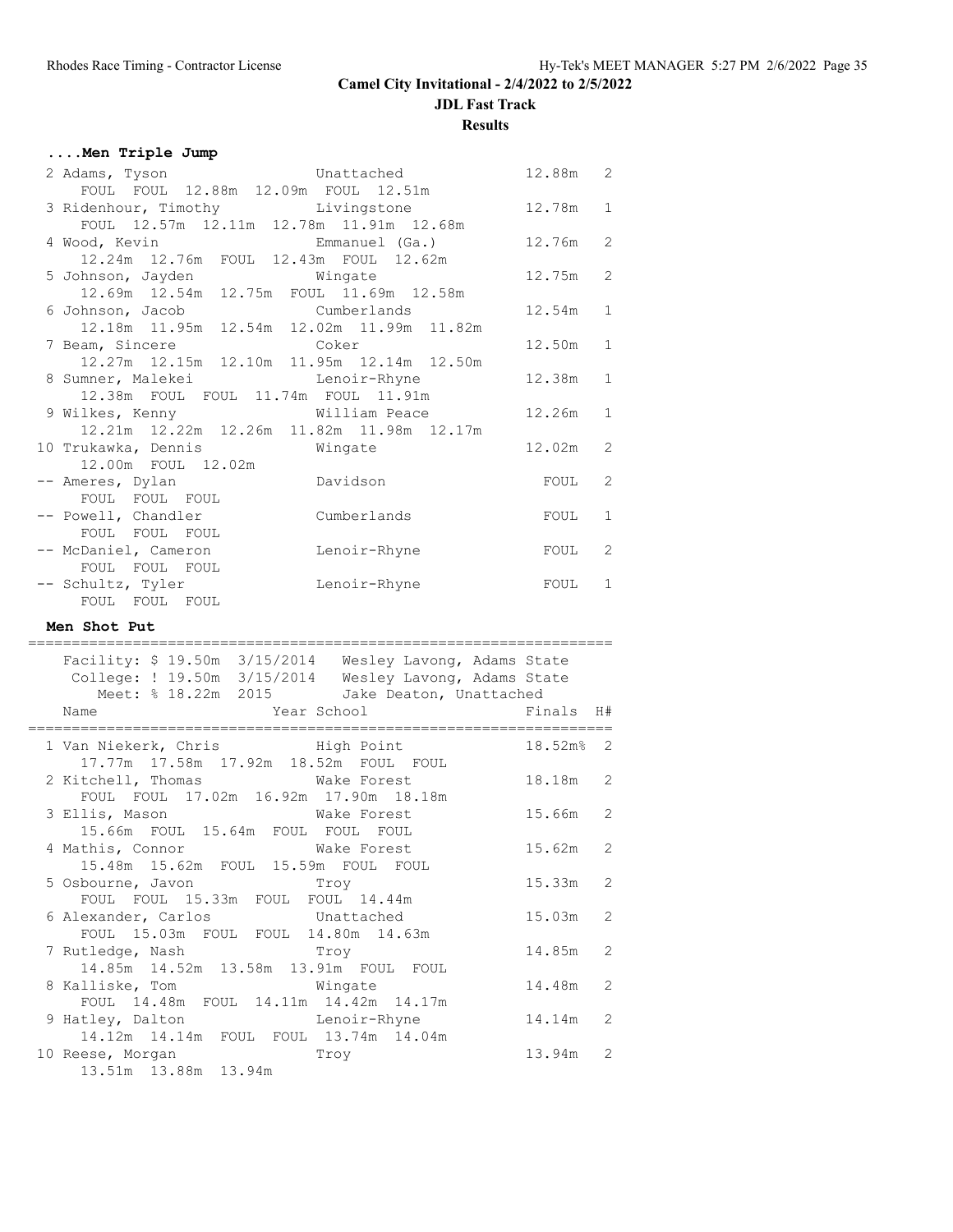**....Men Shot Put**

| 11 Waluga, Amadeus    | Queens (Nc)  | 13.88m 2   |                |
|-----------------------|--------------|------------|----------------|
| FOUL 13.83m 13.88m    |              |            |                |
| 12 Hoffman, Alex      | High Point   | $13.63m$ 2 |                |
| 13.63m FOUL 13.42m    |              |            |                |
| 13 Robinson, De'andre | Livingstone  | 13.38m     | $\overline{1}$ |
| 13.34m 12.39m 13.38m  |              |            |                |
| 14 Stajos, Jack       | Davidson     | 12.86m     | 1              |
| 11.43m 11.81m 12.86m  |              |            |                |
| 15 Lambo, Lucas       | Cumberlands  | 12.79m     | $\overline{1}$ |
| FOUL FOUL 12.79m      |              |            |                |
| 16 Wise, Josh         | Lenoir-Rhyne | 12.70m     | $\mathbf{1}$   |
| 12.70m 12.38m FOUL    |              |            |                |
| 17 Crawford, James    | Cumberlands  | 12.48m 1   |                |
| FOUL 11.33m 12.48m    |              |            |                |
| 18 Horton, Jhawan     | Cumberlands  | 11.62m     | $\mathbf{1}$   |
| 11.62m  10.42m  FOUL  |              |            |                |
| 19 Lewis, Brandon     | High Point   | 11.25m     | $\mathbf{1}$   |
| 11.25m 10.64m 10.70m  |              |            |                |
| 20 Rudisell, Adrian   | Catawba      | 11.22m     | $\mathbf{1}$   |
| 11.22m FOUL 11.21m    |              |            |                |
| -- Williams, Terry    | Livingstone  | FOUL       | $\mathbf{1}$   |
| FOUL FOUL FOUL        |              |            |                |

#### **Men Weight Throw**

| ______________________________<br>______________________________<br>Facility: \$ 23.24m 12/2/2017    Josh Davis, NC State<br>College: ! 23.24m 12/2/2017 Josh Davis, NC State |            |  |
|-------------------------------------------------------------------------------------------------------------------------------------------------------------------------------|------------|--|
| Meet: % 22.48m 2020 Alexander Young, Velaasa                                                                                                                                  |            |  |
| Name                                                                                                                                                                          |            |  |
| 1 Pihlkar, Jack Make Forest 20.15m 2                                                                                                                                          |            |  |
| 19.99m  20.15m  FOUL  19.98m  19.72m  FOUL<br>2 White, Andrew Make Forest 20.12m 2                                                                                            |            |  |
| 19.17m  20.08m  FOUL  FOUL  20.12m  FOUL<br>3 Haberman, Andrew MC State                                                                                                       | 18.40m 2   |  |
| 17.04m  17.95m  18.09m  18.03m  18.40m  18.25m<br>4 Kitchell, Thomas Make Forest                                                                                              | 18.22m 2   |  |
| FOUL 18.22m FOUL FOUL FOUL FOUL<br>5 Morgan, Kameren Mattached                                                                                                                | 18.13m 2   |  |
| 17.19m  17.63m  18.13m  FOUL  FOUL  17.46m<br>6 Ellis, Mason<br>Wake Forest                                                                                                   | 17.38m 2   |  |
| 16.26m  17.38m  16.88m  FOUL  FOUL  FOUL<br>7 Goldberg, Jake Nake Forest                                                                                                      | $16.55m$ 2 |  |
| FOUL 16.43m FOUL 16.12m 16.55m 16.42m<br>8 Penegar, Lance NC State                                                                                                            | $16.53m$ 2 |  |
| 14.57m 15.77m 16.53m 15.96m 16.23m FOUL<br>8 Van Niekerk, Chris and High Point                                                                                                | $16.53m$ 2 |  |
| 15.53m FOUL 16.53m 16.13m FOUL FOUL<br>10 Reese, Morgan<br>Troy                                                                                                               | 15.85m 2   |  |
| 15.41m  15.33m  15.85m<br>Lenoir-Rhyne<br>15.79m 2<br>11 Horton, Ellis                                                                                                        |            |  |
| 14.91m FOUL 15.79m<br>12 Hatley, Dalton<br>14.07m 1<br>Lenoir-Rhyne<br>14.07m FOUL 13.85m                                                                                     |            |  |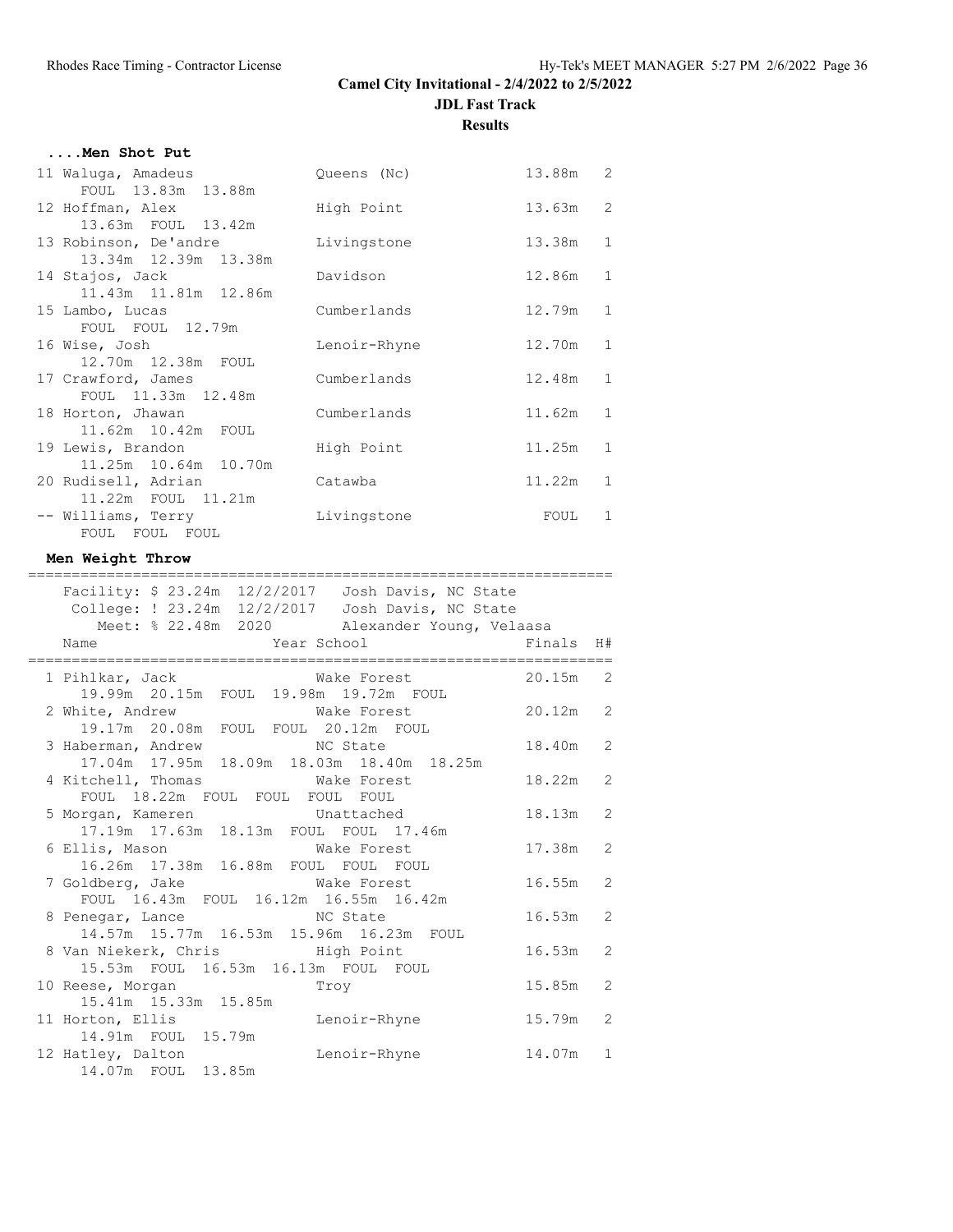## **....Men Weight Throw**

| 13 Hoffman, Alex                           | High Point          | 13.87m | 2            |
|--------------------------------------------|---------------------|--------|--------------|
| FOUL 13.32m 13.87m                         |                     |        |              |
| 14 Hodgest, Brayden                        | NC A&T              | 13.63m | $\mathbf{1}$ |
| 13.63m 13.02m 13.36m                       |                     |        |              |
| 15 Kennedy, Jacob                          | Birmingham-Southern | 13.30m | $\mathbf{1}$ |
| FOUL 11.48m 13.30m                         |                     |        |              |
| 16 Kalliske, Tom                           | Wingate             | 13.09m | $\mathbf{1}$ |
| 12.24m 13.09m FOUL                         |                     |        |              |
| 17 Lambo, Lucas                            | Cumberlands         | 12.88m | $\mathbf{1}$ |
| 12.04m FOUL 12.88m                         |                     |        |              |
| 18 Scott, Monte                            | Lenoir-Rhyne        | 12.13m | $\mathbf{1}$ |
| 10.70m 12.01m 12.13m                       |                     |        | $\mathbf{1}$ |
| 19 Crawford, James<br>10.58m  11.40m  FOUL | Cumberlands         | 11.40m |              |
|                                            |                     | 11.35m | $\mathbf{1}$ |
| 20 Sandoval, James<br>FOUL 11.00m 11.35m   | High Point          |        |              |
| 21 Scott, Justin                           | William Peace       | 10.59m | $\mathbf{1}$ |
| 9.67m 10.59m FOUL                          |                     |        |              |
| 22 Smith, Andrew                           | Birmingham-Southern | 10.34m | $\mathbf{1}$ |
| 10.34m 10.03m FOUL                         |                     |        |              |
| 23 Walker, Antonio                         | Claflin             | 8.45m  | $\mathbf{1}$ |
| 8.45m 7.75m 8.36m                          |                     |        |              |
| 24 Butler, Tre                             | Birmingham-Southern | 8.39m  | $\mathbf{1}$ |
| 8.35m 8.39m 7.97m                          |                     |        |              |
| 25 Rudisell, Adrian                        | Catawba             | 8.05m  | $\mathbf{1}$ |
| FOUL 8.05m FOUL                            |                     |        |              |
| -- Horton, Jhawan                          | Cumberlands         | FOUL   | 2            |
| FOUL FOUL FOUL                             |                     |        |              |
|                                            |                     |        |              |

## **Men 60 Meter Dash Qualifying**

| Facility: \$ 6.61 2016 R Gittens/S McLean, Unattached/N<br>College: ! 6.62 3/5/2016 Keitavious Walter, Hinds CC<br>Meet: % 6.61 2016 Ramon Gittens, Unattached<br>Name | Year School and the Material School<br>============================== | Finals H#    |                |         |
|------------------------------------------------------------------------------------------------------------------------------------------------------------------------|-----------------------------------------------------------------------|--------------|----------------|---------|
| 1 German, Jerimil                                                                                                                                                      | Coker                                                                 | 7.00         | 1              |         |
| 2 Bando, Elyon                                                                                                                                                         | Cumberlands                                                           | 7.06         | 5              |         |
| 3 Sebree, Davion                                                                                                                                                       | Coker                                                                 | 7.07         | $\mathbf{1}$   |         |
| 4 Ryba, Sam                                                                                                                                                            | Emory                                                                 | 7.12         | $\mathbf 1$    |         |
| 5 Blackmon, Jacobi                                                                                                                                                     | Voorhees                                                              | 7.18         | 3              |         |
| 6 Rolle, Dionysius                                                                                                                                                     | Queens (Nc)                                                           | 7.20         | $\overline{c}$ |         |
| 7 Strader, Keilan                                                                                                                                                      | Livingstone                                                           | 7.22 3 7.214 |                |         |
| 8 Persen, Kristoffer                                                                                                                                                   | Coker                                                                 | 7.22         |                | 1 7.220 |
| 9 Morgan, Jocolbi                                                                                                                                                      | Claflin                                                               | 7.24         | $\mathbf{1}$   |         |
| 10 Mintzer, Matthew                                                                                                                                                    | Emory                                                                 | 7.25         | 3              |         |
| 11 Wagner, Tyler                                                                                                                                                       | Livingstone                                                           | 7.27         | $\mathbf{1}$   |         |
| 12 Patrick, Quandarious                                                                                                                                                | Claflin                                                               | 7.31         | $\overline{4}$ |         |
| 13 Womble, Solomon                                                                                                                                                     | William Peace                                                         | 7.34         | $\overline{2}$ |         |
| 14 Long, Ryan                                                                                                                                                          | Cumberlands                                                           | 7.36         | $\mathbf{2}$   |         |
| 15 Clark, Cameron                                                                                                                                                      | Davidson                                                              | 7.38         | 2              |         |
| 16 Tillman, Kam                                                                                                                                                        | William Peace                                                         | 7.39         | 3              |         |
| 17 Sumner, Malekei                                                                                                                                                     | Lenoir-Rhyne                                                          | 7.41         | 5              |         |
| 18 Jones, Devin                                                                                                                                                        | Lenoir-Rhyne                                                          | 7.42         | 3              |         |
| 19 McPherson, Terrance                                                                                                                                                 | Livingstone                                                           | 7.43         | 5              |         |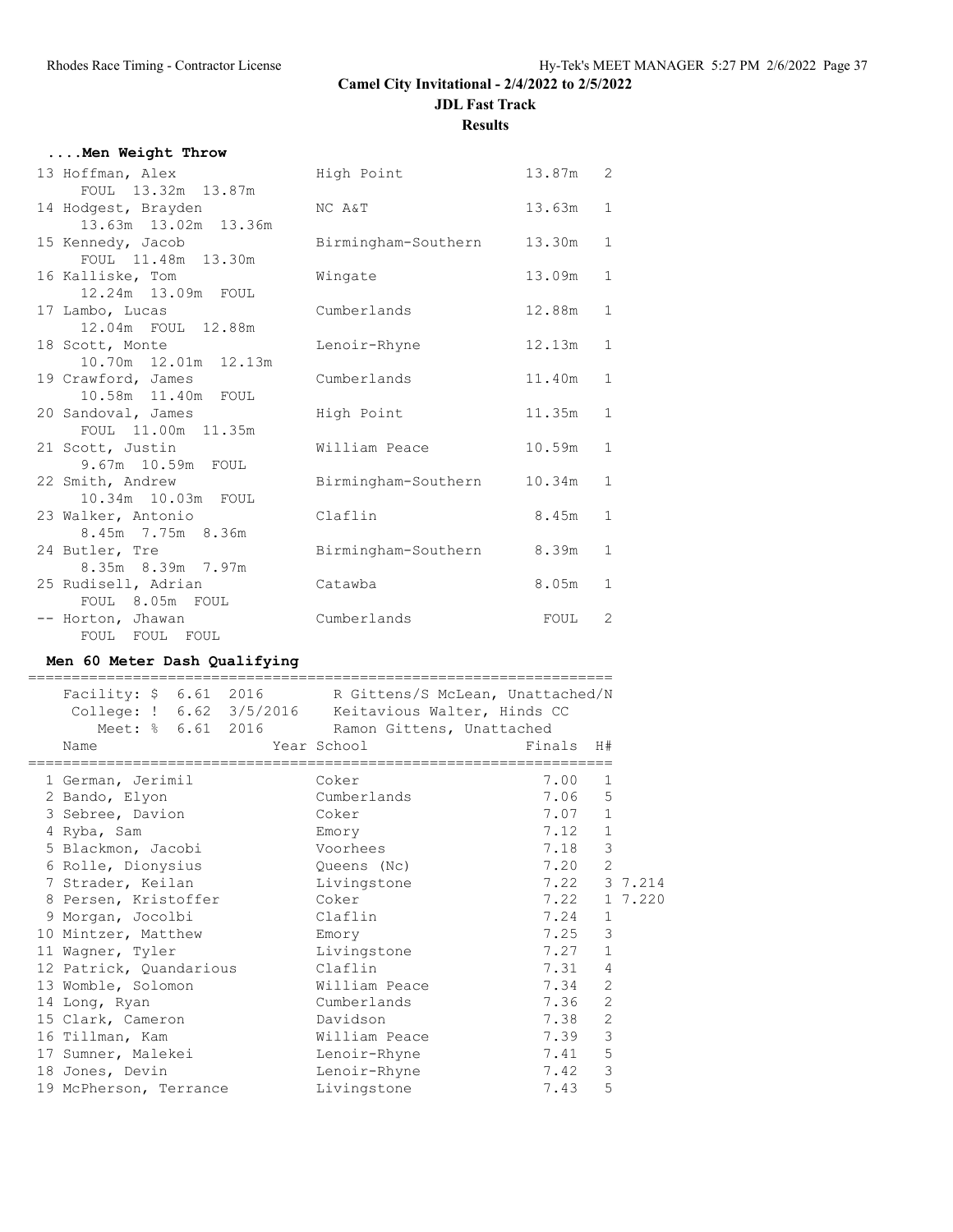**JDL Fast Track**

**Results**

## **....Men 60 Meter Dash Qualifying**

| 20 Lewis, Brandell   | Unattached          | 7.44 | $\overline{4}$ |
|----------------------|---------------------|------|----------------|
| 21 Stokes, Jamaian   | Voorhees            | 7.45 | $\overline{4}$ |
| 22 Brown, Dekairi    | High Point          | 7.49 | -2             |
| 23 Warhurst, Andrew  | Birmingham-Southern | 7.50 | $\overline{4}$ |
| 24 Beasley, Zaccaeus | Coker               | 7.54 | $\overline{4}$ |
| 25 Mills, Evan       | High Point          | 7.58 | $\overline{4}$ |
| 26 Henson, Michael   | High Point          | 7.59 | -5             |
| 27 Rox, Matthew      | Claflin             | 7.70 | 5              |
| 28 Reitmeier, Dalton | Unattached          | 7.80 | 5              |
| 29 McCray, Lazarus   | Claflin             | 8.54 | -3             |

#### **Men 800 Meter Run Elite**

| Facility: \$ 1:45.92 2/2/2019 |             | Clayton Murphy, Nike Oregon |                   |  |
|-------------------------------|-------------|-----------------------------|-------------------|--|
| College: ! 1:48.94 2/4/2017   |             | Eliud Rutto, Mid Tenn State |                   |  |
| Meet: % 1:45.92 2019          |             | Clayton Murphy, Nike Oregon |                   |  |
| Name                          | Year School |                             | Finals            |  |
|                               |             |                             |                   |  |
| 1 Lopez, Tonatiu              | Hoka        |                             | $1:47.90!$ \$6000 |  |
| 2 Murphy, Clayton             | Nike        |                             | $1:48.14!$ \$4000 |  |
| 3 Amankwa, Alex               |             | Under Armour Dtc            | $1:49.58$ \$2000  |  |
| 4 Bizimana, Yusuf             | Texas       |                             | 1:49.83           |  |
| 5 Anthony, Seb                |             | Virginia Tech               | 1:50.00           |  |
| 6 Hebert, Brendan             | Texas       |                             | 1:50.65           |  |
| 7 Doyle, Timothy              |             | North Florida               | 1:53.69           |  |
| -- Shimukowa, Charles         |             | Mtn South Elite             | DNF               |  |
| -- Lagat, Titus               |             | Lee (Tenn.)                 | DNF               |  |

#### **Men 1 Mile Run Elite**

| Facility: \$ 3:53.85 2/3/2018 Edward Cheserek, Skechers<br>College: ! 3:59.57 2/3/2018 Vincent Ciattei, Virginia T<br>Meet: % 3:53.85 2018<br>Name | Year School | Edward Cheserek, Skechers | Finals          |       |
|----------------------------------------------------------------------------------------------------------------------------------------------------|-------------|---------------------------|-----------------|-------|
| 1 Grice, Charlie                                                                                                                                   |             | Great Britain             | 3:57.22! \$7000 |       |
| 2 Ciattei, Vincent                                                                                                                                 |             | Nike Otc Elite            | 3:57.47! \$4000 |       |
| 3 Carrozza, Crayton                                                                                                                                |             | Texas                     | 3:58.96!        |       |
| 4 Fink, Willy                                                                                                                                      |             | Under Armour              | 3:59.19! \$1000 |       |
| 5 Dahl, Nick                                                                                                                                       |             | Duke                      | 4:00.10         |       |
| 6 Vanoppen, Thomas                                                                                                                                 |             | Wake Forest               | 4:01.25         |       |
| 7 Jaziri, Ahmed                                                                                                                                    |             | Eastern Kentucky          | 4:02.93         |       |
| 8 Nibbelink, Benjamin                                                                                                                              |             | Virginia Tech             | 4:05.29         |       |
| 9 Crawford, Graham                                                                                                                                 |             | Reebok Boston TC          | 4:06.08         | \$300 |
| 10 Gaynor, Gavin                                                                                                                                   |             | NC State                  | 4:08.17         |       |
| 11 Lindhorst, Cole                                                                                                                                 |             | Texas                     | 4:22.75         |       |
| -- Lewis, Jackson                                                                                                                                  |             | Under Armour              | DNF             |       |
| -- Murphy, Clayton                                                                                                                                 |             | Nike                      | DNF             |       |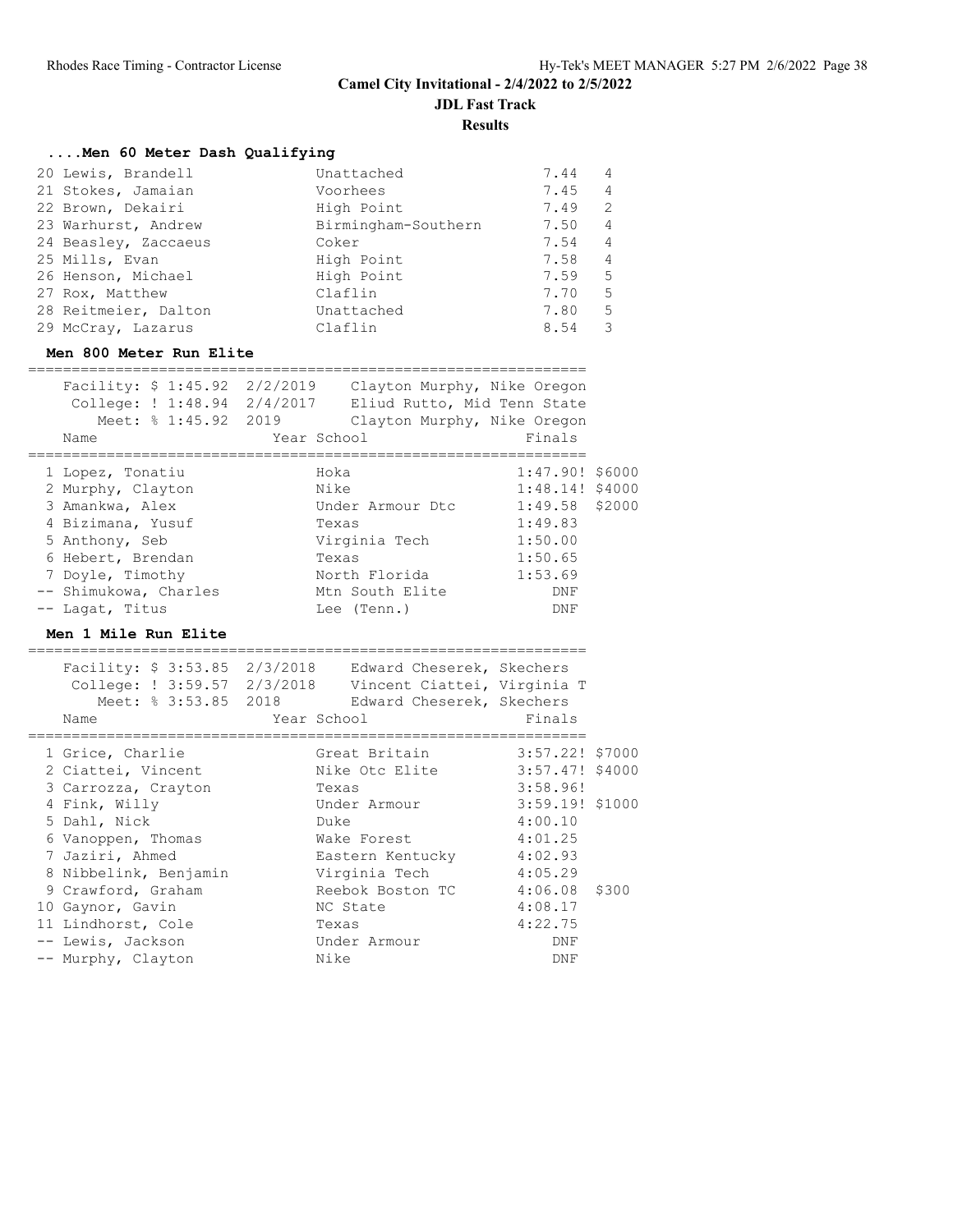**JDL Fast Track**

**Results**

**Men 3000 Meter Run Elite**

| Facility: \$ 7:45.49 2/4/2017 Paul Chelimo, US Army       |                                            |                                  |                |                |
|-----------------------------------------------------------|--------------------------------------------|----------------------------------|----------------|----------------|
| College: ! 7:53.72 2/8/2020 Peter Seufer, Virginia Tech   |                                            |                                  |                |                |
|                                                           | Meet: % 7:45.49 2018 Paul Chelimo, US Army |                                  |                |                |
| Name                                                      | Year School                                | Finals                           |                |                |
|                                                           |                                            |                                  |                |                |
| 1 Atkin, Sam                                              | Unattached                                 | 7:46.79! \$7000                  |                |                |
| 2 Nowak, Craig                                            | Unattached                                 | 7:48.95! \$4000                  |                |                |
| 3 Lopez Segura, Antonio                                   | Virginia Tech                              | 7:49.03!                         |                |                |
| 4 Kioko, Athanas                                          | Campbell                                   | 7:50.46!                         |                |                |
| 5 Abdalla, Yaseen                                         | Texas                                      | 7:51.59!                         |                |                |
| 6 Wolfe, Parker                                           | North Carolina                             | 7:52.39!                         |                |                |
| 7 Ponder, Cameron                                         | Furman                                     | 7:52.57!                         |                |                |
| 8 Fleming, Ben                                            | Virginia Tech                              | 7:55.04                          |                |                |
| 9 Ostberg, Alex                                           | North Carolina                             | 7:55.37                          |                |                |
| 10 Comber, Casey                                          | Under Armour                               | 7:57.44                          | \$300          |                |
| 11 Rivera, Rodger                                         | Texas                                      | 7:57.49                          |                |                |
| 12 Bix, Carson                                            | Lee (Tenn.)                                | 8:00.68                          |                |                |
| 13 Shanklin, Ian                                          | NC State                                   | 8:03.26                          |                |                |
| 14 Noble, Christian                                       | Lee (Tenn.)                                | 8:06.07                          |                |                |
| 15 Kruse, Ka'eo                                           | Virginia                                   | 8:18.58                          |                |                |
| -- Lewis, Jackson                                         | Under Armour                               | DNF                              |                |                |
| Men 200 Meter Dash Seeded                                 |                                            |                                  |                |                |
| .____________________________                             |                                            |                                  |                |                |
| Facility: \$ 21.08 3/15/2014 Lamar Hargrove, Tiffin       |                                            |                                  |                |                |
| College: ! 21.08 3/15/2014 Lamar Hargrove, Tiffin         |                                            |                                  |                |                |
| Meet: % 21.77 2018                                        | Jared Hayes, Troy                          |                                  |                |                |
| Name<br>-=====================================            | Year School                                | Finals<br>====================== | H#             |                |
| 1 Nya, Brandon                                            | NC A&T                                     | 21.76%                           | 1              |                |
| 2 Chambers, Shemar                                        | NC A&T                                     | 22.10                            | 1              |                |
| 3 Robinson, Alex                                          | Troy                                       | 22.23                            | 1              |                |
| 4 McCain, Jeremiah                                        | Lee (Tenn.)                                | 22.34                            | 2              |                |
| 5 Perry, Kailen                                           | Unattached                                 | 22.41                            | 2              |                |
| 6 Gore, Paul                                              | High Point                                 | 22.45 4                          |                |                |
| 7 Croom-McFadden, Malcolm                                 | NC A&T                                     | $22.59$ 1                        |                |                |
| 8 Good, Diallo                                            | NC A&T                                     | 22.73                            | 2              |                |
| 9 Vickers, Eugene                                         | Troy                                       | 22.92 3 22.914                   |                |                |
| 10 German, Jerimil                                        | Coker                                      |                                  |                | 22.92 5 22.916 |
| 11 Persen, Kristoffer                                     | Coker                                      | $23.05$ 2                        |                |                |
| 12 Price, Jackson                                         | Emory                                      | 23.13                            | $\overline{4}$ |                |
| 13 Campbell, Josiah                                       | Emmanuel (Ga.)                             | 23.26                            | 3              |                |
| 14 Sebree, Davion                                         | Coker                                      | 23.34                            | $\mathsf 3$    |                |
| 15 Walker, Blake                                          | Emmanuel (Ga.)                             | 23.36                            | 4              |                |
| 16 Wideman, William                                       | Birmingham-Southern                        | 23.40                            | 5              |                |
| 17 Bynum, Isaac                                           | Davidson                                   | 24.51                            | 5              |                |
|                                                           |                                            |                                  |                |                |
| Men 400 Meter Dash Seeded                                 |                                            |                                  |                |                |
| Facility: \$ 46.81 2/25/2012                              | Dane Hyatt                                 |                                  |                |                |
| College: ! 47.24 2/25/2012  Josh Edmonds, St. Augustine's |                                            |                                  |                |                |
| Meet: % 47.89 2018                                        | Dajuan Harding, NC A&T                     |                                  |                |                |
| Name                                                      | Year School                                | Finals                           | H#             |                |
|                                                           |                                            |                                  |                |                |
| 1 McCleskey, Jordan                                       | Troy                                       | 49.66                            | 1              |                |